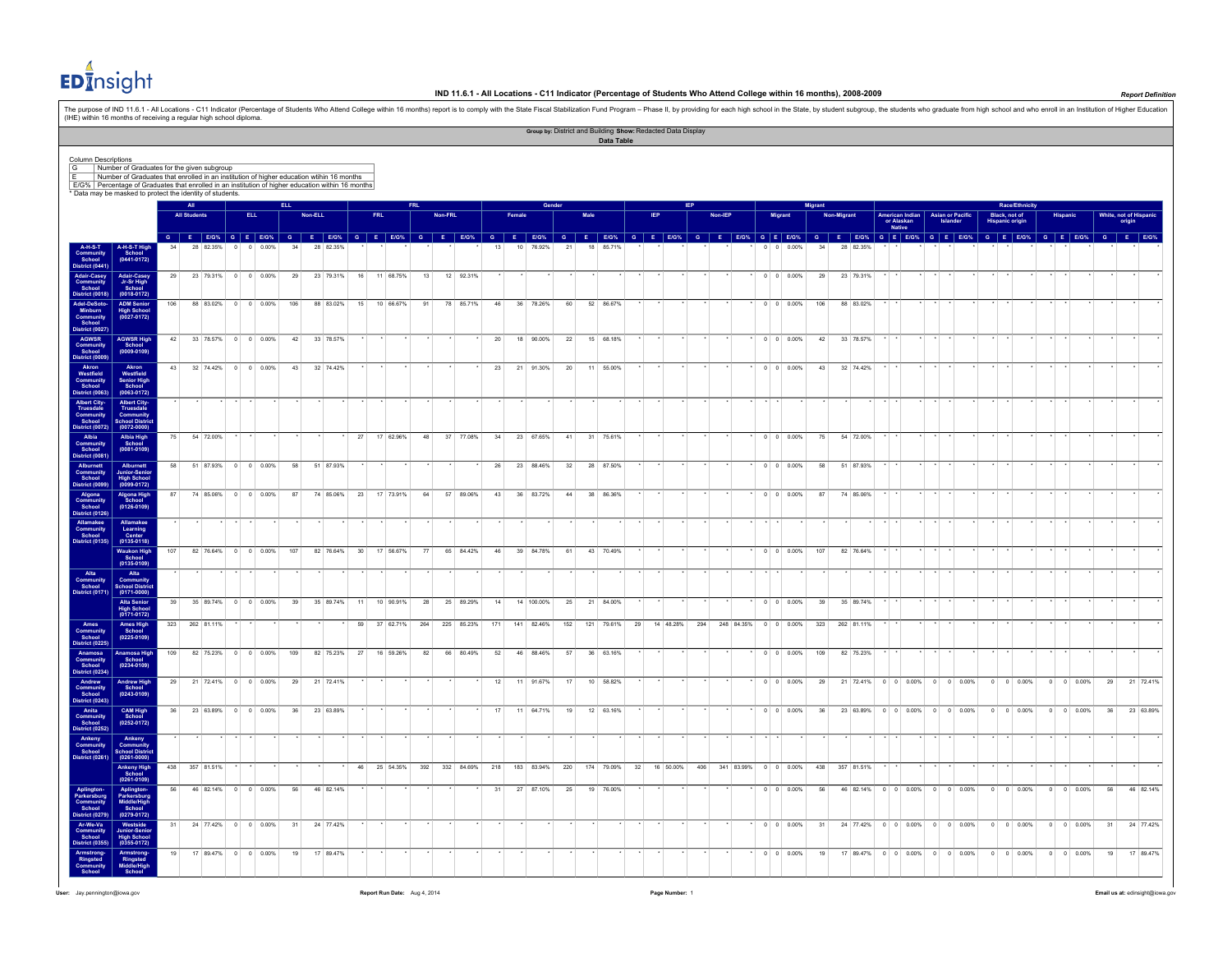

|                                                                      |                                                                                                  | * Data may be masked to protect the identity of students. |                     |                        |            |     |         |           |    |            |                                              |    |         |           |                               |                 |           |          |                 |           |                         |  |                                                      |              |         |        |                          | Migran   |            |                |                                         |                                     |                                         |                                         | <b>Race/Ethnicity</b> |                    |                   |                               |           |
|----------------------------------------------------------------------|--------------------------------------------------------------------------------------------------|-----------------------------------------------------------|---------------------|------------------------|------------|-----|---------|-----------|----|------------|----------------------------------------------|----|---------|-----------|-------------------------------|-----------------|-----------|----------|-----------------|-----------|-------------------------|--|------------------------------------------------------|--------------|---------|--------|--------------------------|----------|------------|----------------|-----------------------------------------|-------------------------------------|-----------------------------------------|-----------------------------------------|-----------------------|--------------------|-------------------|-------------------------------|-----------|
|                                                                      |                                                                                                  |                                                           | <b>All Students</b> |                        | <b>ELL</b> |     | Non-ELL |           |    | <b>FRL</b> |                                              |    | Non-FRL |           |                               | Female          |           |          |                 | Male      |                         |  |                                                      |              | Non-IEP | Migran |                          |          | Non-Migran |                | American Indian<br>or Alaskan<br>Native | <b>Asian or Pacific</b><br>Islander |                                         | Black, not of<br><b>Hispanic origin</b> |                       |                    |                   | White, not of Hispa<br>origin |           |
| <b>District (0333)</b>                                               | $(0333 - 0109)$                                                                                  |                                                           |                     |                        |            |     |         |           |    |            | G E E/G% G E E/G% G E E/G% G E E/G% G E E/G% |    |         |           |                               | $G$ $E$ $E/G$ % |           | <b>G</b> | F               |           | $E/G\%$ $G$ $E$ $E/G\%$ |  |                                                      | $\mathbf{G}$ |         |        | E E/G% G E E/G%          | <b>G</b> | <b>F</b>   |                | $E/G\%$ G E E/G% G E E/G%               |                                     |                                         | $G$ $E$ $E/G$ %                         |                       |                    | G E E/G% G E E/G% |                               |           |
| Atlantic<br>Community<br>School<br>District (0387)                   | Atlantic High<br>School<br>(0387-0109)                                                           | 112                                                       |                     | 72 64.29%              |            |     |         |           | 31 |            | 13 41.94%                                    | 81 |         | 59 72.84% | 57                            |                 | 36 63.16% |          | 55              | 36 65.45% |                         |  |                                                      |              |         |        | $0 \quad 0 \quad 0.00\%$ | 112      |            | 72 64.29%      |                                         |                                     |                                         |                                         |                       |                    |                   |                               |           |
|                                                                      | Link Center<br>(0387-0308)                                                                       |                                                           |                     |                        |            |     |         |           |    |            |                                              |    |         |           |                               |                 |           |          |                 |           |                         |  |                                                      |              |         |        |                          |          |            |                |                                         |                                     |                                         |                                         |                       |                    |                   |                               |           |
| Audubon<br>Community<br>School                                       | Audubon<br>Community<br>School Distric<br>$(0414 - 0000)$                                        | 55                                                        |                     | 41 74.55% 0 0 0.00%    |            | 55  |         | 41 74.55% |    |            |                                              |    |         |           | 25                            |                 | 20 80.00% |          | 30 <sup>°</sup> | 21 70.00% |                         |  |                                                      |              |         |        | $0 \t 0 \t 0.00\%$       | 55       |            | 41 74.55%      |                                         |                                     |                                         |                                         |                       |                    |                   |                               |           |
|                                                                      | Audubon High<br>School<br>(0414-0109)                                                            |                                                           |                     | 23 16 69.57% 0 0 0.00% |            | 23  |         | 16 69.57% |    |            |                                              |    |         |           |                               |                 |           |          |                 |           |                         |  |                                                      |              |         |        | $0 \quad 0 \quad 0.00\%$ | 23       |            | 16 69.57%      |                                         |                                     |                                         |                                         |                       |                    |                   |                               |           |
| Aurelia<br>Community<br>School<br>District (0423)                    | Aurelia High<br>School<br>(0423-0109)                                                            |                                                           |                     |                        |            |     |         |           |    |            |                                              |    |         |           |                               |                 |           |          |                 |           |                         |  |                                                      |              |         |        |                          |          |            |                |                                         |                                     |                                         |                                         |                       |                    |                   |                               |           |
| Ballard<br>Community<br>School<br>District (0472)                    | Ballard<br>Community<br>School Distric<br>(0472-0000)                                            |                                                           |                     |                        |            |     |         |           |    |            |                                              |    |         |           |                               |                 |           |          |                 |           |                         |  |                                                      |              |         |        |                          |          |            |                |                                         |                                     |                                         |                                         |                       |                    |                   |                               |           |
|                                                                      | Ballard<br>Community<br>Senior High<br>School<br>(0472-0109)                                     | 98                                                        |                     | 76 77.55% 0 0 0.00%    |            | 98  |         | 76 77.55% |    |            |                                              |    |         |           | 51                            |                 | 39 76.47% |          | 47              | 37 78.72% |                         |  |                                                      |              |         |        | $0 \quad 0 \quad 0.00\%$ | 98       |            | 76 77.55%      |                                         |                                     |                                         |                                         |                       |                    |                   |                               |           |
| Battle Creek-<br>Ida Grove<br>Community<br>School<br>District (0504) | Battle Creek-<br>Ida Grove<br>Senior High<br>School<br>(0504-0109)                               | 56                                                        |                     | 35 62.50%              |            |     |         |           |    |            |                                              |    |         |           | 28                            |                 | 18 64.29% |          | 28              | 17 60.71% |                         |  |                                                      |              |         |        | $0 \t 0 \t 0.00\%$       | 56       |            | 35 62.50%      |                                         |                                     |                                         |                                         |                       |                    |                   |                               |           |
|                                                                      | Sac-Ida<br>Alternative<br>High School<br>(0504-0118)                                             |                                                           |                     |                        |            |     |         |           |    |            |                                              |    |         |           |                               |                 |           |          |                 |           |                         |  |                                                      |              |         |        |                          |          |            |                |                                         |                                     |                                         |                                         |                       |                    |                   |                               |           |
| Baxter<br>Community<br>School<br>District (0513)                     | Baxter High<br>School<br>(0513-0172)                                                             | 34                                                        |                     | 25 73.53% 0 0 0.00%    |            | 34  |         | 25 73.53% |    |            |                                              |    |         |           |                               |                 |           |          |                 |           |                         |  |                                                      |              |         |        | $0 \t 0 \t 0.00\%$       | 34       |            | 25 73.53%      |                                         |                                     |                                         |                                         |                       |                    |                   |                               |           |
| BCLUW<br>Community<br>School<br>District (0540)                      | <b>BCLUW</b><br>Community<br>School Distric<br>(0540-0000)                                       |                                                           |                     |                        |            |     |         |           |    |            |                                              |    |         |           |                               |                 |           |          |                 |           |                         |  |                                                      |              |         |        |                          |          |            |                |                                         |                                     |                                         |                                         |                       |                    |                   |                               |           |
|                                                                      | <b>BCLUW High</b><br>School<br>(0540-0172)                                                       | 58                                                        |                     | 48 82.76% 0 0 0.00%    |            | 58  |         | 48 82.76% | 17 |            | 11 64.71%                                    | 41 |         | 37 90.24% | 29                            |                 | 23 79.31% |          | 29              | 25 86.21% |                         |  |                                                      |              |         |        | $0 \quad 0 \quad 0.00\%$ | 58       |            | 48 82.76%      |                                         |                                     |                                         |                                         |                       |                    |                   |                               |           |
| Bedford<br>Community<br>School<br>District (0549)                    | Bedford High<br>School<br>(0549-0109)                                                            | 38                                                        |                     | 25 65.79%              |            |     |         |           |    |            |                                              |    |         |           | 19                            |                 | 14 73.68% |          | 19              | 11 57.89% |                         |  |                                                      |              |         |        | $0 \t 0 \t 0.00\%$       | 38       |            | 25 65.79%      |                                         |                                     |                                         |                                         |                       |                    |                   |                               |           |
| Belle Plaine<br>Community<br>School<br>District (0576)               | Belle Plaine<br>Senior High<br>School<br>(0576-0109)                                             | 52                                                        |                     | 37 71.15% 0 0 0.00%    |            | 52  |         | 37 71.15% |    |            |                                              |    |         |           | 18                            |                 | 13 72.22% |          | 34              | 24 70.59% |                         |  |                                                      |              |         |        | $0 \quad 0 \quad 0.00\%$ | 52       |            | 37 71.15%      |                                         |                                     |                                         |                                         |                       |                    |                   |                               |           |
| Bellevue<br>Community<br>School<br>District (0585)                   | Bellevue High<br>School<br>(0585-0109)                                                           |                                                           |                     | 43 28 65.12% 0 0 0.00% |            | 43  |         | 28 65.12% |    |            |                                              |    |         |           | 21                            |                 | 17 80.95% |          | 22              | 11 50.00% |                         |  |                                                      |              |         |        | $0 \quad 0 \quad 0.00\%$ |          |            | 43 28 65.12%   |                                         |                                     |                                         |                                         |                       |                    |                   |                               |           |
| Belmond-<br>Klemme<br>Community<br>School                            | Belmond-<br>Klemme<br>Alternative<br>School<br>(0594-0118)                                       |                                                           |                     |                        |            |     |         |           |    |            |                                              |    |         |           |                               |                 |           |          |                 |           |                         |  |                                                      |              |         |        |                          |          |            |                |                                         |                                     |                                         |                                         |                       |                    |                   |                               |           |
| Jistrict (0594)                                                      | Belmond-<br>Klemme<br>Community Jr<br>Sr High Schoo<br>(0594-0109)                               |                                                           |                     | 42 35 83.33% 0 0 0.00% |            | 42  |         | 35 83.33% |    |            |                                              |    |         |           | 23                            |                 | 18 78.26% |          | 19              | 17 89.47% |                         |  |                                                      |              |         |        | $0 \quad 0 \quad 0.00\%$ | 42       |            |                |                                         |                                     | 35 83.33% 0 0 0.00% 0 0 0.00% 0 0 0.00% |                                         |                       | $0 \t 0 \t 0.00\%$ | 42                |                               | 35 83.33% |
| Benton<br>Community<br>School<br>District (0609                      | Benton<br>Community<br>Senior High<br>School<br>(0609-0109)                                      | 109                                                       |                     | 88 80.73% 0 0 0.00%    |            | 109 |         | 88 80.73% |    |            |                                              |    |         |           | 54                            |                 | 45 83.33% |          | 55              | 43 78.18% |                         |  |                                                      |              |         |        | $0 \quad 0 \quad 0.00\%$ | 109      |            |                |                                         |                                     | 88 80.73% 0 0 0.00% 0 0 0.00%           | $0 \t 0 \t 0.00\%$                      |                       | $0 \t 0 \t 0.00\%$ | 109               |                               | 88 80.73% |
| Bettendorf<br>Community<br>School<br>District (0621)                 | Bettendorf<br>High School<br>(0621-0109)                                                         |                                                           |                     | 284 246 86.62%         |            |     |         |           | 25 |            | 16 64.00%                                    |    |         |           | 259 230 88.80% 133 117 87.97% |                 |           |          | 151             |           |                         |  | 129 85.43% 23 14 60.87% 261 232 88.89% 0 0 0.00% 284 |              |         |        |                          |          |            | 246 86.62%     |                                         |                                     |                                         |                                         |                       |                    |                   |                               |           |
| Bondurant-<br>Farrar<br>Community<br>School<br>District (0720)       |                                                                                                  |                                                           |                     |                        |            |     |         |           |    |            |                                              |    |         |           |                               |                 |           |          |                 |           |                         |  |                                                      |              |         |        |                          |          |            |                |                                         |                                     |                                         |                                         |                       |                    |                   |                               |           |
|                                                                      | Bondurant-<br>Farrar<br>Community<br>School Distric<br>(0720-0000)<br>Bondurant-<br>Farrar Jr-Sr | 78                                                        |                     | 54 69.23%              |            |     |         |           |    |            |                                              |    |         |           | 46                            |                 | 35 76.09% |          | 32              | 19 59.38% |                         |  |                                                      |              |         |        | $0 \t 0 \t 0.00\%$       | 78       |            | 54 69.23%      |                                         |                                     |                                         |                                         |                       |                    |                   |                               |           |
|                                                                      | High School<br>(0720-0172)                                                                       |                                                           |                     |                        |            |     |         |           |    |            |                                              |    |         |           |                               |                 |           |          |                 |           |                         |  |                                                      |              |         |        |                          |          |            |                |                                         |                                     |                                         |                                         |                       |                    |                   |                               |           |
| Boone<br>Community<br>School                                         | Boone<br>Community<br>School Distric                                                             |                                                           |                     |                        |            |     |         |           |    |            |                                              |    |         |           |                               |                 |           |          |                 |           |                         |  |                                                      |              |         |        |                          |          |            |                |                                         |                                     |                                         |                                         |                       |                    |                   |                               |           |
| trict (0729                                                          | $(0729 - 0000)$<br>Boone High<br>School<br>(0729-0109)                                           |                                                           |                     | 162 120 74.07%         |            |     |         |           | 38 |            | 19 50.00% 124 101 81.45%                     |    |         |           | 81                            |                 | 64 79.01% |          | 81              |           |                         |  | 56 69.14% 18 10 55.56% 144 110 76.39% 0 0 0 0.00%    |              |         |        |                          |          |            | 162 120 74.07% |                                         |                                     |                                         |                                         |                       |                    |                   |                               |           |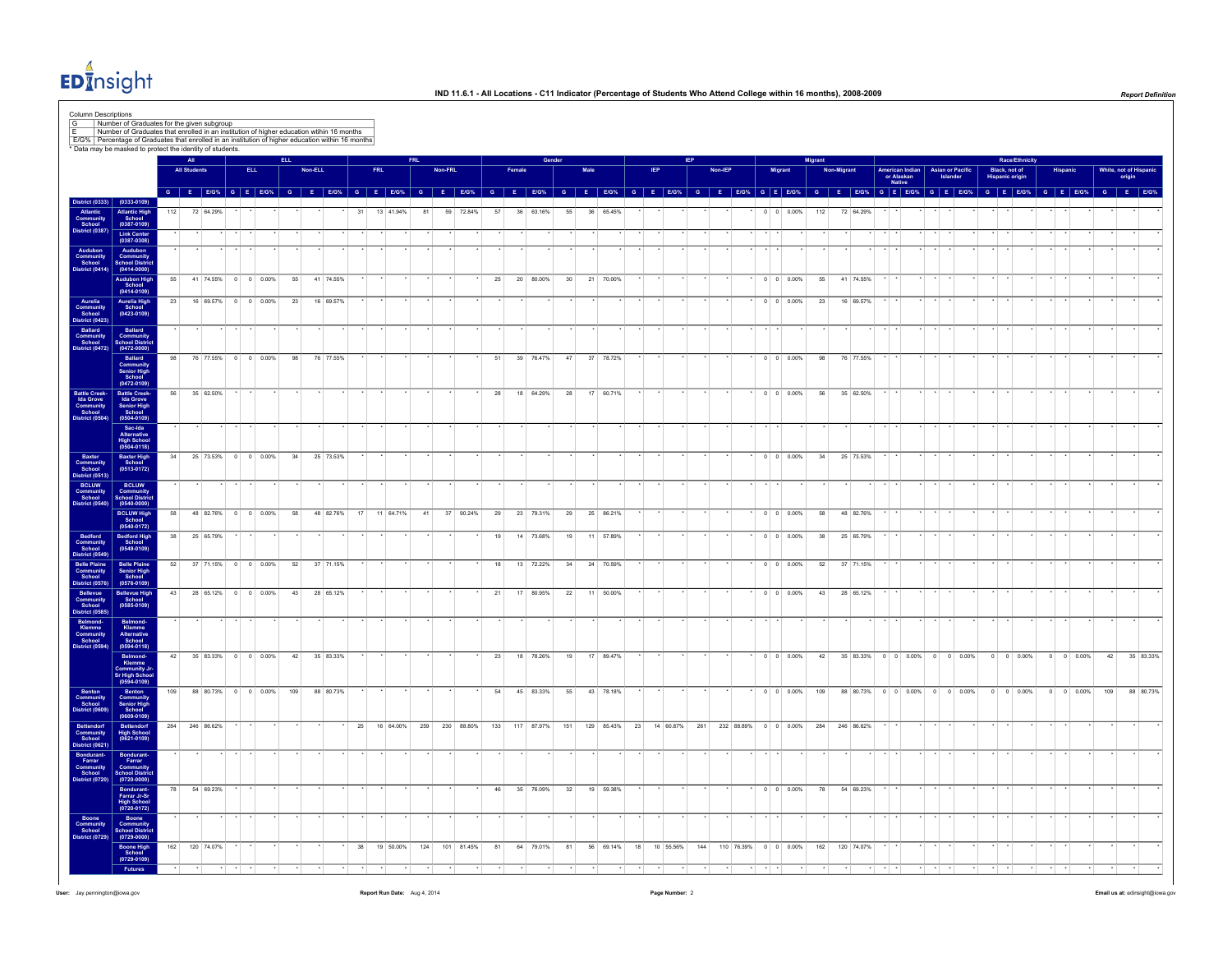

|                                                                                   | * Data may be masked to protect the identity of students.                 |     |                     |                |                           |                    |     |         |            |    |            |                                                                                    |     |         |            |     |                 |            |                |      |                         |    |                 |                                                                 |                      |                          |           |            |                               |                                                   |          |                                    |                    |          |                    |    |                             |
|-----------------------------------------------------------------------------------|---------------------------------------------------------------------------|-----|---------------------|----------------|---------------------------|--------------------|-----|---------|------------|----|------------|------------------------------------------------------------------------------------|-----|---------|------------|-----|-----------------|------------|----------------|------|-------------------------|----|-----------------|-----------------------------------------------------------------|----------------------|--------------------------|-----------|------------|-------------------------------|---------------------------------------------------|----------|------------------------------------|--------------------|----------|--------------------|----|-----------------------------|
|                                                                                   |                                                                           |     | <b>All Students</b> |                |                           | <b>ELL</b>         |     | Non-ELL |            |    | <b>FRL</b> |                                                                                    |     | Non-FRI |            |     |                 |            |                | Male |                         |    |                 | Non-IEP                                                         |                      | Migrant                  | diaran    | Non-Migran |                               | American Indian   Asian or Pacific                |          | Black, not of                      | Race/Ethnicity     | Hispanio |                    |    | White, not of Hispan        |
|                                                                                   |                                                                           |     |                     |                |                           |                    |     |         |            |    |            | G E E/G% G E E/G% G E E/G% G E E/G% G E E/G%                                       |     |         |            |     | $G$ $E$ $E/G$ % |            | $\overline{G}$ | E    | <b>E/G%</b>             |    | $G$ $F$ $F/G$ % | $ \mathbf{G}$                                                   | E E/G% G E E/G%      |                          | $-$ G $-$ | E          |                               | or Alaskan<br>Native<br>$E/G\%$ G E E/G% G E E/G% | Islander | <b>Hispanic origin</b><br>G E E/G% |                    |          |                    |    | origin<br>G E E/G% G E E/G% |
|                                                                                   | $(0729 - 0118)$                                                           |     |                     |                |                           |                    |     |         |            |    |            |                                                                                    |     |         |            |     |                 |            |                |      |                         |    |                 |                                                                 |                      |                          |           |            |                               |                                                   |          |                                    |                    |          |                    |    |                             |
| Boone<br>Community<br>School<br>District (0729                                    |                                                                           |     |                     |                |                           |                    |     |         |            |    |            |                                                                                    |     |         |            |     |                 |            |                |      |                         |    |                 |                                                                 |                      |                          |           |            |                               |                                                   |          |                                    |                    |          |                    |    |                             |
| Boyden-Hull<br>Community<br>School<br>District (0747)                             | Boyden-Hull<br>High School<br>(0747-0109)                                 | 35  |                     | 27 77.14%      |                           |                    |     |         |            |    |            |                                                                                    |     |         |            | 22  |                 | 17 77.27%  | 13             |      | 10 76.92%               |    |                 |                                                                 |                      |                          |           |            |                               |                                                   |          |                                    |                    |          |                    |    |                             |
| Boyer Valley<br>Community<br>School                                               |                                                                           | 38  |                     | 32 84.21%      |                           | $0 \t 0 \t 0.00\%$ |     | 38      | 32 84.21%  |    |            |                                                                                    |     |         |            | 22  |                 | 19 86.36%  | 16             |      | 13 81.25%               |    |                 |                                                                 |                      | $0 \t 0 \t 0.00\%$       | 38        |            | 32 84.21%                     |                                                   |          |                                    |                    |          |                    |    |                             |
| <b>District (1917)</b>                                                            | Boyer Valley<br>Middle/High<br>School<br>(1917-0172)                      |     |                     |                |                           |                    |     |         |            |    |            |                                                                                    |     |         |            |     |                 |            |                |      |                         |    |                 |                                                                 |                      |                          |           |            |                               |                                                   |          |                                    |                    |          |                    |    |                             |
| Brooklyn-<br>Guernsey-Malcom<br>Community<br>School<br>Alcomoun                   | Brooklyn-<br>Guernsey-<br>Malcom Jr-Sr<br>High School<br>(0846-0109)      |     |                     |                | 42 32 76.19% 0 0 0.00%    |                    |     | 42      | 32 76.19%  |    |            |                                                                                    |     |         |            | 25  |                 | 19 76.00%  | 17             |      | 13 76.47%               |    |                 |                                                                 |                      | $0 \quad 0 \quad 0.00\%$ | 42        |            | 32 76.19%                     |                                                   |          |                                    |                    |          |                    |    |                             |
|                                                                                   |                                                                           |     |                     |                |                           |                    |     |         |            |    |            |                                                                                    |     |         |            |     |                 |            |                |      |                         |    |                 |                                                                 |                      |                          |           |            |                               |                                                   |          |                                    |                    |          |                    |    |                             |
| School<br>Burlington<br>Burlington<br>Community<br>School<br>District (0882)      | Burlington<br>Alternative<br>School<br>(0882-0194)                        |     |                     |                | 27 11 40.74% 0 0 0.00% 27 |                    |     |         | 11 40.74%  |    |            |                                                                                    |     |         |            |     |                 |            |                |      |                         |    |                 |                                                                 |                      | $0 \t 0 \t 0.00\%$ 27    |           |            | 11 40.74%                     |                                                   |          |                                    |                    |          |                    |    |                             |
|                                                                                   |                                                                           | 202 |                     |                | 157 77.72% 0 0 0.00%      |                    | 202 |         | 157 77.72% |    |            | 74 51 68.92%                                                                       | 128 |         | 106 82.81% | 105 |                 | 84 80,00%  | 97             |      | 73 75.26%               | 32 | 15 46.88%       | 170                                                             | 142 83.53% 0 0 0.00% |                          | 202       |            | 157 77.72%                    |                                                   |          |                                    |                    |          |                    |    |                             |
|                                                                                   | Burlington<br>Community<br>High School<br>(0882-0109)                     |     |                     |                |                           |                    |     |         |            |    |            |                                                                                    |     |         |            |     |                 |            |                |      |                         |    |                 |                                                                 |                      |                          |           |            |                               |                                                   |          |                                    |                    |          |                    |    |                             |
| CAL<br>Community<br>School                                                        | CAL<br>Community<br>High School<br>(0916-0109)                            | 24  |                     | 16 66.67%      |                           |                    |     |         |            |    |            |                                                                                    |     |         |            |     |                 |            |                |      |                         |    |                 |                                                                 |                      | $0 \t 0 \t 0.00\%$       | 24        |            | 16 66.67%                     |                                                   |          |                                    |                    |          |                    |    |                             |
|                                                                                   |                                                                           |     |                     |                |                           |                    |     |         |            |    |            |                                                                                    |     |         |            |     |                 |            |                |      |                         |    |                 |                                                                 |                      |                          |           |            |                               |                                                   |          |                                    |                    |          |                    |    |                             |
| Calamus-<br>Wheatland<br>Community<br>School<br>District (0918)                   | Calamus-<br>Wheatland<br>Community<br>School Distric<br>(0918-0000)       |     |                     |                |                           |                    |     |         |            |    |            |                                                                                    |     |         |            |     |                 |            |                |      |                         |    |                 |                                                                 |                      |                          |           |            |                               |                                                   |          |                                    |                    |          |                    |    |                             |
|                                                                                   |                                                                           | 29  |                     |                | 21 72.41% 0 0 0.00%       |                    |     | 29      | 21 72.41%  |    |            |                                                                                    |     |         |            |     |                 |            |                |      |                         |    |                 |                                                                 |                      | $0 \t 0 \t 0.00\%$       | 29        |            | 21 72.41% 0 0 0.00% 0 0 0.00% |                                                   |          |                                    | $0 \t 0 \t 0.00\%$ |          | $0 \t 0 \t 0.00\%$ | 29 | 21 72.41%                   |
|                                                                                   | Calamus-<br>Wheatland<br>Secondary<br>Attendance<br>Center<br>(0918-0109) |     |                     |                |                           |                    |     |         |            |    |            |                                                                                    |     |         |            |     |                 |            |                |      |                         |    |                 |                                                                 |                      |                          |           |            |                               |                                                   |          |                                    |                    |          |                    |    |                             |
|                                                                                   |                                                                           |     |                     |                |                           |                    |     |         |            |    |            |                                                                                    |     |         |            |     |                 |            |                |      |                         |    |                 |                                                                 |                      |                          |           |            |                               |                                                   |          |                                    |                    |          |                    |    |                             |
| Camanche<br>Community<br>School<br>District (0936                                 | Camanche<br>Community<br>School Distric<br>(0936-0000)                    |     |                     |                |                           |                    |     |         |            |    |            |                                                                                    |     |         |            |     |                 |            |                |      |                         |    |                 |                                                                 |                      |                          |           |            |                               |                                                   |          |                                    |                    |          |                    |    |                             |
|                                                                                   | Camanche<br>High School<br>(0936-0109)                                    | 71  |                     |                | 53 74.65% 0 0 0.00%       |                    |     | 71      | 53 74.65%  |    |            |                                                                                    |     |         |            | 38  |                 | 28 73.68%  | 33             |      | 25 75.76%               |    |                 |                                                                 |                      | $0 \quad 0 \quad 0.00\%$ | 71        |            | 53 74.65%                     |                                                   |          |                                    |                    |          |                    |    |                             |
| Cardinal<br>Community<br>School<br>District (097)                                 | Cardinal<br>Middle-Senior<br>High School<br>(0977-0109)                   | 49  |                     | 32 65.31%      |                           |                    |     |         |            | 26 |            | 16 61.54%                                                                          | 23  |         | 16 69.57%  | 29  |                 | 21 72.41%  | 20             |      | 11 55,00%               |    |                 |                                                                 |                      | $0 \quad 0 \quad 0.00\%$ | 49        |            | 32 65.31%                     |                                                   |          |                                    |                    |          |                    |    |                             |
|                                                                                   | Carlisle High<br>School                                                   | 104 |                     |                | 70 67.31% 0 0 0.00%       |                    | 104 |         |            |    |            | 70 67.31% 23 14 60.87%                                                             | 81  |         | 56 69.14%  | 57  |                 | 40 70.18%  | 47             |      | 30 63.83%               |    |                 |                                                                 |                      | $0 \t 0 \t 0.00\%$       | 104       |            | 70 67.31%                     |                                                   |          |                                    |                    |          |                    |    |                             |
| Carlist<br>Community<br>Community<br>School<br>District (0999)<br>District (0999) | $(0981 - 0109)$                                                           |     |                     |                |                           |                    |     |         |            |    |            |                                                                                    |     |         |            |     |                 |            |                |      |                         |    |                 |                                                                 |                      |                          |           |            |                               |                                                   |          |                                    |                    |          |                    |    |                             |
|                                                                                   | Carroll High<br>School<br>(0999-0109)                                     | 109 |                     |                | 79 72.48% 0 0 0.00%       |                    | 109 |         | 79 72.48%  | 32 |            | 24 75.00%                                                                          | 77  |         | 55 71.43%  | 67  |                 | 47 70.15%  | 42             |      | 32 76.19%               |    |                 |                                                                 |                      | $0$ 0 0.00%              | 109       |            | 79 72.48%                     |                                                   |          |                                    |                    |          |                    |    |                             |
| Cedar Falls<br>Community<br>School<br>District (1044)                             |                                                                           |     |                     |                |                           |                    |     |         |            |    |            |                                                                                    |     |         |            |     |                 |            |                |      |                         |    |                 |                                                                 |                      |                          |           |            |                               |                                                   |          |                                    |                    |          |                    |    |                             |
|                                                                                   | Cedar Falls<br>Alternative<br>School<br>(1044-0172)                       |     |                     | 287 228 79 44% |                           |                    |     |         |            |    |            |                                                                                    |     |         |            |     |                 |            |                |      |                         |    |                 |                                                                 | 207 8182% 0 0 0 00%  |                          |           |            |                               |                                                   |          |                                    |                    |          |                    |    |                             |
|                                                                                   | Cedar Falls<br>High School<br>(1044-0109)                                 |     |                     |                |                           |                    |     |         |            | 39 |            | 28 71 79%                                                                          | 248 |         | 200 8065%  | 144 |                 | 124 86 11% | 143            |      | 104 72 73% 34 21 61 76% |    |                 | 253                                                             |                      |                          | 287       |            | 228 79 44%                    |                                                   |          |                                    |                    |          |                    |    |                             |
| Cedar Rapids<br>Community<br>School<br>District (1053)                            | George<br>Washington<br>High School<br>(1053-0118)                        |     |                     | 301 232 77.08% |                           |                    |     |         |            | 95 |            | 64 67 37%                                                                          | 206 |         | 168 81.55% | 145 |                 | 105 72.41% | 156            |      | 127 81.41% 39 24 61.54% |    |                 | 262 208 79.39% 0 0 0.00%                                        |                      |                          | 301       |            | 232 77 08%                    |                                                   |          |                                    |                    |          |                    |    |                             |
|                                                                                   |                                                                           |     |                     |                |                           |                    |     |         |            |    |            | 344 262 76.16% 0 0 0.00% 344 262 76.16% 57 30 52.63% 287 232 80.84% 175 133 76.00% |     |         |            |     |                 |            | 169            |      |                         |    |                 | 129 76.33% 44 25 56.82% 300 237 79.00% 0 0 0.00% 344 262 76.16% |                      |                          |           |            |                               |                                                   |          |                                    |                    |          |                    |    |                             |
|                                                                                   | John F<br>Kennedy High<br>School<br>(1053-0114)                           |     |                     |                |                           |                    |     |         |            |    |            |                                                                                    |     |         |            |     |                 |            |                |      |                         |    |                 |                                                                 |                      |                          |           |            |                               |                                                   |          |                                    |                    |          |                    |    |                             |
|                                                                                   | Metro High<br>School<br>(1053-0127)                                       | 26  |                     |                | 14 53.85% 0 0 0.00%       |                    |     | 26      | 14 53.85%  |    |            |                                                                                    |     |         |            |     |                 |            |                |      |                         |    |                 |                                                                 |                      | $0$ 0 0.00%              | 26        |            | 14 53.85%                     |                                                   |          |                                    |                    |          |                    |    |                             |
|                                                                                   | <b>Thomas</b><br>Jefferson Higl                                           |     |                     |                |                           |                    |     |         |            |    |            | 318 237 74.53% 0 0 0.00% 318 237 74.53% 93 58 62.37% 225 179 79.56% 163 119 73.01% |     |         |            |     |                 |            |                |      |                         |    |                 | 155 118 76.13% 42 24 57.14% 276 213 77.17% 0 0 0.00%            |                      |                          | 318       |            | 237 74.53%                    |                                                   |          |                                    |                    |          |                    |    |                             |
|                                                                                   | School<br>(1053-0109)                                                     | 88  |                     |                | 58 65.91% 0 0 0.00%       |                    |     | 88      | 58 65.91%  |    |            |                                                                                    |     |         |            | 42  |                 | 31 73.81%  | 46             |      | 27 58.70%               |    |                 |                                                                 |                      | $0 \t 0 \t 0.00\%$       | 88        |            | 58 65.91%                     |                                                   |          |                                    |                    |          |                    |    |                             |
| Center Point-<br>Urbana<br>Community<br>School<br>District (1062)                 | Center Point-<br>Urbana High<br>School<br>(1062-0172)                     |     |                     |                |                           |                    |     |         |            |    |            |                                                                                    |     |         |            |     |                 |            |                |      |                         |    |                 |                                                                 |                      |                          |           |            |                               |                                                   |          |                                    |                    |          |                    |    |                             |
|                                                                                   |                                                                           |     |                     |                |                           |                    |     |         |            |    |            |                                                                                    |     |         |            |     |                 |            |                |      |                         |    |                 |                                                                 |                      |                          |           |            |                               |                                                   |          |                                    |                    |          |                    |    |                             |
| Centerville<br>Community<br>School<br>District (1071                              | Appanoose<br>County<br>Alternative<br>High School<br>(1071-0118)          |     |                     |                |                           |                    |     |         |            |    |            |                                                                                    |     |         |            |     |                 |            |                |      |                         |    |                 |                                                                 |                      |                          |           |            |                               |                                                   |          |                                    |                    |          |                    |    |                             |
|                                                                                   | Centerville                                                               | 120 |                     |                | 85 70.83% 0 0 0.00%       |                    | 120 |         | 85 70.83%  |    |            | 58 37 63.79%                                                                       | 62  |         | 48 77.42%  | 64  |                 | 49 76.56%  | 56             |      | 36 64.29%               |    |                 |                                                                 |                      | $0 \quad 0 \quad 0.00\%$ | 120       |            | 85 70.83%                     |                                                   |          |                                    |                    |          |                    |    |                             |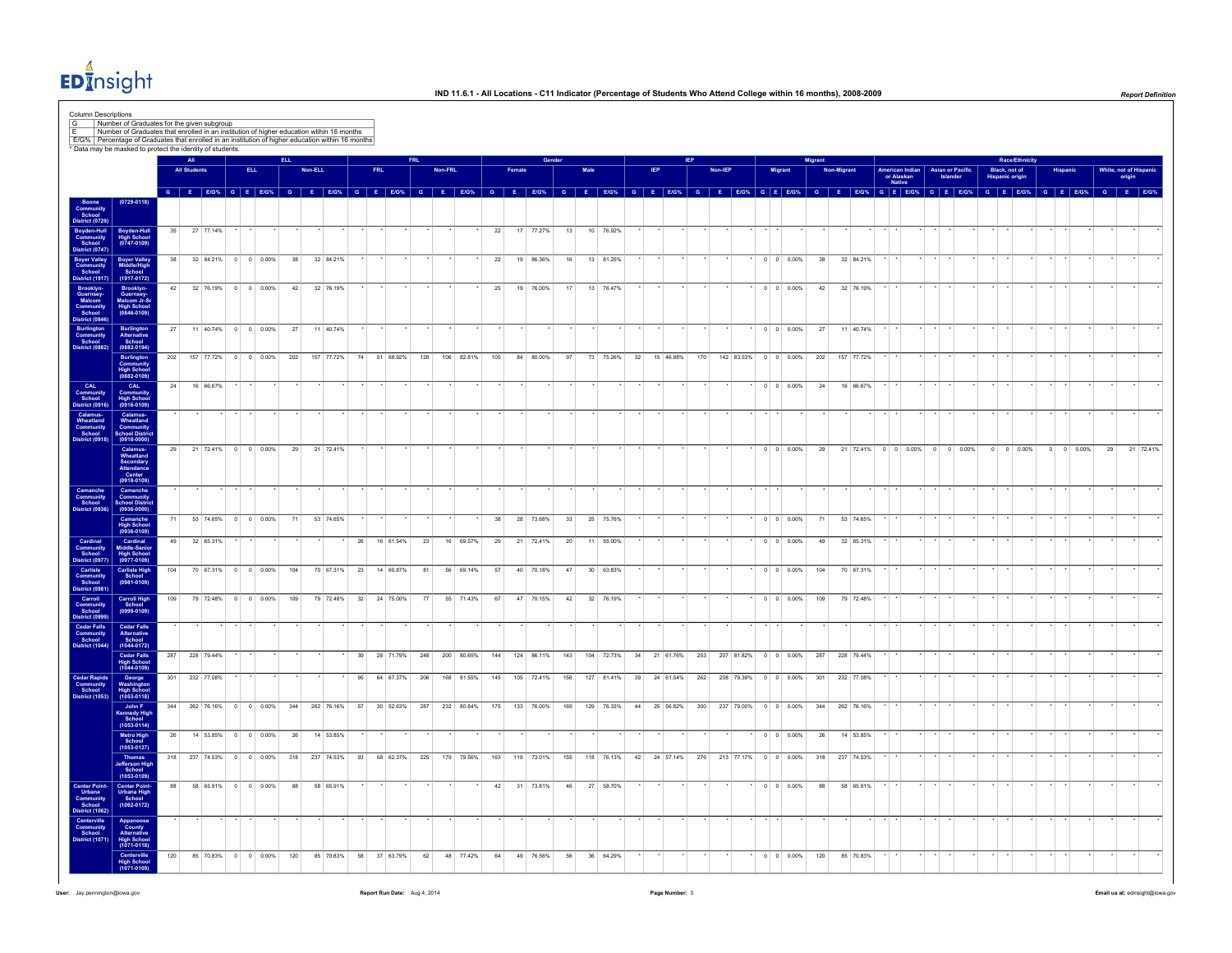

Column Descriptions

|                                                                  |                                                                          |                 | AII                 |           |                            |                    | <b>ELL</b> |                 |                        |    |     |           |    |         |           |          |        |           |                 |                        |           |  |  |                |                |                          | <b>Migrant</b> |             |                               |                                                |                |                    |                | Race/Ethni                              |                    |                                                                                                                                                                                                                               |                 |                                  |
|------------------------------------------------------------------|--------------------------------------------------------------------------|-----------------|---------------------|-----------|----------------------------|--------------------|------------|-----------------|------------------------|----|-----|-----------|----|---------|-----------|----------|--------|-----------|-----------------|------------------------|-----------|--|--|----------------|----------------|--------------------------|----------------|-------------|-------------------------------|------------------------------------------------|----------------|--------------------|----------------|-----------------------------------------|--------------------|-------------------------------------------------------------------------------------------------------------------------------------------------------------------------------------------------------------------------------|-----------------|----------------------------------|
|                                                                  |                                                                          |                 | <b>All Students</b> |           |                            | <b>ELL</b>         |            |                 | Non-ELL                |    | FRL |           |    | Non-FRL |           |          | Female |           |                 | Male                   |           |  |  | <b>Non-IEP</b> | <b>Migrant</b> |                          |                | Non-Migrant |                               | <b>American Indian</b><br>or Alaskan<br>Native |                | Asian or Pacific   |                | Black, not of<br><b>Hispanic origin</b> |                    |                                                                                                                                                                                                                               |                 | White, not of Hispanio<br>origin |
|                                                                  | entral Cit<br>Community<br>School Distri                                 |                 |                     |           |                            |                    |            |                 |                        |    |     |           |    |         |           |          |        |           |                 |                        |           |  |  |                |                |                          |                |             |                               |                                                |                |                    |                |                                         |                    | G E EIGN, G E EIGN, G E EIGN, G E EIGN, G E EIGN, G E EIGN, G E EIGN, G E EIGN, G E EIGN, G E EIGN, G E EIGN, G E EIGN, G E EIGN, G E EIGN, G E EIGN, G E EIGN, G E EIGN, G E EIGN, G E EIGN, G E EIGN, G E EIGN, G E EIGN, G |                 |                                  |
|                                                                  | $(1089 - 0000)$<br>Central City<br>High School<br>(1089-0109)            | 26              |                     |           | 13 50.00% 0 0 0.00%        |                    |            | 26              | 13 50.00%              |    |     |           |    |         |           |          |        |           |                 |                        |           |  |  |                |                | $0 \t 0 \t 0.00\%$       | 26             |             | 13 50.00% 0 0 0.00% 0 0 0.00% |                                                |                |                    |                | $0 \quad 0 \quad 0.00\%$                | $0 \t 0 \t 0.00\%$ |                                                                                                                                                                                                                               | 26              | 13 50,00%                        |
| Central<br>Clinton<br>Community<br>School<br>District (1082)     | Central<br>Alternative                                                   |                 |                     |           |                            |                    |            |                 |                        |    |     |           |    |         |           |          |        |           |                 |                        |           |  |  |                |                |                          |                |             |                               |                                                |                |                    |                |                                         |                    |                                                                                                                                                                                                                               |                 |                                  |
|                                                                  | Program<br>(1082-0118)<br>Central High<br>School                         | 120             |                     |           | 87 72 50 % 0 0 0 0 0 0 0 % |                    |            | 120             | 87 72.50%              | 23 |     | 11 47.83% | 97 |         | 76 78.35% | 57       |        | 40 70.18% | 63              |                        | 47 74.60% |  |  |                |                | $0 \t 0 \t 0.00\%$       | 120            |             | 87 72.50%                     |                                                |                |                    |                |                                         |                    |                                                                                                                                                                                                                               |                 |                                  |
| Central<br>Community<br>School<br>District (1080)                | $(1082 - 0109)$<br>Central<br>Community J                                |                 |                     |           | 39 25 64.10% 0 0 0.00%     |                    |            | 39              | 25 64.10%              |    |     |           |    |         |           | 18       |        | 15 83.33% | 21              |                        | 10 47.62% |  |  |                |                | $0 \quad 0 \quad 0.00\%$ | 39             |             | 25 64.10%                     |                                                |                |                    |                |                                         |                    |                                                                                                                                                                                                                               |                 |                                  |
| Central<br>Decatur<br>Community<br>School<br>District (1093)     | Sr High School<br>Central<br>Decatur Jr-Sr<br>High School<br>(1093-0172) | 49              |                     | 36 73.47% | $0 \t 0 \t 0.00\%$         |                    |            | 49              | 36 73.47%              | 26 |     | 19 73.08% | 23 |         | 17 73.91% | 26       |        | 20 76.92% | 23              |                        | 16 69.57% |  |  |                |                | $0 \t 0 \t 0.00\%$       | 49             |             | 36 73.47%                     | $0 \quad 0 \quad 0.00\%$                       |                | $0 \t 0 \t 0.00\%$ |                | $0 \t 0 \t 0.00\%$                      | $\circ$            | 0 0.00%                                                                                                                                                                                                                       | 49              | 36 73.47%                        |
|                                                                  |                                                                          | 76              |                     |           | 58 76.32% 0 0 0.00%        |                    |            | 76              | 58 76.32%              | 16 |     | 12 75.00% | 60 |         | 46 76.67% | 35       |        | 28 80.00% | 41              |                        | 30 73.17% |  |  |                |                | $0 \t 0 \t 0.00\%$       | 76             |             | 58 76.32%                     |                                                |                |                    |                |                                         |                    |                                                                                                                                                                                                                               |                 |                                  |
| Central Lee<br>Community<br>School<br>District (1079)            | Central Lee<br>High School<br>(1079-0109)                                |                 |                     |           |                            |                    |            |                 |                        |    |     |           |    |         |           |          |        |           |                 |                        |           |  |  |                |                |                          |                |             |                               |                                                |                |                    |                |                                         |                    |                                                                                                                                                                                                                               |                 |                                  |
| Central Lyon<br>Community<br>School<br>District (1095)           | Central Lyon<br>Senior High<br>School<br>(1095-0109)                     | 52              |                     |           | 36 69.23% 0 0 0.00%        |                    |            | 52              | 36 69.23%              |    |     |           |    |         |           | 23       |        | 14 60.87% | 29              |                        | 22 75.86% |  |  |                |                | $0 \t 0 \t 0.00\%$       | 52             |             | 36 69.23%                     |                                                |                |                    |                |                                         |                    |                                                                                                                                                                                                                               |                 |                                  |
| <b>Chariton</b><br>Community<br>School<br><b>District (1107)</b> | <b>Chariton High</b><br>School<br>(1107-0109)                            | 120             | 77 64.17%           |           |                            |                    |            |                 |                        | 43 |     | 19 44.19% | 77 |         | 58 75.32% | 55       |        | 41 74.55% | 65              |                        | 36 55.38% |  |  |                |                | $0 \quad 0 \quad 0.00\%$ | 120            |             | 77 64.17%                     | $0 \t 0 \t 0.00\%$                             |                | $0 \t 0 \t 0.00\%$ |                | $0 \t 0 \t 0.00\%$                      | $0 \t 0 \t 0.00\%$ |                                                                                                                                                                                                                               | 120             | 77 64.17%                        |
|                                                                  | The Other<br>$Hand$<br>(1107-0118)                                       |                 |                     |           |                            |                    |            |                 |                        |    |     |           |    |         |           |          |        |           |                 |                        |           |  |  |                |                |                          |                |             |                               |                                                |                |                    |                |                                         |                    |                                                                                                                                                                                                                               |                 |                                  |
| Charles City<br>Community<br>School<br>istrict (1116)            | Carrie Lane<br>High School<br>(1116-0172)                                | 128             | 100 78.13%          |           |                            |                    |            |                 |                        | 36 |     | 22 61.11% | 92 |         | 78 84.78% | 59       |        | 46 77.97% | 69              |                        | 54 78.26% |  |  |                |                | $0 \t 0 \t 0.00\%$       | 128            |             | 100 78.13%                    |                                                |                |                    |                |                                         |                    |                                                                                                                                                                                                                               |                 |                                  |
|                                                                  | Charles City<br>High School<br>(1116-0109)                               | 22              |                     |           | 15 68.18% 0 0 0.00%        |                    |            | 22              | 15 68.18%              |    |     |           |    |         |           |          |        |           |                 |                        |           |  |  |                |                | $0 \quad 0 \quad 0.00\%$ | 22             |             | 15 68.18% 0 0 0.00% 0 0 0.00% |                                                |                |                    |                | $0 \quad 0 \quad 0.00\%$                | $0 \t 0 \t 0.00\%$ |                                                                                                                                                                                                                               | 22              | 15 68.18%                        |
| Charter Oak-<br>Ute<br>Community<br>School<br>District (1134)    | Charter Oak-<br>Ute High<br>School<br>(1134-0109)                        |                 |                     |           |                            |                    |            |                 |                        |    |     |           |    |         |           |          |        |           |                 |                        |           |  |  |                |                |                          |                |             |                               |                                                |                |                    |                |                                         |                    |                                                                                                                                                                                                                               |                 |                                  |
| Cherokee<br>Community<br>School<br>Mistrict (1152)               | Cherokee<br>Community<br>School Distric<br>$(1152 - 0000)$               |                 |                     |           |                            |                    |            |                 |                        |    |     |           |    |         |           |          |        |           |                 |                        |           |  |  |                |                |                          |                |             |                               |                                                |                |                    |                |                                         |                    |                                                                                                                                                                                                                               |                 |                                  |
|                                                                  | Little Sioux<br>Success<br>Center<br>(1152-0118)                         |                 |                     |           |                            |                    |            |                 |                        |    |     |           |    |         |           |          |        |           |                 |                        |           |  |  |                |                |                          |                |             |                               |                                                |                |                    |                |                                         |                    |                                                                                                                                                                                                                               |                 |                                  |
|                                                                  | Washington<br>High School<br>(1152-0109)                                 | 75              | 59 78.67%           |           |                            |                    |            |                 |                        | 25 |     | 15 60.00% | 50 |         | 44 88.00% | 35       |        | 28 80.00% | 40              |                        | 31 77.50% |  |  |                |                | $0 \t 0 \t 0.00\%$       | 75             |             | 59 78.67%                     |                                                |                |                    |                |                                         |                    |                                                                                                                                                                                                                               |                 |                                  |
| Clarinda<br>Community<br>School<br>District (1197)               | Alternative<br>High School<br>(1197-0118)                                | 78              |                     | 56 71.79% |                            | $0 \t 0 \t 0.00\%$ |            |                 |                        |    |     |           |    |         |           |          |        | 29 80.56% |                 |                        |           |  |  |                |                | $0 \quad 0 \quad 0.00\%$ |                |             | 56 71.79%                     |                                                |                |                    |                |                                         |                    |                                                                                                                                                                                                                               |                 |                                  |
|                                                                  | Clarinda High<br>School<br>(1197-0109)                                   | 72              |                     |           | 53 73.61% 0 0 0.00%        |                    |            | 78<br>72        | 56 71.79%<br>53 73.61% | 21 |     | 11 52.38% | 51 |         | 42 82.35% | 36<br>42 |        | 32 76.19% | 42<br>30        | 27 64.29%<br>21 70.00% |           |  |  |                |                | $0 \quad 0 \quad 0.00\%$ | 78<br>72       |             | 53 73.61%                     |                                                |                |                    |                |                                         |                    |                                                                                                                                                                                                                               |                 |                                  |
| Clarion-<br>Goldfield<br>Community<br>School<br>Vistrict (1206)  | Clarion-<br>Goldfield High<br>School<br>(1206-0109)                      |                 |                     |           |                            |                    |            |                 |                        |    |     |           |    |         |           |          |        |           |                 |                        |           |  |  |                |                |                          |                |             |                               |                                                |                |                    |                |                                         |                    |                                                                                                                                                                                                                               |                 |                                  |
| Clarke<br>Community<br>School<br><b>District (1211)</b>          | Clarke<br>Community<br>High School<br>(1211-0109)                        | 75              |                     | 46 61.33% |                            |                    |            |                 |                        | 33 |     | 17 51.52% | 42 |         | 29 69.05% | 45       |        | 34 75.56% | 30 <sup>°</sup> |                        | 12 40.00% |  |  |                |                |                          |                |             |                               |                                                |                |                    |                |                                         |                    |                                                                                                                                                                                                                               |                 |                                  |
|                                                                  | Clarke<br>Learning<br>Center<br>(1211-0118)                              |                 |                     |           |                            |                    |            |                 |                        |    |     |           |    |         |           |          |        |           |                 |                        |           |  |  |                |                |                          |                |             |                               |                                                |                |                    |                |                                         |                    |                                                                                                                                                                                                                               |                 |                                  |
| Clarksville<br>Community<br>School<br>District (1215)            | Clarksville<br>High School<br>(1215-0172)                                | 25              |                     | 12 48.00% |                            |                    |            |                 |                        |    |     |           |    |         |           |          |        |           |                 |                        |           |  |  |                |                | $0 \t 0 \t 0.00\%$       | 25             |             | 12 48.00%                     |                                                |                |                    |                |                                         |                    |                                                                                                                                                                                                                               |                 |                                  |
|                                                                  | Clay Central-<br>Everly High<br>School                                   | 30 <sup>1</sup> |                     | 23 76.67% | $\overline{0}$             | $0 \quad 0.00\%$   |            | 30 <sup>°</sup> | 23 76.67%              |    |     |           |    |         |           | 14       | 13     | 92.86%    | 16              |                        | 10 62.50% |  |  |                |                | $0 \t 0 \t 0.00\%$       | 30             |             | 23 76.67%                     | $0 \quad 0 \quad 0.00\%$                       | $\overline{0}$ | $0 \quad 0.00\%$   | $\overline{0}$ | $0 \quad 0.00\%$                        | $^{\circ}$         | $0 \ 0.00\%$                                                                                                                                                                                                                  | 30 <sup>1</sup> | 23 76.67%                        |
| Clay Central<br>Everly<br>Community<br>School<br>District (1218) | $(1218 - 0172)$                                                          | 56              |                     | 38 67.86% |                            | $0 \t 0 \t 0.00\%$ |            | 56              | 38 67.86%              |    |     |           |    |         |           | 29       |        | 22 75.86% | $27\,$          |                        | 16 59.26% |  |  |                |                | $0 \t 0 \t 0.00\%$       | 56             |             | 38 67.86%                     | $0 \t 0 \t 0.00\%$                             |                | $0 \t 0 \t 0.00\%$ |                | $0 \t 0 \t 0.00\%$                      | $0 \t 0 \t 0.00\%$ |                                                                                                                                                                                                                               | 56              | 38 67.86%                        |
| Clayton Ridge<br>Community<br>School<br><b>District (2763)</b>   | Clayton Ridge<br>High School<br>(2763-0172)                              |                 |                     |           |                            |                    |            |                 |                        |    |     |           |    |         |           |          |        |           |                 |                        |           |  |  |                |                |                          |                |             |                               |                                                |                |                    |                |                                         |                    |                                                                                                                                                                                                                               |                 |                                  |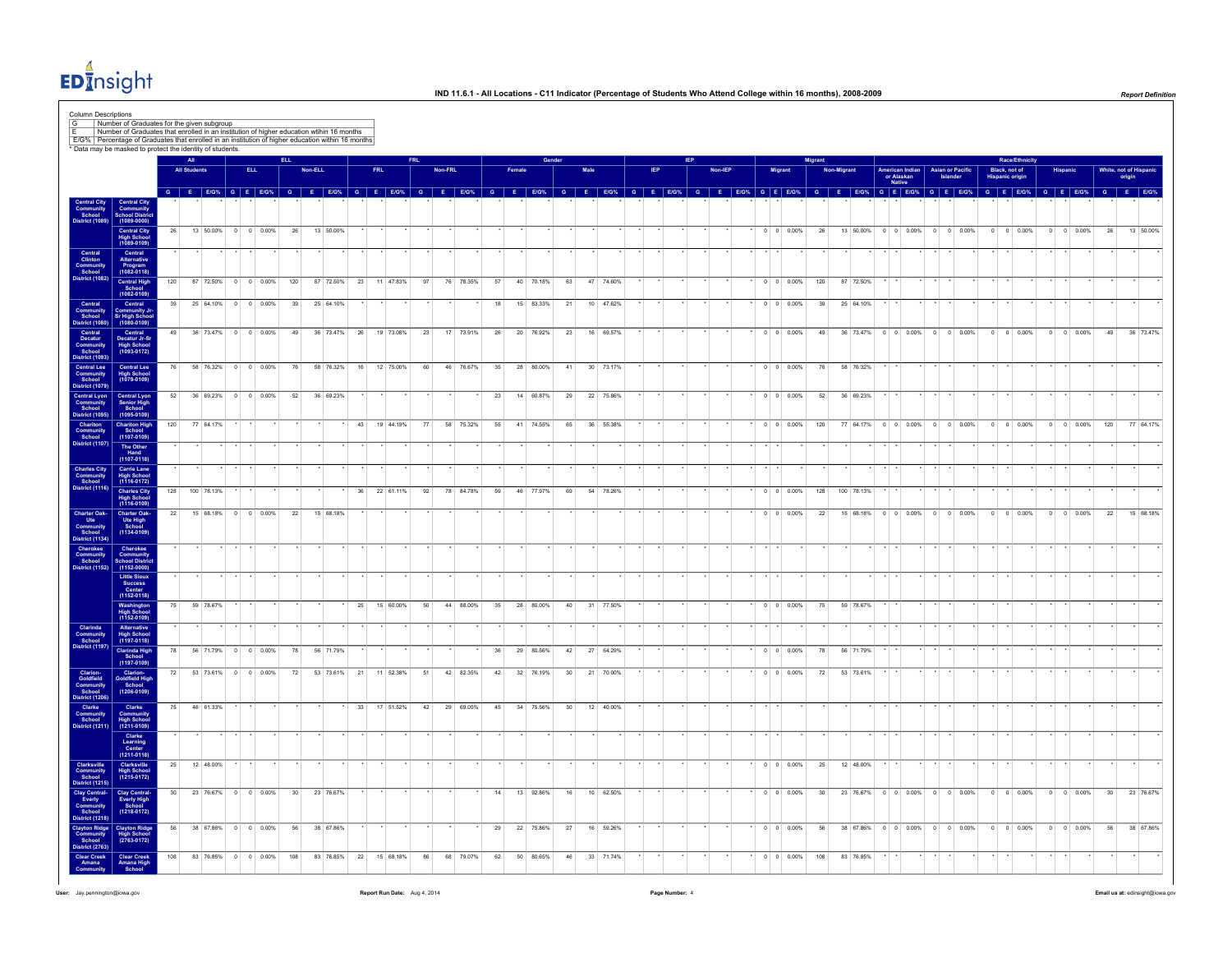

|                                                                                                                                                                                                                         |                                                                     |     | All                 |            |                     |     |           |     |                                                                                                                                                                                                                               |                 |         |            |     |            |     |              |    |           |           |     |         |            |                          |     |                               |                                         |                             |                                         | Race/Ethnicity     |                    |                    |           |
|-------------------------------------------------------------------------------------------------------------------------------------------------------------------------------------------------------------------------|---------------------------------------------------------------------|-----|---------------------|------------|---------------------|-----|-----------|-----|-------------------------------------------------------------------------------------------------------------------------------------------------------------------------------------------------------------------------------|-----------------|---------|------------|-----|------------|-----|--------------|----|-----------|-----------|-----|---------|------------|--------------------------|-----|-------------------------------|-----------------------------------------|-----------------------------|-----------------------------------------|--------------------|--------------------|--------------------|-----------|
|                                                                                                                                                                                                                         |                                                                     |     | <b>All Student</b>  | <b>ELL</b> |                     |     | Non-ELL   |     | <b>FRL</b>                                                                                                                                                                                                                    |                 | Non-FRL |            |     |            |     |              |    |           |           |     | Non-IEP |            | Migrant                  |     |                               | American Indian<br>or Alaskan<br>Native | Asian or Pacific<br>Islande | Black, not of<br><b>Hispanic origin</b> |                    |                    | White, not of Hisp | origin    |
|                                                                                                                                                                                                                         |                                                                     |     |                     |            |                     |     |           |     | G E EIGN, G E EIGN, G E EIGN, G E EIGN, G E EIGN, G E EIGN, G E EIGN, G E EIGN, G E EIGN, G E EIGN, G E EIGN, G E EIGN, G E EIGN, G E EIGN, G E EIGN, G E EIGN, G E EIGN, G E EIGN, G E EIGN, G E EIGN, G E EIGN, G E EIGN, G |                 |         |            |     |            |     |              |    |           |           |     |         |            |                          |     |                               |                                         |                             |                                         |                    |                    |                    |           |
| School<br>District (1221)                                                                                                                                                                                               | $(1221 - 0109)$                                                     | 104 |                     |            | 74 71.15% 0 0 0.00% | 104 | 74 71.15% |     |                                                                                                                                                                                                                               |                 |         |            | 44  | 26 59.09%  | 60  | 48 80.00%    |    |           |           |     |         |            | $0 \t 0 \t 0.00\%$       | 104 | 74 71.15%                     |                                         |                             |                                         |                    |                    |                    |           |
| Clear Lake<br>Community<br>School<br>District (1233)                                                                                                                                                                    | Clear Lake<br>High School<br>(1233-0109)                            |     |                     |            |                     |     |           |     |                                                                                                                                                                                                                               |                 |         |            |     |            |     |              |    |           |           |     |         |            |                          |     |                               |                                         |                             |                                         |                    |                    |                    |           |
| Clearfield<br>Community<br>School<br>District (1224                                                                                                                                                                     | Clearfield<br>Community<br>School Distric<br>(1224-0000)            |     |                     |            |                     |     |           |     |                                                                                                                                                                                                                               |                 |         |            |     |            |     |              |    |           |           |     |         |            |                          |     |                               |                                         |                             |                                         |                    |                    |                    |           |
|                                                                                                                                                                                                                         | Clinton High<br>School                                              | 204 | 141 69.12%          |            |                     |     |           | 64  | 36 56.25%                                                                                                                                                                                                                     | 140             |         | 105 75.00% | 98  | 65 66.33%  | 106 | 76 71.70% 28 |    |           | 10 35.71% | 176 |         |            | 131 74.43% 0 0 0.00%     | 204 | 141 69.12%                    |                                         |                             |                                         |                    |                    |                    |           |
| Clinton<br>Community<br>School<br>District (1278)                                                                                                                                                                       | $(1278 - 0109)$                                                     | 21  |                     |            | 10 47.62% 0 0 0.00% | 21  | 10 47.62% |     |                                                                                                                                                                                                                               |                 |         |            |     |            |     |              |    |           |           |     |         |            | $0 \quad 0 \quad 0.00\%$ | 21  | 10 47.62%                     |                                         |                             |                                         |                    |                    |                    |           |
|                                                                                                                                                                                                                         | Lincoln High<br>School<br>(1278-0118)<br>Colfax-Mingo<br>Community  |     |                     |            |                     |     |           |     |                                                                                                                                                                                                                               |                 |         |            |     |            |     |              |    |           |           |     |         |            |                          |     |                               |                                         |                             |                                         |                    |                    |                    |           |
| Colfax-Mingo<br>Community<br>School<br>District (1332)                                                                                                                                                                  | School Distri<br>(1332-0000)                                        |     |                     |            |                     |     |           |     |                                                                                                                                                                                                                               |                 |         |            |     |            |     |              |    |           |           |     |         |            |                          |     |                               |                                         |                             |                                         |                    |                    |                    |           |
|                                                                                                                                                                                                                         | Colfax-Mingo<br>High School<br>(1332-0109)                          | 60  |                     |            | 36 60.00% 0 0 0.00% | 60  | 36 60.00% |     |                                                                                                                                                                                                                               |                 |         |            | 28  | 19 67.86%  | 32  | 17 53.13%    |    |           |           |     |         |            | $0 \t 0 \t 0.00\%$       | 60  | 36 60.00%                     |                                         |                             |                                         |                    |                    |                    |           |
| College<br>Community<br>School<br>District (1337)                                                                                                                                                                       | College<br>Community<br>School Distric<br>(1337-0000)               |     |                     |            |                     |     |           |     |                                                                                                                                                                                                                               |                 |         |            |     |            |     |              |    |           |           |     |         |            |                          |     |                               |                                         |                             |                                         |                    |                    |                    |           |
|                                                                                                                                                                                                                         | Prairie High<br>School<br>(1337-0109)                               | 228 | 185 81.14%          |            |                     |     |           | 35  | 28 80.00%                                                                                                                                                                                                                     | 193             |         | 157 81.35% | 121 | 102 84.30% | 107 | 83 77.57%    |    |           |           |     |         |            | $0 \quad 0 \quad 0.00\%$ | 228 | 185 81.14%                    |                                         |                             |                                         |                    |                    |                    |           |
|                                                                                                                                                                                                                         |                                                                     |     |                     |            |                     |     |           |     |                                                                                                                                                                                                                               |                 |         |            |     |            |     |              |    |           |           |     |         |            |                          |     |                               |                                         |                             |                                         |                    |                    |                    |           |
| Collins<br>Maxwell<br>Community<br>School<br>istrict (1350)                                                                                                                                                             | Collins-<br>Maxwell<br>Community<br>School Distric<br>(1350-0000)   |     |                     |            |                     |     |           |     |                                                                                                                                                                                                                               |                 |         |            |     |            |     |              |    |           |           |     |         |            |                          |     |                               |                                         |                             |                                         |                    |                    |                    |           |
|                                                                                                                                                                                                                         | Collins<br>Maxwell<br>Middle/High<br>School<br>(1350-0109)          | 35  | 27 77.14% 0 0 0.00% |            |                     | 35  | 27 77.14% |     |                                                                                                                                                                                                                               |                 |         |            | 18  | 16 88.89%  | 17  | 11 64.71%    |    |           |           |     |         |            | $0 \quad 0 \quad 0.00\%$ | 35  | 27 77.14% 0 0 0.00% 0 0 0.00% |                                         |                             |                                         | $0 \t 0 \t 0.00\%$ | $0 \t 0 \t 0.00\%$ | 35                 | 27 77.14% |
|                                                                                                                                                                                                                         |                                                                     | 33  |                     |            | 16 48.48% 0 0 0.00% | 33  | 16 48.48% |     |                                                                                                                                                                                                                               |                 |         |            |     |            |     |              |    |           |           |     |         |            | $0 \quad 0 \quad 0.00\%$ | 33  | 16 48.48% 0 0 0.00% 0 0 0.00% |                                         |                             |                                         | $0 \t 0 \t 0.00\%$ | $0 \t 0 \t 0.00\%$ | 33 <sup>1</sup>    | 16 48.48% |
| Colo-Nesco<br>Community<br>School<br>District (1359)                                                                                                                                                                    | Colo-Nesco<br>Senior High<br>School<br>$(1359 - 0172)$              |     |                     |            |                     |     |           |     |                                                                                                                                                                                                                               |                 |         |            |     |            |     |              |    |           |           |     |         |            |                          |     |                               |                                         |                             |                                         |                    |                    |                    |           |
| Columbus<br>Community<br>School<br>District (1368                                                                                                                                                                       | Columbus<br>Community<br>High School<br>(1368-0109)                 | 58  | 41 70.69%           |            |                     |     |           | 28  | 19 67.86%                                                                                                                                                                                                                     | 30 <sup>°</sup> |         | 22 73.33%  | 32  | 22 68.75%  | 26  | 19 73.08%    |    |           |           |     |         |            |                          |     |                               |                                         |                             |                                         |                    |                    |                    |           |
|                                                                                                                                                                                                                         |                                                                     | 37  |                     |            | 25 67.57% 0 0 0.00% | 37  | 25 67.57% |     |                                                                                                                                                                                                                               |                 |         |            |     |            |     |              |    |           |           |     |         |            | $0 \t 0 \t 0.00\%$       | 37  | 25 67.57% 0 0 0.00% 0 0 0.00% |                                         |                             |                                         | $0 \t 0 \t 0.00\%$ | $0 \t 0 \t 0.00\%$ | 37                 | 25 67.57% |
|                                                                                                                                                                                                                         | Coon Rapids-<br>Bayard 4-12<br>Attendance<br>Center<br>(1413-0172)  |     |                     |            |                     |     |           |     |                                                                                                                                                                                                                               |                 |         |            |     |            |     |              |    |           |           |     |         |            |                          |     |                               |                                         |                             |                                         |                    |                    |                    |           |
|                                                                                                                                                                                                                         | <b>Corning High</b><br>School<br>$(1431 - 0109)$                    | 53  |                     |            | 32 60.38% 0 0 0.00% | 53  | 32 60.38% |     |                                                                                                                                                                                                                               |                 |         |            | 24  | 16 66.67%  | 29  | 16 55.17%    |    |           |           |     |         |            | $0 \t 0 \t 0.00\%$       | 53  | 32 60.38% 0 0 0.00% 0 0 0.00% |                                         |                             |                                         | $0$ 0 0.00%        | $0$ 0 0.00%        | 53                 | 32 60.38% |
|                                                                                                                                                                                                                         |                                                                     |     |                     |            |                     |     |           |     |                                                                                                                                                                                                                               |                 |         |            |     |            |     |              |    |           |           |     |         |            |                          |     |                               |                                         |                             |                                         |                    |                    |                    |           |
| District (1368)<br>Coon Rapids<br>Community<br>Sayard<br>Community<br>School<br>Community<br>Cordination<br>District (1431)<br>Corwith-Wesley<br>Community<br>School<br>Community<br>Corwith-Wesley<br>Constrict (1431) | Corwith-<br>Wesley<br>Community<br>School Distric<br>(1449-0000)    |     |                     |            |                     |     |           |     |                                                                                                                                                                                                                               |                 |         |            |     |            |     |              |    |           |           |     |         |            |                          |     |                               |                                         |                             |                                         |                    |                    |                    |           |
|                                                                                                                                                                                                                         | Corwith-<br>Wesley High<br>School<br>(1449-0109)                    | 21  |                     |            | 13 61.90% 0 0 0.00% | 21  | 13 61.90% |     |                                                                                                                                                                                                                               |                 |         |            |     |            |     |              |    |           |           |     |         |            | $0 \t 0 \t 0.00\%$       | 21  | 13 61.90%                     |                                         |                             |                                         |                    |                    |                    |           |
| Council<br>Bluffs<br>Community<br>School<br>Vistrict (1476)                                                                                                                                                             | Abraham<br>Lincoln High<br>School<br>(1476-0118)                    | 248 | 182 73 39%          |            |                     |     |           |     | 83 51 61 45%                                                                                                                                                                                                                  | 165             |         | 131 79 39% | 128 | 89 69 53%  | 120 | 93 77.50%    |    |           |           |     |         |            | $0 \quad 0 \quad 0.00\%$ | 248 | 182 73.39%                    |                                         |                             |                                         |                    |                    |                    |           |
|                                                                                                                                                                                                                         | <b>Council Bluffs</b>                                               |     |                     |            |                     |     |           |     |                                                                                                                                                                                                                               |                 |         |            |     |            |     |              |    |           |           |     |         |            |                          |     |                               |                                         |                             |                                         |                    |                    |                    |           |
|                                                                                                                                                                                                                         | Community<br>School Distric<br>(1476-0000)                          |     |                     |            |                     |     |           |     |                                                                                                                                                                                                                               |                 |         |            |     |            |     |              |    |           |           |     |         |            |                          |     |                               |                                         |                             |                                         |                    |                    |                    |           |
|                                                                                                                                                                                                                         | Kanesville<br>High School<br>(1476-0121)                            |     |                     |            |                     |     |           |     |                                                                                                                                                                                                                               |                 |         |            |     |            |     |              |    |           |           |     |         |            |                          |     |                               |                                         |                             |                                         |                    |                    |                    |           |
|                                                                                                                                                                                                                         | Thomas<br>Jefferson High<br>School<br>(1476-0109)                   | 234 | 128 54.70%          |            |                     |     |           | 138 | 59 42.75%                                                                                                                                                                                                                     | 96              |         | 69 71.88%  | 107 | 65 60.75%  | 127 | 63 49.61%    | 38 | 12 31.58% |           | 196 |         | 116 59.18% |                          |     |                               |                                         |                             |                                         |                    |                    |                    |           |
| Creston<br>Community<br>School                                                                                                                                                                                          | Creston High<br>School<br>(1503-0109)                               | 86  | 61 70.93%           |            |                     |     |           | 28  | 14 50.00%                                                                                                                                                                                                                     | 58              |         | 47 81.03%  | 45  | 33 73.33%  | 41  | 28 68.29%    |    |           |           |     |         |            |                          |     |                               |                                         |                             |                                         |                    |                    |                    |           |
| Vistrict (1503                                                                                                                                                                                                          |                                                                     | 120 | 98 81.67%           |            |                     |     |           |     |                                                                                                                                                                                                                               |                 |         |            | 65  | 56 86.15%  | 55  | 42 76.36%    |    |           |           |     |         |            | $0 \quad 0 \quad 0.00\%$ | 120 | 98 81.67%                     |                                         |                             |                                         |                    |                    |                    |           |
| Dallas Center-<br>Grimes<br>Community<br>School                                                                                                                                                                         | Dallas Center-<br>Grimes<br>Community<br>High School<br>(1576-0109) |     |                     |            |                     |     |           |     |                                                                                                                                                                                                                               |                 |         |            |     |            |     |              |    |           |           |     |         |            |                          |     |                               |                                         |                             |                                         |                    |                    |                    |           |
| strict (157)<br>Danville<br>Community<br>School                                                                                                                                                                         | Danville<br>Junior-Senior<br>High School                            | 42  |                     |            | 35 83.33% 0 0 0.00% | 42  | 35 83.33% |     |                                                                                                                                                                                                                               |                 |         |            | 23  | 20 86.96%  | 19  | 15 78.95%    |    |           |           |     |         |            | $0 \quad 0 \quad 0.00\%$ | 42  | 35 83.33%                     |                                         |                             |                                         |                    |                    |                    |           |
|                                                                                                                                                                                                                         |                                                                     |     |                     |            |                     |     |           |     |                                                                                                                                                                                                                               |                 |         |            |     |            |     |              |    |           |           |     |         |            |                          |     |                               |                                         |                             |                                         |                    |                    |                    |           |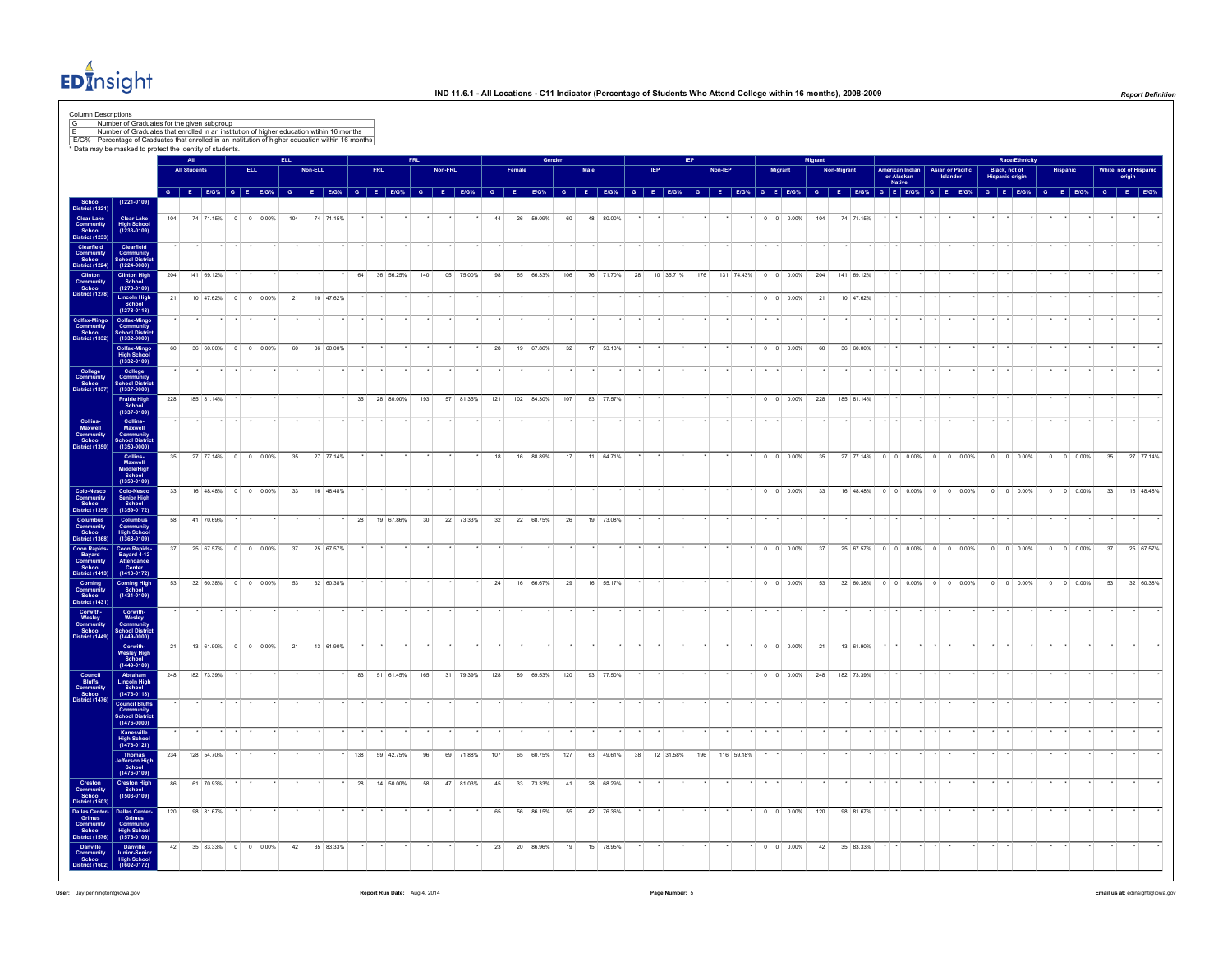

| Number of Graduates that enrolled in an institution of higher education wtihin 16 months                                  | E/G% Percentage of Graduates that enrolled in an institution of higher education within 16 months<br>* Data may be masked to protect the identity of students. |     | <b>All</b><br><b>All Students</b> |                         | <b>ELL</b> |                         | ELL. | Non-ELL    |               |     | <b>FRL</b>                                                                                                                                                                                                                    | <b>FRL</b> | Non-FRL |            |     | Female |            | Gender |    |            |    |           |     | Non-IEP |            | <b>Migrant</b>           | Migrant | Non-Migrant |                | American Indian      | <b>Asian or Pacific</b> | Black, not of  | <b>Race/Ethnicity</b> | Hispanic |  | White, not of Hispanic |
|---------------------------------------------------------------------------------------------------------------------------|----------------------------------------------------------------------------------------------------------------------------------------------------------------|-----|-----------------------------------|-------------------------|------------|-------------------------|------|------------|---------------|-----|-------------------------------------------------------------------------------------------------------------------------------------------------------------------------------------------------------------------------------|------------|---------|------------|-----|--------|------------|--------|----|------------|----|-----------|-----|---------|------------|--------------------------|---------|-------------|----------------|----------------------|-------------------------|----------------|-----------------------|----------|--|------------------------|
|                                                                                                                           |                                                                                                                                                                |     |                                   |                         |            |                         |      |            |               |     |                                                                                                                                                                                                                               |            |         |            |     |        |            |        |    |            |    |           |     |         |            |                          |         |             |                | or Alaskan<br>Native |                         | Hispanic origi |                       |          |  | origin                 |
| Community<br>School<br>Vistrict (161                                                                                      | Central High<br>School<br>(1611-0109)<br>Davenport<br>Community<br>School Distric<br>(1611-0000)                                                               |     |                                   |                         |            |                         |      |            |               |     | G E EIGN, G E EIGN, G E EIGN, G E EIGN, G E EIGN, G E EIGN, G E EIGN, G E EIGN, G E EIGN, G E EIGN, G E EIGN, G E EIGN, G E EIGN, G E EIGN, G E EIGN, G E EIGN, G E EIGN, G E EIGN, G E EIGN, G E EIGN, G E EIGN, G E EIGN, G |            | 124     | 76.07%     | 146 | 109    | 74.66%     | 123    | 80 |            |    |           |     |         |            | 0.00%                    | 269     | 189         |                |                      |                         |                |                       |          |  |                        |
|                                                                                                                           | Kimberly<br>Center for<br>Alternative<br>Education<br>(1611-0127)                                                                                              | 165 |                                   |                         |            | 104 63 03% 0 0 0 0 00%  |      |            |               |     | 165 104 63.03% 54 31 57.41% 111                                                                                                                                                                                               |            |         | 73 65.77%  |     | 93     | 57 61.29%  | 72     |    | 47 65 28%  |    |           |     |         |            | $0 \quad 0 \quad 0.00\%$ |         |             | 165 104 63.03% |                      |                         |                |                       |          |  |                        |
|                                                                                                                           | North High<br>School<br>(1611-0116)<br>West High<br>School<br>(1611-0118)                                                                                      |     | 395 247 62.53%                    |                         |            |                         |      |            |               | 180 | 96 53.33% 215 151 70.23% 213 147 69.01%                                                                                                                                                                                       |            |         |            |     |        |            | 182    |    | 100 54.95% |    |           |     |         |            | $0 \ 0 \ 0.00\%$         |         |             | 395 247 62.53% |                      |                         |                |                       |          |  |                        |
| Davis County<br>Community<br>School<br>District (1619)                                                                    | Davis County<br>Community<br>High Schoo<br>(1619-0109)                                                                                                         | 96  |                                   | 66 68.75% 0 0 0.00%     |            |                         | 96   |            | 66 68.75%     | 36  | 23 63.89%                                                                                                                                                                                                                     | 60         |         | 43 71.67%  | 50  |        | 40 80.00%  | 46     |    | 26 56.52%  |    |           |     |         |            | $0 \t 0 \t 0.00\%$       | 96      |             | 66 68.75%      |                      |                         |                |                       |          |  |                        |
|                                                                                                                           | Flex Ed High<br>School<br>(1619-0172)                                                                                                                          |     |                                   |                         |            |                         |      |            |               |     |                                                                                                                                                                                                                               |            |         |            |     |        |            |        |    |            |    |           |     |         |            |                          |         |             |                |                      |                         |                |                       |          |  |                        |
| Decorah<br>Community<br>School<br>District (1638                                                                          | Decorah High<br>School<br>(1638-0109)                                                                                                                          | 130 |                                   | 107 82.31% 0 0 0.00%    |            |                         | 130  |            | 107 82.31%    | 20  | 11 55.00%                                                                                                                                                                                                                     | 110        |         | 96 87.27%  | 69  |        | 61 88.41%  | 61     |    | 46 75.41%  |    |           |     |         |            | $0 \t 0 \t 0.00\%$       | 130     |             | 107 82.31%     |                      |                         |                |                       |          |  |                        |
|                                                                                                                           | Delwood<br>Community<br>School Distric<br>(1675-0000)                                                                                                          |     |                                   |                         |            |                         |      |            |               |     |                                                                                                                                                                                                                               |            |         |            |     |        |            |        |    |            |    |           |     |         |            |                          |         |             |                |                      |                         |                |                       |          |  |                        |
| District (1990)<br>Delwood<br>Community<br>School<br>District (1675)<br>Denison<br>Community<br>School<br>District (1701) | Denison<br>Alternative<br>High School<br>(1701-0118)                                                                                                           |     |                                   |                         |            |                         |      |            |               |     |                                                                                                                                                                                                                               |            |         |            |     |        |            |        |    |            |    |           |     |         |            |                          |         |             |                |                      |                         |                |                       |          |  |                        |
|                                                                                                                           | Denison High<br>School<br>(1701-0109)                                                                                                                          | 161 |                                   |                         |            | 119 73.91% 28 12 42.86% | 133  | 107 80.45% |               |     | 69 39 56.52%                                                                                                                                                                                                                  | 92         |         | 80 86.96%  | 81  |        | 60 74.07%  | 80     |    | 59 73.75%  |    |           |     |         |            |                          |         |             |                |                      |                         |                |                       |          |  |                        |
| Denver<br>Community<br>School<br>strict (1719                                                                             | Denver<br>Community<br>School Distric<br>(1719-0000)                                                                                                           | 60  |                                   | 50 83 33% 0 0 0 0 0 0 % |            |                         | 60   | 50 83 33%  |               |     |                                                                                                                                                                                                                               |            |         |            | 36  |        | 29 80 56%  | 24     |    | 21 87.50%  |    |           |     |         |            | $0 \quad 0 \quad 0.00\%$ | 60      |             | 50 83 33%      |                      |                         |                |                       |          |  |                        |
|                                                                                                                           | Denver Senior<br>High School<br>(1719-0109)<br>Des Moines<br>Independent<br>Community                                                                          |     |                                   |                         |            |                         |      |            |               |     |                                                                                                                                                                                                                               |            |         |            |     |        |            |        |    |            |    |           |     |         |            |                          |         |             |                |                      |                         |                |                       |          |  |                        |
| Des Moines<br>Independent<br>Community<br>School<br>District (1737)                                                       | School District<br>(1737-0000)                                                                                                                                 | 343 | 198 57.73%                        |                         |            |                         |      |            |               | 206 | 107 51.94%                                                                                                                                                                                                                    | 137        |         | 91 66.42%  | 182 |        | 115 63.19% | 161    |    | 83 51.55%  | 76 | 27 35.53% | 267 |         | 171 64.04% | $0 \t 0 \t 0.00\%$       | 343     |             | 198 57.73%     |                      |                         |                |                       |          |  |                        |
|                                                                                                                           | East High<br>School<br>$(1737 - 0109)$                                                                                                                         |     | 201 124 61.69% 40 25 62.50%       |                         |            |                         | 161  |            | 99 61.49% 104 |     | 54 51.92%                                                                                                                                                                                                                     | 97         |         | 70 72.16%  | 99  |        | 64 64.65%  | 102    |    | 60 58.82%  | 41 | 16 39.02% | 160 |         |            | 108 67.50% 0 0 0.00%     | 201     |             | 124 61.69%     |                      |                         |                |                       |          |  |                        |
|                                                                                                                           | Hoover High<br>School<br>(1737-0114)<br>Lincoln High<br>School<br>(1737-0118)                                                                                  |     | 367 205 55.86%                    |                         |            |                         |      |            |               | 170 | 73 42.94%                                                                                                                                                                                                                     | 197        |         | 132 67.01% | 204 |        | 121 59.31% | 163    |    | 84 51.53%  | 55 | 14 25.45% | 312 |         | 191 61.22% | $0 \quad 0 \quad 0.00\%$ | 367     |             | 205 55.86%     |                      |                         |                |                       |          |  |                        |
|                                                                                                                           | North High<br>School<br>(1737-0127)                                                                                                                            | 202 | 115 56.93%                        |                         |            |                         |      |            |               | 134 | 76 56.72%                                                                                                                                                                                                                     | 68         |         | 39 57.35%  | 104 |        | 61 58.65%  | 98     |    | 54 55.10%  | 50 | 18 36.00% | 152 |         | 97 63.82%  | $0 \t 0 \t 0.00\%$       | 202     |             | 115 56.93%     |                      |                         |                |                       |          |  |                        |
|                                                                                                                           | Roosevelt High<br>School<br>$(1737 - 0136)$                                                                                                                    |     | 318 238 74.84% 17 10 58.82%       |                         |            |                         | 301  |            |               |     | 228 75.75% 114 70 61.40%                                                                                                                                                                                                      | 204        |         | 168 82.35% | 178 |        | 143 80.34% | 140    |    | 95 67.86%  | 38 | 19 50.00% | 280 |         |            | 219 78.21% 0 0 0.00%     | 318     |             | 238 74.84%     |                      |                         |                |                       |          |  |                        |
|                                                                                                                           | Scavo<br>Alternative<br>High School<br>(1737-0194)                                                                                                             | 24  |                                   |                         |            | 14 58.33% 0 0 0.00%     | 24   | 14 58.33%  |               |     |                                                                                                                                                                                                                               |            |         |            |     |        |            |        |    |            |    |           |     |         |            | $0 \quad 0 \quad 0.00\%$ | 24      |             | 14 58.33%      |                      |                         |                |                       |          |  |                        |
| Diagonal<br>Community<br>School<br>District (1782)                                                                        | Diagonal<br>Junior-Senior<br>High School<br>(1782-0172)                                                                                                        |     |                                   |                         |            |                         |      |            |               |     |                                                                                                                                                                                                                               |            |         |            |     |        |            |        |    |            |    |           |     |         |            |                          |         |             |                |                      |                         |                |                       |          |  |                        |
| Dike-New<br>Hartford<br>Community<br>School<br>District (1791)<br>Dubuque<br>Community<br>School<br>District (1863)       | Dike-New<br>Hartford High<br>School<br>(1791-0172)                                                                                                             |     | 60 78.95%                         |                         |            | $0 \t 0 \t 0.00\%$      | 76   | 60 78.95%  |               | 18  | 14 77.78%                                                                                                                                                                                                                     | 58         |         | 46 79.31%  | 36  | 31     | 86.11%     | 40     |    | 29 72.50%  | 18 | 13 72.22% | 58  |         | 47 81.03%  | $0 \t 0 \t 0.00\%$       | 76      |             | 60 78.95%      |                      |                         |                |                       |          |  |                        |
|                                                                                                                           | Central<br>Alternative<br>High School<br>(1863-0127)                                                                                                           |     |                                   |                         |            |                         |      |            |               |     |                                                                                                                                                                                                                               |            |         |            |     |        |            |        |    |            |    |           |     |         |            |                          |         |             |                |                      |                         |                |                       |          |  |                        |
|                                                                                                                           | Dubuque<br>Community<br>School Distric<br>(1863-0000)                                                                                                          |     |                                   |                         |            |                         |      |            |               |     |                                                                                                                                                                                                                               |            |         |            |     |        |            |        |    |            |    |           |     |         |            |                          |         |             |                |                      |                         |                |                       |          |  |                        |
|                                                                                                                           | Dubuque<br>Senior High<br>School<br>(1863-0109)                                                                                                                | 287 | 182 63.41%                        |                         |            |                         |      |            |               | 99  | 54 54.55%                                                                                                                                                                                                                     | 188        |         | 128 68.09% | 139 |        | 105 75.54% | 148    |    | 77 52.03%  | 45 | 19 42.22% | 242 |         | 163 67.36% | $0 \t 0 \t 0.00\%$       | 287     |             | 182 63.41%     |                      |                         |                |                       |          |  |                        |
|                                                                                                                           | Hempstead<br><b>High School</b>                                                                                                                                | 384 | 286 74.48%                        |                         |            |                         |      |            |               |     | 73 47 64.38% 311                                                                                                                                                                                                              |            |         | 239 76.85% | 204 |        | 167 81.86% | 180    |    | 119 66.11% | 51 | 30 58.82% | 333 |         |            | 256 76.88% 0 0 0.00%     | 384     |             | 286 74.48%     |                      |                         |                |                       |          |  |                        |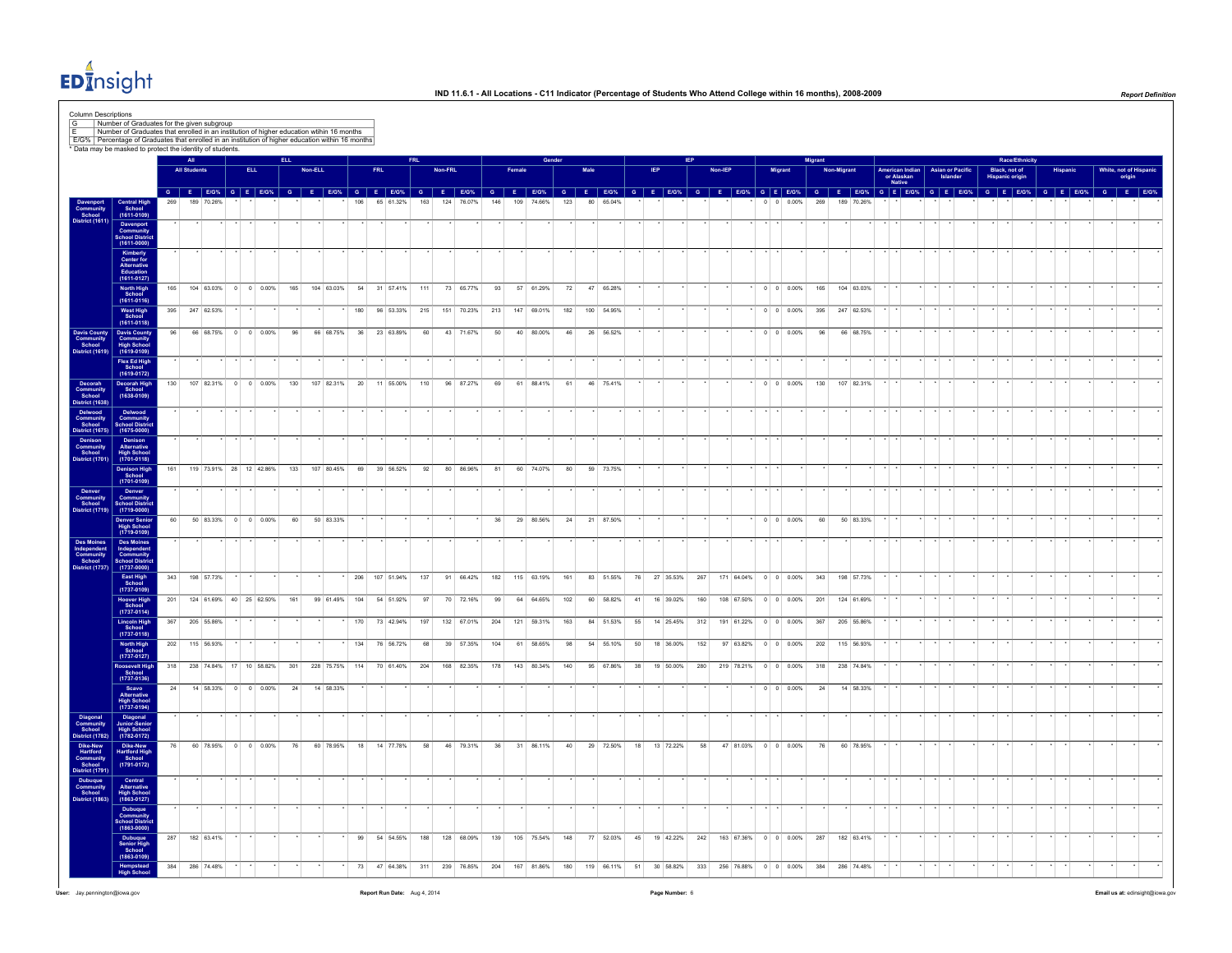

|                                                                                                                                              |    |                     |           |                        |                     |    |         |           |    |      |                                              |    |         |           |    |                 |           |                 |          |           |                           |  |         |  |         |                                              | <b>Aigran</b> |            |           |                                         |                                     |                                         | Race/Ethnicity     |                    |                     |           |
|----------------------------------------------------------------------------------------------------------------------------------------------|----|---------------------|-----------|------------------------|---------------------|----|---------|-----------|----|------|----------------------------------------------|----|---------|-----------|----|-----------------|-----------|-----------------|----------|-----------|---------------------------|--|---------|--|---------|----------------------------------------------|---------------|------------|-----------|-----------------------------------------|-------------------------------------|-----------------------------------------|--------------------|--------------------|---------------------|-----------|
|                                                                                                                                              |    | <b>All Students</b> |           |                        | <b>ELL</b>          |    | Non-ELL |           |    | FRI. |                                              |    | Non-FRI |           |    |                 |           |                 | Male     |           |                           |  | Non-IEP |  | Migrant |                                              |               | Non-Migran |           | American Indian<br>or Alaskan<br>Native | <b>Asian or Pacific</b><br>Islander | Black, not of<br><b>Hispanic origin</b> |                    |                    | White, not of Hispa | origin    |
|                                                                                                                                              |    |                     |           |                        |                     |    |         |           |    |      | G E E/G% G E E/G% G E E/G% G E E/G% G E E/G% |    |         |           |    | $G$ $F$ $F/G$ % |           | $\overline{a}$  | <b>F</b> |           | $FIGV_6$ $G$ $F$ $F/GV_6$ |  |         |  |         | G E EIG% G E EIG% G E EIG% G E EIG% G E EIG% |               |            |           |                                         |                                     |                                         | $G$ $F$ $F/G$ %    | G E FIG% G E FIG%  |                     |           |
| $(1863 - 0118)$                                                                                                                              |    |                     |           |                        |                     |    |         |           |    |      |                                              |    |         |           |    |                 |           |                 |          |           |                           |  |         |  |         |                                              |               |            |           |                                         |                                     |                                         |                    |                    |                     |           |
| Dunkerton<br>High School<br>(1908-0172)                                                                                                      | 33 |                     |           | 22 66.67% 0 0 0.00%    |                     | 33 |         | 22 66.67% |    |      |                                              |    |         |           |    |                 |           |                 |          |           |                           |  |         |  |         | $0 \quad 0 \quad 0.00\%$                     | 33            |            | 22 66.67% |                                         |                                     |                                         |                    |                    |                     |           |
|                                                                                                                                              | 43 |                     |           | 33 76.74% 0 0 0.00%    |                     | 43 |         | 33 76.74% |    |      |                                              |    |         |           | 20 |                 | 13 65.00% | 23              |          | 20 86.96% |                           |  |         |  |         | $0 \t 0 \t 0.00\%$                           | 43            |            | 33 76.74% |                                         |                                     |                                         |                    |                    |                     |           |
| Durant High<br>School<br>(1926-0109)                                                                                                         |    |                     |           |                        |                     |    |         |           |    |      |                                              |    |         |           |    |                 |           |                 |          |           |                           |  |         |  |         |                                              |               |            |           |                                         |                                     |                                         |                    |                    |                     |           |
| Eagle Grove<br>Community<br>School<br>District (1944)<br>Eagle Grove<br>High School<br>(1944-0109)                                           | 71 |                     |           | 50 70.42% 0 0 0.00%    |                     | 71 |         | 50 70.42% | 26 |      | 11 42.31%                                    | 45 |         | 39 86.67% | 35 |                 | 25 71.43% | 36              |          | 25 69.44% |                           |  |         |  |         | $0 \quad 0 \quad 0.00\%$                     | 71            |            | 50 70.42% |                                         |                                     |                                         |                    |                    |                     |           |
| Earlham<br>Senior High<br>School                                                                                                             | 38 |                     |           | 33 86.84% 0 0 0.00%    |                     | 38 |         | 33 86.84% |    |      |                                              |    |         |           | 18 |                 | 16 88.89% | 20 <sup>1</sup> |          | 17 85,00% |                           |  |         |  |         | 0 0 0 0 0 0 %                                | 38            |            | 33 86.84% |                                         |                                     |                                         |                    |                    |                     |           |
| $(1953 - 0172)$<br>East Buchanar<br>High School<br>(1963-0109)                                                                               | 45 |                     |           | 33 73.33% 0 0 0.00%    |                     | 45 |         | 33 73.33% |    |      |                                              |    |         |           | 18 |                 | 13 72.22% | 27              |          | 20 74.07% |                           |  |         |  |         | $0 \quad 0 \quad 0.00\%$                     | 45            |            | 33 73.33% |                                         |                                     |                                         |                    |                    |                     |           |
|                                                                                                                                              |    |                     |           |                        |                     |    |         |           |    |      |                                              |    |         |           |    |                 |           |                 |          |           |                           |  |         |  |         |                                              |               |            |           |                                         |                                     |                                         |                    |                    |                     |           |
| East Central<br>Community<br>School<br>East Central<br>Community<br>High School<br>(1965-0109)                                               | 29 |                     |           | 19 65 52% 0 0 0 00%    |                     | 29 |         | 19 65.52% |    |      |                                              |    |         |           |    |                 |           |                 |          |           |                           |  |         |  |         | $0 \quad 0 \quad 0.00\%$                     | 29            |            | 19 65.52% |                                         |                                     |                                         |                    |                    |                     |           |
| East Central<br>Community                                                                                                                    |    |                     |           |                        |                     |    |         |           |    |      |                                              |    |         |           |    |                 |           |                 |          |           |                           |  |         |  |         |                                              |               |            |           |                                         |                                     |                                         |                    |                    |                     |           |
| School District<br>(1965-0000)                                                                                                               | 26 |                     | 16 61.54% |                        | $0 \t 0 \t 0.00\%$  | 26 |         | 16 61.54% |    |      |                                              |    |         |           |    |                 |           |                 |          |           |                           |  |         |  |         | $0 \t 0 \t 0.00\%$                           | ${\bf 26}$    |            | 16 61.54% |                                         |                                     |                                         |                    |                    |                     |           |
| Grand<br>Junction High<br>School<br>(1967-0109)<br>East Marshall                                                                             | 71 |                     |           | 54 76.06% 0 0 0.00%    |                     | 71 |         | 54 76.06% |    |      | 30 21 70.00%                                 | 41 |         | 33 80.49% | 37 |                 | 30 81.08% | 34              |          | 24 70.59% |                           |  |         |  |         | $0 \quad 0 \quad 0.00\%$                     | 71            |            | 54 76.06% |                                         |                                     |                                         |                    |                    |                     |           |
| Senior High<br>School<br>$(1968 - 0172)$                                                                                                     |    |                     |           |                        |                     |    |         |           |    |      |                                              |    |         |           |    |                 |           |                 |          |           |                           |  |         |  |         |                                              |               |            |           |                                         |                                     |                                         |                    |                    |                     |           |
| <b>District (1968)</b><br>East Union<br>Community<br>School<br>District (1970)<br>East Union<br>Junior-Senior<br>High School<br>(1970-0172)  | 30 |                     |           | 22 73.33% 0 0 0.00%    |                     | 30 |         | 22 73.33% |    |      |                                              |    |         |           |    |                 |           |                 |          |           |                           |  |         |  |         | $0 \quad 0 \quad 0.00\%$                     | 30            |            |           |                                         | 22 73.33% 0 0 0.00% 0 0 0.00%       |                                         | $0 \t 0 \t 0.00\%$ | $0 \t 0 \t 0.00\%$ | 30                  | 22 73.33% |
| Kee High<br>School<br>(1972-0172)                                                                                                            |    |                     |           | 40 32 80.00% 0 0 0.00% |                     | 40 |         | 32 80.00% |    |      |                                              |    |         |           | 25 |                 | 21 84.00% | 15              |          | 11 73.33% |                           |  |         |  |         | $0 \quad 0 \quad 0.00\%$                     | 40            |            | 32 80.00% |                                         |                                     |                                         |                    |                    |                     |           |
|                                                                                                                                              |    |                     |           |                        |                     |    |         |           |    |      |                                              |    |         |           |    |                 |           |                 |          |           |                           |  |         |  |         |                                              |               |            |           |                                         |                                     |                                         |                    |                    |                     |           |
| Eddyville-<br>Blakesburg<br>Community<br>School<br>District (0657)<br>Eddyville-<br>Blakesburg<br>Community<br>School Distric<br>(0657-0000) |    |                     |           |                        |                     |    |         |           |    |      |                                              |    |         |           |    |                 |           |                 |          |           |                           |  |         |  |         |                                              |               |            |           |                                         |                                     |                                         |                    |                    |                     |           |
|                                                                                                                                              | 52 |                     | 39 75.00% |                        |                     |    |         |           | 19 |      | 12 63.16%                                    | 33 |         | 27 81.82% | 28 |                 | 21 75.00% | 24              |          | 18 75.00% |                           |  |         |  |         | $0 \t 0 \t 0.00\%$                           | 52            |            | 39 75.00% |                                         |                                     |                                         |                    |                    |                     |           |
| Eddyville-<br>Blakesburg<br>Senior High<br>School<br>(0657-0172)                                                                             |    |                     |           |                        |                     |    |         |           |    |      |                                              |    |         |           |    |                 |           |                 |          |           |                           |  |         |  |         |                                              |               |            |           |                                         |                                     |                                         |                    |                    |                     |           |
| Edgewood-<br>Colesburg<br>High School<br>(1989-0172)                                                                                         |    |                     |           | 48 31 64.58% 0 0 0.00% |                     | 48 |         | 31 64.58% |    |      |                                              |    |         |           | 25 |                 | 17 68.00% | 23              |          | 14 60.87% |                           |  |         |  |         | $\cdot$ 0 0 0.00%                            | 48            |            |           |                                         | 31 64.58% 0 0 0.00% 0 0 0.00%       |                                         | $0 \t 0 \t 0.00\%$ | $0 \t 0 \t 0.00\%$ | 48                  | 31 64.58% |
| Eldora-New<br>Providence<br>High School<br>(2007-0109)                                                                                       | 70 |                     | 38 54.29% |                        |                     |    |         |           |    |      |                                              |    |         |           | 42 |                 | 23 54 76% | - 28            |          | 15 53.57% |                           |  |         |  |         | $0 \quad 0 \quad 0.00\%$                     | 70            |            | 38 54 29% |                                         |                                     |                                         |                    |                    |                     |           |
|                                                                                                                                              | 29 |                     |           | 24 82.76% 0 0 0.00%    |                     | 29 |         | 24 82.76% |    |      |                                              |    |         |           |    |                 |           |                 |          |           |                           |  |         |  |         | $0 \t 0 \t 0.00\%$                           | 29            |            |           |                                         | 24 82.76% 0 0 0.00% 0 0 0.00%       |                                         | $0 \t 0 \t 0.00\%$ | $0 \t 0 \t 0.00\%$ | 29                  | 24 82.76% |
| Elk Horn-<br>Kimballton<br>High School<br>(2016-0109)                                                                                        |    |                     |           |                        |                     |    |         |           |    |      |                                              |    |         |           |    |                 |           |                 |          |           |                           |  |         |  |         |                                              |               |            |           |                                         |                                     |                                         |                    |                    |                     |           |
| Emmetsburg<br>High School<br>(2088-0109)                                                                                                     | 60 |                     |           | 46 76.67% 0 0 0.00%    |                     | 60 |         | 46 76.67% | 25 |      | 19 76.00%                                    | 35 |         | 27 77.14% | 30 |                 | 23 76.67% | 30 <sup>°</sup> |          | 23 76.67% |                           |  |         |  |         | $0 \t 0 \t 0.00\%$                           | 60            |            | 46 76.67% |                                         |                                     |                                         |                    |                    |                     |           |
|                                                                                                                                              | 37 |                     |           | 22 59.46% 0 0 0.00%    |                     | 37 |         | 22 59.46% |    |      |                                              |    |         |           |    |                 | 10 58.82% | 20              |          | 12 60.00% |                           |  |         |  |         | $0 \t 0 \t 0.00\%$                           | 37            |            | 22 59.46% |                                         |                                     |                                         |                    |                    |                     |           |
| English<br>Valleys Jr-Sr<br>High School<br>(2097-0109)                                                                                       |    |                     |           |                        |                     |    |         |           |    |      |                                              |    |         |           |    |                 |           |                 |          |           |                           |  |         |  |         |                                              |               |            |           |                                         |                                     |                                         |                    |                    |                     |           |
| Essex Junior-<br>Senior High<br>School<br>(2113-0172)                                                                                        | 24 |                     |           | 18 75.00% 0 0 0.00%    |                     | 24 |         | 18 75.00% |    |      |                                              |    |         |           |    |                 |           |                 |          |           |                           |  |         |  |         | $0 \t 0 \t 0.00\%$                           | 24            |            | 18 75.00% |                                         |                                     |                                         |                    |                    |                     |           |
| Estherville<br>Lincoln Central<br>High School<br>(2124-0109)                                                                                 | 88 |                     | 69 78.41% |                        |                     |    |         |           | 24 |      | 15 62.50%                                    | 64 | 54      | 84.38%    | 45 |                 | 39 86.67% | 43              |          | 30 69.77% |                           |  |         |  |         |                                              |               |            |           |                                         |                                     |                                         |                    |                    |                     |           |
|                                                                                                                                              |    |                     |           |                        |                     |    |         |           |    |      |                                              |    |         |           |    |                 |           |                 |          |           |                           |  |         |  |         |                                              |               |            |           |                                         |                                     |                                         |                    |                    |                     |           |
| <b>Exira Junior-</b>                                                                                                                         | 19 |                     |           |                        | 13 68.42% 0 0 0.00% | 19 |         | 13 68.42% |    |      |                                              |    |         |           |    |                 |           |                 |          |           |                           |  |         |  |         |                                              |               |            |           |                                         |                                     |                                         |                    |                    | 19                  | 13 68.42% |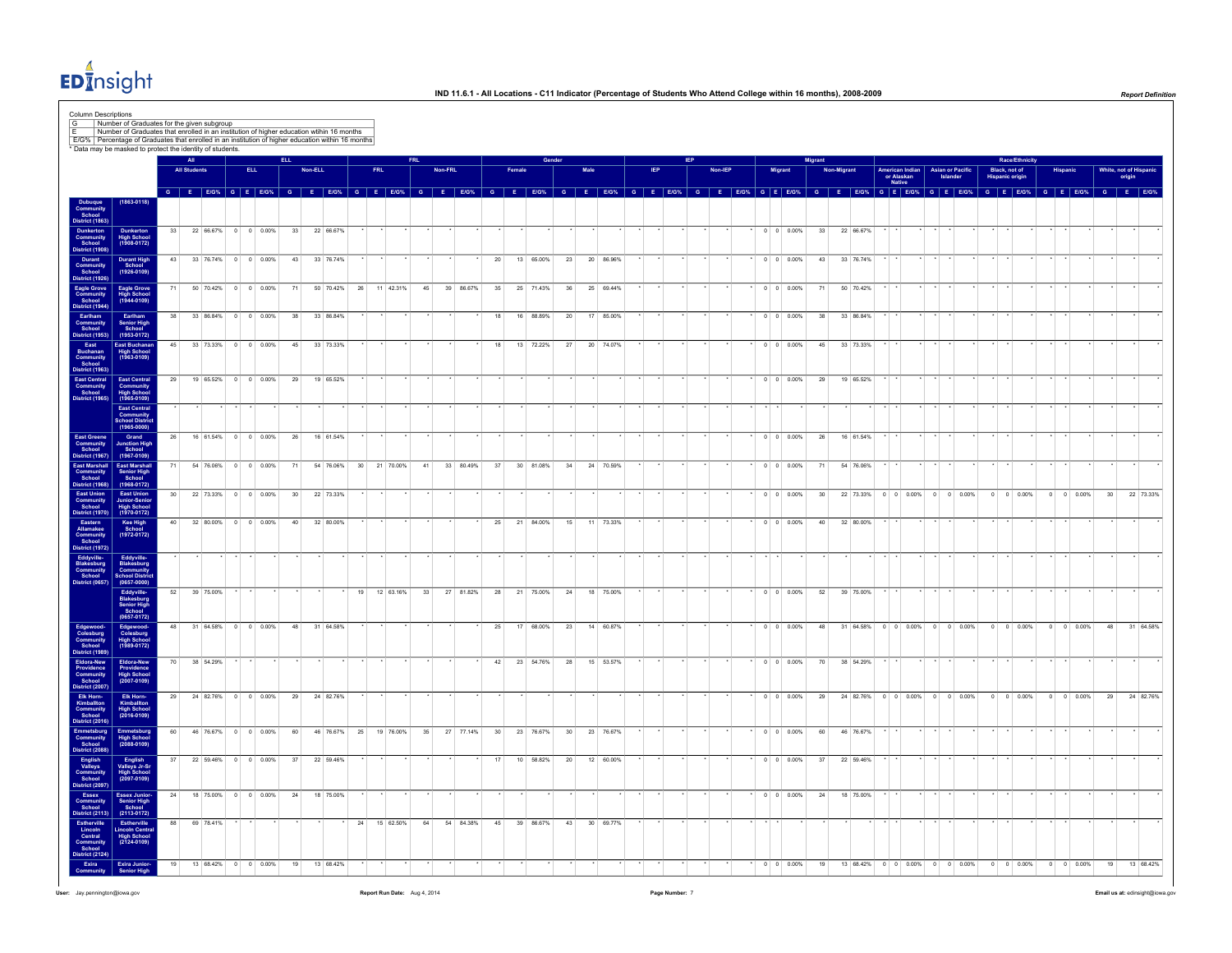

|                                                                                                                                                                                                                               |                                                                       |     |                     |                     |         |                       |     |                  |                                              |     |     |              |     |         |            |         |        |           |                 |      |                   |    |              |     |         |        |                          | Migran |             |                                                |                                         |         |                                     |               | Race/Ethnicity         |                |                    |              |    |                                                                |
|-------------------------------------------------------------------------------------------------------------------------------------------------------------------------------------------------------------------------------|-----------------------------------------------------------------------|-----|---------------------|---------------------|---------|-----------------------|-----|------------------|----------------------------------------------|-----|-----|--------------|-----|---------|------------|---------|--------|-----------|-----------------|------|-------------------|----|--------------|-----|---------|--------|--------------------------|--------|-------------|------------------------------------------------|-----------------------------------------|---------|-------------------------------------|---------------|------------------------|----------------|--------------------|--------------|----|----------------------------------------------------------------|
|                                                                                                                                                                                                                               |                                                                       |     | <b>All Students</b> |                     |         | <b>ELL</b>            |     | Non-ELL          |                                              |     | FRL |              |     | Non-FRL |            |         | Female |           |                 | Male |                   |    |              |     | Non-IEP | Migran |                          |        | Non-Migrant |                                                | American Indian<br>or Alaskan<br>Native |         | <b>Asian or Pacific</b><br>Islander | Black, not of | <b>Hispanic origin</b> |                | Hispanio           |              |    | White, not of Hispan<br>origin                                 |
|                                                                                                                                                                                                                               |                                                                       |     |                     |                     |         |                       |     |                  | G E E/G% G E E/G% G E E/G% G E E/G% G E E/G% |     |     |              |     |         |            |         |        | G E E/G%  |                 |      | G E E/G% G E E/G% |    |              |     |         |        |                          |        |             | G E E/G% G E E/G% G E E/G% G E E/G% G E E/G% G |                                         |         |                                     |               |                        |                |                    |              |    | G E EIG <sup>%</sup> G E EIG <sup>%</sup> G E EIG <sup>%</sup> |
| School<br>District (2151)                                                                                                                                                                                                     | School<br>(2151-0172)                                                 | 127 |                     | 96 75.59%           |         |                       |     |                  |                                              | 36  |     | 26 72.22%    | 91  |         | 70 76.92%  | 67      |        | 52 77.61% | 60              |      | 44 73.33%         |    |              |     |         |        | $0 \t 0 \t 0.00\%$       | 127    |             | 96 75.59%                                      |                                         |         |                                     |               |                        |                |                    |              |    |                                                                |
| Fairfield<br>Community<br>School<br>District (2169)                                                                                                                                                                           | Fairfield High<br>School<br>(2169-0109)                               |     |                     |                     |         |                       |     |                  |                                              |     |     |              |     |         |            |         |        |           |                 |      |                   |    |              |     |         |        |                          |        |             |                                                |                                         |         |                                     |               |                        |                |                    |              |    |                                                                |
| Farragut<br>Community<br>School<br>District (2205)                                                                                                                                                                            | Farragut<br>Senior High<br>School<br>(2205-0172)                      | 23  |                     |                     |         | 16 69.57% 0 0 0.00%   |     | 23               | 16 69.57%                                    |     |     |              |     |         |            |         |        |           |                 |      |                   |    |              |     |         |        | $0 \t 0 \t 0.00\%$       | 23     |             | 16 69.57% 0 0 0.00% 0 0 0.00%                  |                                         |         |                                     |               | $0 \t 0 \t 0.00\%$     |                | $0 \t 0 \t 0.00\%$ |              | 23 | 16 69.57%                                                      |
| Forest City<br>Community<br>School                                                                                                                                                                                            | Forest City<br>Alternative<br>School                                  |     |                     |                     |         |                       |     |                  |                                              |     |     |              |     |         |            |         |        |           |                 |      |                   |    |              |     |         |        |                          |        |             |                                                |                                         |         |                                     |               |                        |                |                    |              |    |                                                                |
| strict (2295)                                                                                                                                                                                                                 | $(2295 - 0118)$<br>Forest City<br>High School<br>(2295-0109)          | 100 |                     | 85 85,00%           |         |                       |     |                  |                                              | 23  |     | 19 82.61%    | 77  |         | 66 85.71%  | 51      |        | 43 84.31% | 49              |      | 42 85.71%         |    | 12 11 91.67% | 88  |         |        | 74 84.09% 0 0 0.00%      | 100    |             | 85 85.00%                                      |                                         |         |                                     |               |                        |                |                    |              |    |                                                                |
| Fort Dodge<br>Community<br>School                                                                                                                                                                                             | Fort Dodge<br>High School<br>(2313-0109)                              | 259 |                     | 182 70.27%          |         |                       |     |                  |                                              | 109 |     | 70 64.22%    | 150 |         | 112 74.67% | 124     |        | 98 79.03% | 135             |      | 84 62.22%         | 33 | 14 42.42%    | 226 |         |        | 168 74.34% 0 0 0.00%     | 259    |             | 182 70.27%                                     |                                         |         |                                     |               |                        |                |                    |              |    |                                                                |
| strict (2313)                                                                                                                                                                                                                 | <b>Gordon Willard</b>                                                 |     |                     |                     |         |                       |     |                  |                                              |     |     |              |     |         |            |         |        |           |                 |      |                   |    |              |     |         |        |                          |        |             |                                                |                                         |         |                                     |               |                        |                |                    |              |    |                                                                |
|                                                                                                                                                                                                                               | Alternative Ed<br>High School<br>(2313-0156)                          |     |                     |                     |         |                       |     |                  |                                              |     |     |              |     |         |            |         |        |           |                 |      |                   |    |              |     |         |        |                          |        |             |                                                |                                         |         |                                     |               |                        |                |                    |              |    |                                                                |
| Fort Madison<br>Community<br>School<br><b>istrict (2322)</b>                                                                                                                                                                  | Fort Madison<br>Alternative<br>School<br>$(2322 - 0127)$              |     |                     |                     |         |                       |     |                  |                                              |     |     |              |     |         |            |         |        |           |                 |      |                   |    |              |     |         |        |                          |        |             |                                                |                                         |         |                                     |               |                        |                |                    |              |    |                                                                |
|                                                                                                                                                                                                                               | Fort Madison<br>Community<br>School Distric<br>$(2322 - 0000)$        |     |                     |                     |         |                       |     |                  |                                              |     |     |              |     |         |            |         |        |           |                 |      |                   |    |              |     |         |        |                          |        |             |                                                |                                         |         |                                     |               |                        |                |                    |              |    |                                                                |
|                                                                                                                                                                                                                               | <b>Fort Madison</b><br>High School<br>(2322-0109)                     | 137 |                     |                     |         | 87 63.50% 0 0 0.00%   | 137 |                  | 87 63.50%                                    | 53  |     | 22 41.51%    | 84  |         | 65 77.38%  | 73      |        | 54 73.97% | 64              |      | 33 51.56%         |    |              |     |         |        | $0 \quad 0 \quad 0.00\%$ | 137    |             | 87 63.50%                                      |                                         |         |                                     |               |                        |                |                    |              |    |                                                                |
| Fremont-Mills<br>Community<br>School<br>District (2369)                                                                                                                                                                       | Fremont-Mills<br>Middle/Senior<br>High School<br>(2369-0172)          | 44  |                     |                     |         | $30.6818\%$ 0 0 0 00% |     | 44               | 30 68.18%                                    |     |     | 18 12 66.67% | 26  |         | 18 69.23%  | 21      |        | 16 76.19% | 23              |      | 14 60.87%         |    |              |     |         |        | $0 \quad 0 \quad 0.00\%$ | 44     |             | 30 68.18%                                      |                                         |         |                                     |               |                        |                |                    |              |    |                                                                |
|                                                                                                                                                                                                                               | Galva-Holstein<br>High School<br>(2376-0109)                          | 41  |                     |                     |         | 30 73.17% 0 0 0.00%   | 41  |                  | 30 73.17%                                    |     |     |              |     |         |            | 21      |        | 16 76.19% | 20 <sup>°</sup> |      | 14 70.00%         |    |              |     |         |        | $0 \quad 0 \quad 0.00\%$ | 41     |             | 30 73.17%                                      |                                         |         |                                     |               |                        |                |                    |              |    |                                                                |
| Gaiva-Holstein<br>Holstein<br>Community<br>District (2376)<br>District (2376)<br>Gamenting<br>Layfield<br>Community<br>School<br>Obstrict (2457)<br>Community<br>Community<br>Community<br>District (2466)<br>District (2466) | Garner-<br>Hayfield High<br>School<br>$(2403 - 0109)$                 | 68  |                     |                     |         | 56 82.35% 0 0 0.00%   |     | 68               | 56 82.35%                                    |     |     |              |     |         |            | 40      |        | 32 80.00% | 28              |      | 24 85.71%         |    |              |     |         |        | $0 \quad 0 \quad 0.00\%$ | 68     |             | 56 82.35%                                      |                                         |         |                                     |               |                        |                |                    |              |    |                                                                |
|                                                                                                                                                                                                                               |                                                                       | 37  |                     | 31 83.78%           |         | $0$ 0 0.00%           |     | 37               | 31 83.78%                                    |     |     |              |     |         |            | 18      | 15     | 83.33%    | 19              |      | 16 84.21%         |    |              |     |         |        | $0 \t 0 \t 0.00\%$       | 37     |             | 31 83.78%                                      |                                         |         |                                     |               |                        |                |                    |              |    |                                                                |
|                                                                                                                                                                                                                               | George-Little<br>Rock Senior<br>High School<br>(2457-0172)            |     |                     |                     |         |                       |     |                  |                                              |     |     |              |     |         |            |         |        |           |                 |      |                   |    |              |     |         |        |                          |        |             |                                                |                                         |         |                                     |               |                        |                |                    |              |    |                                                                |
|                                                                                                                                                                                                                               | Gilbert High<br>School<br>(2466-0172)                                 |     |                     | 62 79.49%           |         |                       |     |                  |                                              |     |     |              |     |         |            | 33      |        | 26 78.79% | 45              |      | 36 80.00%         |    |              |     |         |        | $0 \t 0 \t 0.00\%$       | 78     |             | 62 79.49%                                      |                                         |         |                                     |               |                        |                |                    |              |    |                                                                |
| Gladbrook<br>Reinbeck<br>Community<br>School<br>District (2502)                                                                                                                                                               | Gladbrook-<br>Reinbeck<br>Community<br>School District<br>(2502-0000) |     |                     |                     |         |                       |     |                  |                                              |     |     |              |     |         |            |         |        |           |                 |      |                   |    |              |     |         |        |                          |        |             |                                                |                                         |         |                                     |               |                        |                |                    |              |    |                                                                |
|                                                                                                                                                                                                                               | Gladbrook-<br>Reinbeck High<br>School<br>(2502-0172)                  | 65  |                     |                     |         | 45 69.23% 0 0 0.00%   |     | 65               | 45 69.23%                                    |     |     |              |     |         |            | 34      |        | 23 67.65% | 31              |      | 22 70.97%         |    |              |     |         |        | $0 \t 0 \t 0.00\%$       | 65     |             | 45 69.23%                                      |                                         |         |                                     |               |                        |                |                    |              |    |                                                                |
| Glenwood<br>Community<br>School<br>District (2511)                                                                                                                                                                            | Building<br>Bridges<br>(2511-0114)                                    |     |                     |                     |         |                       |     |                  |                                              |     |     |              |     |         |            |         |        |           |                 |      |                   |    |              |     |         |        |                          |        |             |                                                |                                         |         |                                     |               |                        |                |                    |              |    |                                                                |
|                                                                                                                                                                                                                               | Glenwood<br>Senior High<br>School<br>(2511-0109)                      | 136 |                     |                     |         | 94 69.12% 0 0 0.00%   | 136 |                  | 94 69.12%                                    |     |     |              |     |         |            | 65      |        | 49 75.38% | 71              |      | 45 63.38%         |    |              |     |         |        | $0 \t 0 \t 0.00\%$       | 136    |             | 94 69.12%                                      |                                         |         |                                     |               |                        |                |                    |              |    |                                                                |
|                                                                                                                                                                                                                               | Glidden-<br>Ralston Jr-Sr<br>High School<br>(2520-0172)               | 38  |                     | 28 73.68%           | $\circ$ | $0 \t 0.00\%$         |     | 38               | 28 73.68%                                    |     |     |              |     |         |            | $^{24}$ | 17     | 70.83%    | 14              | 11   | 78.57%            |    |              |     |         |        | $0 \t 0 \t 0.00\%$       | 38     |             | 28 73.68%                                      | $0 \t 0 \t 0.00\%$                      | $\circ$ | $0 \t 0.00\%$                       | $\circ$       | $0 \ 0.00\%$           | $\circ$        |                    | 0 0.00%      | 38 | 28 73.68%                                                      |
| Glidden-<br>Ralston<br>Community<br>School<br>District (2620)<br>Gommunity<br>School<br>District (2682)                                                                                                                       |                                                                       | 31  |                     |                     |         | 21 67.74% 0 0 0.00%   |     | 31               | 21 67.74%                                    |     |     |              |     |         |            |         |        |           |                 |      |                   |    |              |     |         |        | $0 \t 0 \t 0.00\%$       | 31     |             | 21 67.74% 0 0 0.00% 0 0 0.00%                  |                                         |         |                                     |               | $0 \t 0 \t 0.00\%$     |                | $0 \t 0 \t 0.00\%$ |              | 31 | 21 67.74%                                                      |
|                                                                                                                                                                                                                               | GMG<br>Secondary<br>School<br>(2682-0172)                             | 34  |                     |                     |         | 28 82.35% 0 0 0.00%   | 34  |                  | 28 82.35%                                    | 17  |     | 13 76.47%    | 17  |         | 15 88.24%  | 19      |        | 17 89.47% | 15              |      | 11 73.33%         |    |              |     |         |        | $0 \t 0 \t 0.00\%$       | 34     |             | 28 82.35% 0 0 0.00% 0 0 0.00%                  |                                         |         |                                     |               | $0$ 0 0.00%            | $\overline{0}$ |                    | $0 \ 0.00\%$ | 34 | 28 82.35%                                                      |
| Graetinger<br>Graetinger<br>Community<br>School<br>District (2556)<br>Greene<br>Community<br>School<br>District (2664)                                                                                                        | Graettinger/<br>Terril High<br>School<br>(2556-0172)                  | 49  |                     |                     |         | 34 69.39% 0 0 0.00%   |     | 49               | 34 69.39%                                    |     |     |              |     |         |            | 25      |        | 17 68.00% | 24              | 17   | 70.83%            |    |              |     |         |        | $0 \t 0 \t 0.00\%$       | 49     |             | 34 69.39%                                      | $0 \t 0 \t 0.00\%$                      |         | $0 \t 0 \t 0.00\%$                  |               | $0 \ 0 \ 0.00\%$       | $\overline{0}$ | $0 \ 0.00\%$       |              | 49 | 34 69.39%                                                      |
|                                                                                                                                                                                                                               | North Butler<br>High School<br>(2664-0172)                            |     |                     |                     |         |                       |     |                  |                                              |     |     |              |     |         |            |         |        |           |                 |      |                   |    |              |     |         |        |                          |        |             |                                                |                                         |         |                                     |               |                        |                |                    |              |    |                                                                |
| Grinnell-<br>Newburg<br>Community                                                                                                                                                                                             | Grinnell<br>Community<br>Senior High<br>School                        |     |                     | 93 80.87% 0 0 0.00% |         |                       |     | 115<br>93 80.87% |                                              |     |     |              |     |         |            |         |        |           |                 |      | 53 85.48%         |    |              |     |         |        |                          |        |             |                                                |                                         |         |                                     |               |                        |                |                    |              |    |                                                                |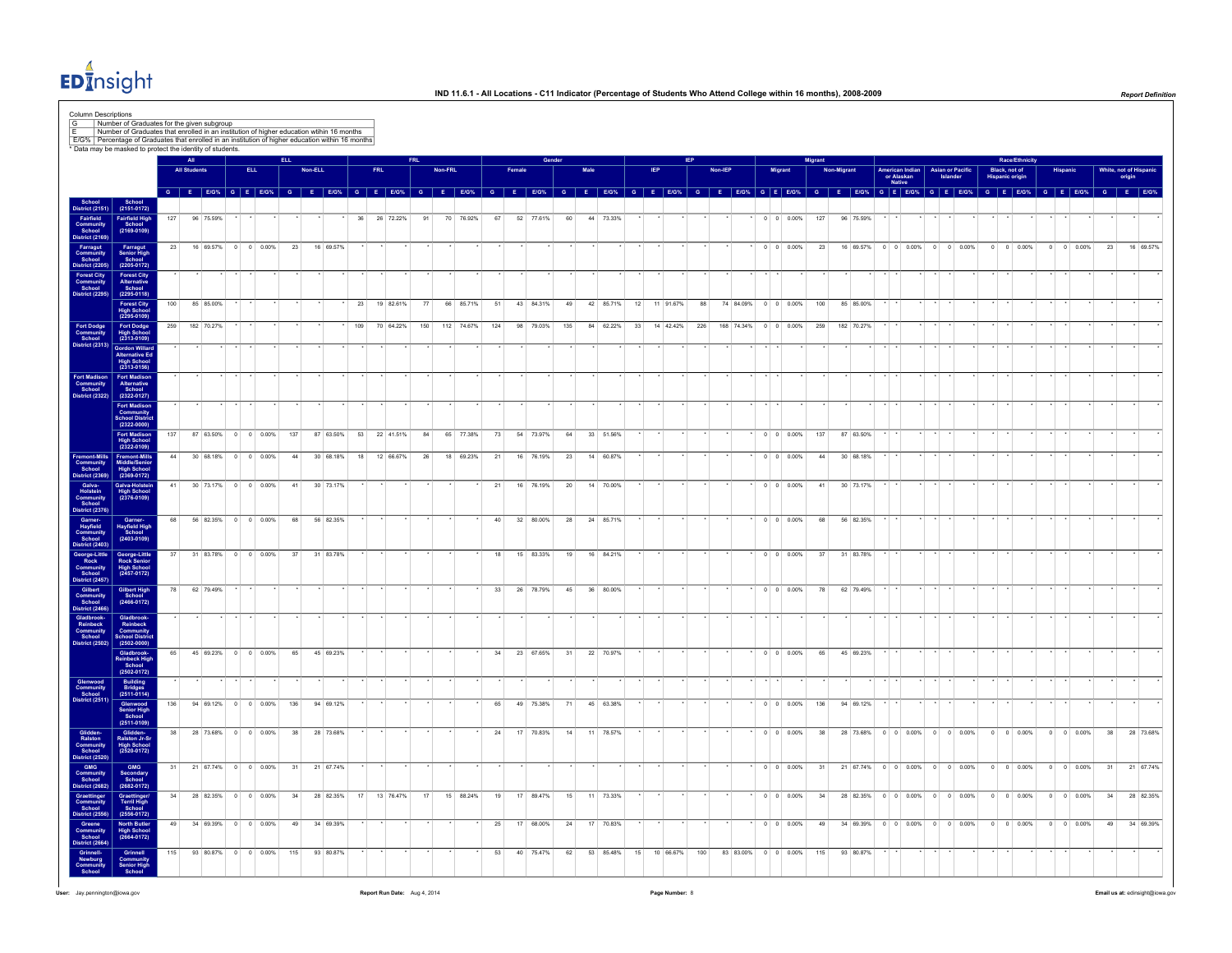

|                                                                                                                                                                                                                                                                          |                                                                     |     | <b>All Student</b> |           |                        | <b>ELL</b>         |     | Non-ELL      |           |                 | <b>FRL</b> |                         |     | Non-FRL |                                                                |    | Female |           |    | Male |                        | <b>IFP</b> |                                                                                                               | Non-IEP |  | Migrant |                          | Migran | Non-Migran |                                  |                                         |  | <b>Asian or Pacific</b> | Black, not of          | Race/Ethnicity     |                    | White, not of Hispan |           |
|--------------------------------------------------------------------------------------------------------------------------------------------------------------------------------------------------------------------------------------------------------------------------|---------------------------------------------------------------------|-----|--------------------|-----------|------------------------|--------------------|-----|--------------|-----------|-----------------|------------|-------------------------|-----|---------|----------------------------------------------------------------|----|--------|-----------|----|------|------------------------|------------|---------------------------------------------------------------------------------------------------------------|---------|--|---------|--------------------------|--------|------------|----------------------------------|-----------------------------------------|--|-------------------------|------------------------|--------------------|--------------------|----------------------|-----------|
|                                                                                                                                                                                                                                                                          |                                                                     |     |                    |           |                        |                    |     |              |           |                 |            |                         |     |         |                                                                |    |        |           |    |      |                        |            |                                                                                                               |         |  |         |                          |        |            |                                  | American Indian<br>or Alaskan<br>Native |  | Islander                | <b>Hispanic origin</b> |                    |                    |                      | origin    |
| District (2709                                                                                                                                                                                                                                                           | $(2709 - 0109)$                                                     |     |                    |           |                        |                    |     |              |           |                 |            |                         |     |         | G E EIG% G E EIG% G E EIG% G E EIG% G E EIG% G E EIG% G E EIG% |    |        |           |    |      |                        |            | G E EIGY, G E EIGY, G E EIGY, G E EIGY, G E EIGY, G E EIGY, G E EIGY, G E EIGY, G E EIGY, G E EIGY, G E EIGY, |         |  |         |                          |        |            |                                  |                                         |  |                         |                        |                    |                    |                      |           |
| Griswold<br>Community<br>School<br>District (2718)                                                                                                                                                                                                                       | Griswold<br>Middle/High<br>School<br>(2718-0109)                    | 43  |                    |           | 29 67.44% 0 0 0.00%    |                    | 43  | 29 67.44%    |           |                 |            |                         |     |         |                                                                | 17 |        | 12 70.59% | 26 |      | 17 65.38%              |            |                                                                                                               |         |  |         | $0 \t 0 \t 0.00\%$       |        |            | 43 29 67.44%                     |                                         |  |                         |                        |                    |                    |                      |           |
| Grundy<br>Center<br>Community<br>School<br>District (2727)                                                                                                                                                                                                               | Grundy Center<br>High School<br>(2727-0109)                         | 53  |                    |           | 45 84.91% 0 0 0.00%    |                    |     | 53 45 84.91% |           |                 |            |                         |     |         |                                                                | 24 |        | 20 83.33% | 29 |      | 25 86.21%              |            |                                                                                                               |         |  |         | $\cdot$ 0 0 0.00%        | 53     |            | 45 84.91%                        |                                         |  |                         |                        |                    |                    |                      |           |
|                                                                                                                                                                                                                                                                          | Grundy Center<br>Learning<br>Center<br>(2727-0118)                  | 43  |                    | 27 62.79% |                        |                    |     |              |           | 15              |            | 11 73.33%               | 28  |         | 16 57.14%                                                      | 22 |        | 13 59.09% | 21 |      | 14 66.67%              |            |                                                                                                               |         |  |         | $0 \quad 0 \quad 0.00\%$ | 43     |            | 27 62.79%                        |                                         |  |                         |                        |                    |                    |                      |           |
| Guthrie<br>Center<br>Community<br>School<br>District (2754)<br>School<br>Nistat (2760)                                                                                                                                                                                   | Guthrie Center<br>High School<br>(2754-0109)                        |     |                    |           |                        |                    |     |              |           |                 |            |                         |     |         |                                                                |    |        |           |    |      |                        |            |                                                                                                               |         |  |         |                          |        |            |                                  |                                         |  |                         |                        |                    |                    |                      |           |
| listrict (2766)                                                                                                                                                                                                                                                          | H-L-V Junior-<br>Senior High<br>School<br>$(2766 - 0172)$           | 23  |                    |           | 21 91.30% 0 0 0.00%    |                    |     | 23 21 91.30% |           |                 |            |                         |     |         |                                                                |    |        |           |    |      |                        |            |                                                                                                               |         |  |         | $0 \quad 0 \quad 0.00\%$ |        |            | 23 21 91.30% 0 0 0.00% 0 0 0.00% |                                         |  |                         |                        | $0 \t 0 \t 0.00\%$ | $0 \t 0 \t 0.00\%$ | 23                   | 21 91.30% |
| Hamburg<br>Community<br>School<br>District (2772)                                                                                                                                                                                                                        | Hamburg<br>Junior-Senior<br>High School<br>(2772-0172)              | 18  |                    |           | 10 55.56% 0 0 0.00%    |                    | 18  | 10 55.56%    |           |                 |            |                         |     |         |                                                                |    |        |           |    |      |                        |            |                                                                                                               |         |  |         | $0 \t 0 \t 0.00\%$       | 18     |            | 10 55.56% 0 0 0.00% 0 0 0.00%    |                                         |  |                         |                        | $0 \t 0 \t 0.00\%$ | $0 \t 0 \t 0.00\%$ | 18                   | 10 55.56% |
| Hampton-<br>Dumont<br>Community<br>School<br>District (2781)                                                                                                                                                                                                             | Hampton-<br>Dumont<br>Community<br>School Distric<br>(2781-0000)    |     |                    |           |                        |                    |     |              |           |                 |            |                         |     |         |                                                                |    |        |           |    |      |                        |            |                                                                                                               |         |  |         |                          |        |            |                                  |                                         |  |                         |                        |                    |                    |                      |           |
|                                                                                                                                                                                                                                                                          | Hampton-<br>Dumont High<br>School<br>(2781-0109)                    | 83  |                    | 64 77.11% |                        |                    |     |              |           | 28              |            | 15 53.57%               | 55  |         | 49 89.09%                                                      | 44 |        | 32 72.73% | 39 |      | 32 82.05%              |            |                                                                                                               |         |  |         | $0 \t 0 \t 0.00\%$       | 83     |            | 64 77.11%                        |                                         |  |                         |                        |                    |                    |                      |           |
| Harlan<br>Community<br>School<br>District (2826)                                                                                                                                                                                                                         | Harlan Comm<br>Flexible<br>Education<br>Center<br>(2826-0151)       |     |                    |           |                        |                    |     |              |           |                 |            |                         |     |         |                                                                |    |        |           |    |      |                        |            |                                                                                                               |         |  |         |                          |        |            |                                  |                                         |  |                         |                        |                    |                    |                      |           |
|                                                                                                                                                                                                                                                                          | Harlan<br>Community<br>High School<br>(2826-0109)                   | 153 |                    |           | 120 78.43% 0 0 0.00%   |                    | 153 |              |           |                 |            | 120 78.43% 38 24 63.16% | 115 |         | 96 83.48%                                                      | 77 |        | 63 81.82% | 76 |      | 57 75.00%              |            |                                                                                                               |         |  |         | $0 \t 0 \t 0.00\%$       |        |            | 153 120 78.43%                   |                                         |  |                         |                        |                    |                    |                      |           |
| Harmony<br>Community<br>School<br>District (2834)                                                                                                                                                                                                                        | Harmony<br>Community<br>School Distric<br>(2834-0000)               |     |                    |           |                        |                    |     |              |           |                 |            |                         |     |         |                                                                |    |        |           |    |      |                        |            |                                                                                                               |         |  |         |                          |        |            |                                  |                                         |  |                         |                        |                    |                    |                      |           |
|                                                                                                                                                                                                                                                                          | Harmony Jr-Sr<br>High School<br>(2834-0109)                         | 28  |                    |           | 17 60.71% 0 0 0.00%    |                    | 28  | 17 60.71%    |           |                 |            |                         |     |         |                                                                |    |        |           |    |      |                        |            |                                                                                                               |         |  |         | $0 \t 0 \t 0.00\%$       | 28     |            | 17 60.71%                        |                                         |  |                         |                        |                    |                    |                      |           |
| Harris-Lake<br>Park<br>Community<br>School<br>District (2846)                                                                                                                                                                                                            | Harris-Lake<br>Park High<br>School<br>(2846-0109)                   | 24  |                    |           | 20 83.33% 0 0 0.00%    |                    | 24  | 20 83.33%    |           |                 |            |                         |     |         |                                                                |    |        |           |    |      |                        |            |                                                                                                               |         |  |         | $0 \quad 0 \quad 0.00\%$ | 24     |            | 20 83.33%                        |                                         |  |                         |                        |                    |                    |                      |           |
| Hartley<br>Melvin<br>Sanborn<br>Community<br>School<br>District (2862)<br>Highland<br>Community<br>School<br>District (2988)<br>Howard<br>Minneshiek<br>Community<br>District (2988)<br>Howard<br>Community<br>School<br>Community<br>School<br>Community<br>School<br>C | Hartley-Melvin-<br>Sanborn High<br>School<br>$(2862 - 0109)$        | 53  |                    |           | 47 88.68% 0 0 0.00%    |                    | 53  | 47 88.68%    |           |                 |            |                         |     |         |                                                                | 27 |        | 22 81.48% | 26 |      | 25 96.15%              |            |                                                                                                               |         |  |         | $0 \t 0 \t 0.00\%$       | 53     |            | 47 88.68% 0 0 0.00% 0 0 0.00%    |                                         |  |                         |                        | $0 \t 0 \t 0.00\%$ | $0 \t 0 \t 0.00\%$ | 53                   | 47 88.68% |
|                                                                                                                                                                                                                                                                          | Highland High<br>School<br>(2977-0109)                              | 44  |                    | 32 72.73% |                        |                    |     |              |           |                 |            |                         |     |         |                                                                | 13 |        | 11 84.62% | 31 |      | 21 67.74%              |            |                                                                                                               |         |  |         | $0 \t 0 \t 0.00\%$       | 44     |            | 32 72.73%                        |                                         |  |                         |                        |                    |                    |                      |           |
|                                                                                                                                                                                                                                                                          | Hinton High<br>School<br>(2988-0109)                                | 53  |                    |           | 47 88.68% 0 0 0.00%    |                    | 53  | 47 88.68%    |           |                 |            |                         |     |         |                                                                | 30 |        | 27 90.00% | 23 |      | 20 86.96%              |            |                                                                                                               |         |  |         | $0 \quad 0 \quad 0.00\%$ | 53     |            | 47 88.68%                        |                                         |  |                         |                        |                    |                    |                      |           |
|                                                                                                                                                                                                                                                                          | Crestwood<br>Alternative<br>School<br>$(3029 - 0118)$               |     |                    |           |                        |                    |     |              |           |                 |            |                         |     |         |                                                                |    |        |           |    |      |                        |            |                                                                                                               |         |  |         |                          |        |            |                                  |                                         |  |                         |                        |                    |                    |                      |           |
|                                                                                                                                                                                                                                                                          | Crestwood<br>High School<br>(3029-0109)                             | 100 |                    | 78 78.00% |                        | $0 \t 0 \t 0.00\%$ | 100 |              | 78 78.00% | 30 <sup>°</sup> |            | 18 60.00%               | 70  |         | 60 85.71%                                                      | 50 |        | 41 82.00% | 50 |      | 37 74.00%              |            |                                                                                                               |         |  |         | $0 \t 0 \t 0.00\%$       | 100    |            | 78 78.00%                        |                                         |  |                         |                        |                    |                    |                      |           |
|                                                                                                                                                                                                                                                                          | Howard-<br>Winneshiek<br>Community<br>School Distric<br>(3029-0000) |     |                    |           |                        |                    |     |              |           |                 |            |                         |     |         |                                                                |    |        |           |    |      |                        |            |                                                                                                               |         |  |         |                          |        |            |                                  |                                         |  |                         |                        |                    |                    |                      |           |
|                                                                                                                                                                                                                                                                          | Hudson High<br>School<br>(3042-0109)                                | 79  |                    | 67 84.81% |                        |                    |     |              |           | 14              |            | 12 85.71%               | 65  |         | 55 84.62%                                                      | 38 |        | 32 84.21% | 41 |      | 35 85.37%              |            |                                                                                                               |         |  |         | $0 \t 0 \t 0.00\%$       | 79     |            | 67 84.81%                        |                                         |  |                         |                        |                    |                    |                      |           |
| Hudson<br>Community<br>School<br>District (3042)<br>Humboldt<br>Community<br>School<br>District (3060)                                                                                                                                                                   | Humboldt<br>Community<br>School Distric<br>(3060-0000)              |     |                    |           |                        |                    |     |              |           |                 |            |                         |     |         |                                                                |    |        |           |    |      |                        |            |                                                                                                               |         |  |         |                          |        |            |                                  |                                         |  |                         |                        |                    |                    |                      |           |
|                                                                                                                                                                                                                                                                          | Humboldt High<br>School                                             |     |                    |           | 75 58 77.33% 0 0 0.00% |                    |     | 75 58 77.33% |           |                 |            |                         |     |         |                                                                | 42 |        |           |    |      | 35 83.33% 33 23 69.70% |            |                                                                                                               |         |  |         | $\cdot$ 0 0 0.00%        |        |            | 75 58 77.33% .                   |                                         |  |                         |                        |                    |                    |                      |           |
| Independence<br>Community<br>School                                                                                                                                                                                                                                      | $(3060 - 0109)$<br>Buchanan<br>County<br>Success                    |     |                    |           |                        |                    |     |              |           |                 |            |                         |     |         |                                                                |    |        |           |    |      |                        |            |                                                                                                               |         |  |         |                          |        |            |                                  |                                         |  |                         |                        |                    |                    |                      |           |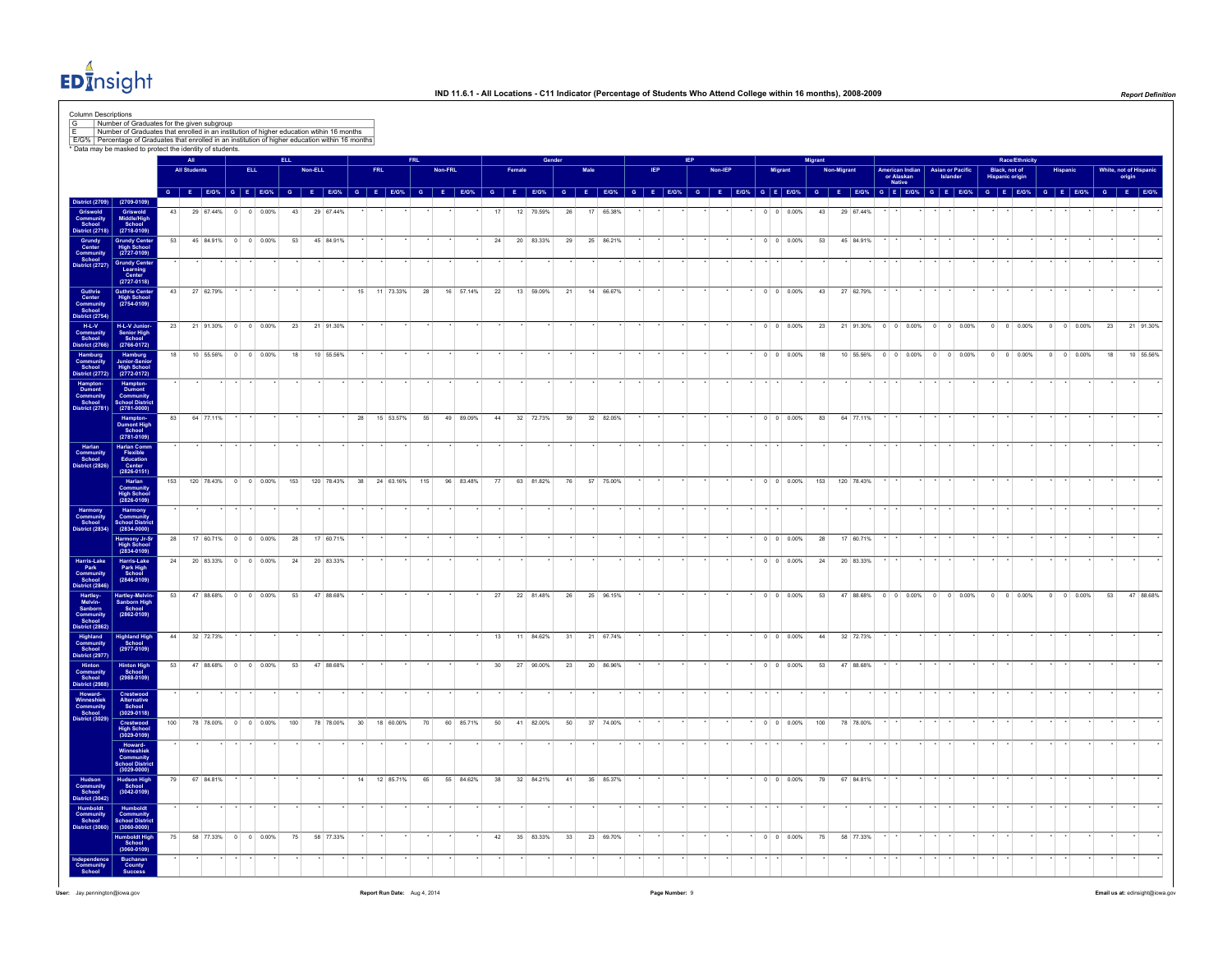

|                                                                                                                                                                                                                                                                                                                                                                                                                                                                                                                       |                                                                |     |                               |           |                     |            |     |            |                 |                 |            |                             |                |         |               |     |                 |                |      |            |    |          |                                                  |        |                |            |                          | Migrant  |            |                                       |                                         |         |                                    |                  |                | <b>Race/Ethnicity</b>                   |                |                             |                    |           |
|-----------------------------------------------------------------------------------------------------------------------------------------------------------------------------------------------------------------------------------------------------------------------------------------------------------------------------------------------------------------------------------------------------------------------------------------------------------------------------------------------------------------------|----------------------------------------------------------------|-----|-------------------------------|-----------|---------------------|------------|-----|------------|-----------------|-----------------|------------|-----------------------------|----------------|---------|---------------|-----|-----------------|----------------|------|------------|----|----------|--------------------------------------------------|--------|----------------|------------|--------------------------|----------|------------|---------------------------------------|-----------------------------------------|---------|------------------------------------|------------------|----------------|-----------------------------------------|----------------|-----------------------------|--------------------|-----------|
|                                                                                                                                                                                                                                                                                                                                                                                                                                                                                                                       |                                                                |     | <b>All Studer</b>             |           |                     | <b>ELL</b> |     | Non-ELL    |                 |                 | <b>FRL</b> |                             |                | Non-FRL |               |     |                 |                | Male |            |    |          |                                                  |        | <b>Non-IEP</b> |            | Migran                   |          | Non-Migrar |                                       | American Indian<br>or Alaskan<br>Native |         | <b>Asian or Pacific</b><br>Islanda |                  |                | Black, not of<br><b>Hispanic origin</b> | <b>Hispani</b> |                             | White, not of Hisp | origin    |
| listrict (310)                                                                                                                                                                                                                                                                                                                                                                                                                                                                                                        | Center<br>(3105-0118)                                          |     | $G$ $E$ $E/G%$ $G$ $E$ $E/G%$ |           |                     |            |     |            | $G$ $E$ $E/G$ % | $G$ $F$ $F/G$ % |            |                             | $\overline{G}$ |         | <b>E</b> E/G% |     | $G$ $F$ $F/G$ % | $\overline{G}$ | E    | E/G%       |    |          | $G$ $E$ $E/G$ %                                  | $\sim$ | E              |            | E/G% G E E/G%            | <b>G</b> | E.         | E/G% G E E/G% G E E/G%                |                                         |         |                                    |                  |                | $G$ $E$ $E/G%$                          |                | G E E/G% G E                |                    |           |
|                                                                                                                                                                                                                                                                                                                                                                                                                                                                                                                       |                                                                |     |                               |           |                     |            |     |            |                 |                 |            |                             |                |         |               |     |                 |                |      |            |    |          |                                                  |        |                |            |                          |          |            |                                       |                                         |         |                                    |                  |                |                                         |                |                             |                    |           |
|                                                                                                                                                                                                                                                                                                                                                                                                                                                                                                                       | Independenc<br>Community<br>School Distric<br>(3105-0000)      |     |                               |           |                     |            |     |            |                 |                 |            |                             |                |         |               |     |                 |                |      |            |    |          |                                                  |        |                |            |                          |          |            |                                       |                                         |         |                                    |                  |                |                                         |                |                             |                    |           |
|                                                                                                                                                                                                                                                                                                                                                                                                                                                                                                                       | Independence<br>High School<br>(3105-0109)                     | 106 |                               |           | 77 72.64% 0 0 0.00% |            | 106 | 77 72.64%  |                 | 23              |            | 12 52.17%                   | 83             |         | 65 78.31%     | 56  | 43 76.79%       | 50             |      | 34 68.00%  | 23 |          | 15 65.22%                                        | 83     |                | 62 74,70%  | $0 \t 0 \t 0.00\%$       | 106      |            | 77 72.64%                             | $0 \t 0 \t 0.00\%$                      |         | $0 \t 0 \t 0.00\%$                 |                  |                | $0 \t 0 \t 0.00\%$                      | $\circ$        | $0 - 0.00%$                 | 106                | 77 72.64% |
| Indianola<br>Community<br>School<br>District (3114)                                                                                                                                                                                                                                                                                                                                                                                                                                                                   | Indianola High<br>School<br>(3114-0109)                        | 246 | 178 72.36%                    |           | $0 \t 0 \t 0.00\%$  |            | 246 | 178 72.36% |                 | 32              |            | 20 62.50%                   | 214            |         | 158 73.83%    | 127 | 101 79.53%      | 119            |      | 77 64.71%  | 20 |          | 10 50.00%                                        | 226    |                | 168 74.34% | $0 \t 0 \t 0.00\%$       | 246      |            | 178 72.36%                            |                                         |         |                                    |                  |                |                                         |                |                             |                    |           |
|                                                                                                                                                                                                                                                                                                                                                                                                                                                                                                                       | Indianola<br>Learning<br>Center<br>(3114-0127)                 |     |                               |           |                     |            |     |            |                 |                 |            |                             |                |         |               |     |                 |                |      |            |    |          |                                                  |        |                |            |                          |          |            |                                       |                                         |         |                                    |                  |                |                                         |                |                             |                    |           |
| Interstate 35<br>Community<br>School<br>District (3119)                                                                                                                                                                                                                                                                                                                                                                                                                                                               | Interstate 35<br>High School<br>(3119-0109)                    | 53  | 31 58.49%                     |           | $0 \t 0 \t 0.00\%$  |            | 53  | 31 58.49%  |                 |                 |            |                             |                |         |               | 28  | 17 60.71%       | 25             |      | 14 56.00%  |    |          |                                                  |        |                |            | $0 \t 0 \t 0.00\%$       | 53       |            | 31 58.49%                             |                                         |         |                                    |                  |                |                                         |                |                             |                    |           |
| Iowa City<br>Community<br>School<br>Jistrict (3141)                                                                                                                                                                                                                                                                                                                                                                                                                                                                   | <b>Elizabeth Tate</b><br>Alt. High<br>School<br>(3141-0136)    |     |                               |           |                     |            |     |            |                 |                 |            |                             |                |         |               |     |                 |                |      |            |    |          |                                                  |        |                |            |                          |          |            |                                       |                                         |         |                                    |                  |                |                                         |                |                             |                    |           |
|                                                                                                                                                                                                                                                                                                                                                                                                                                                                                                                       | Iowa City High<br>School<br>(3141-0109)                        |     | 278 233 83.81% 0 0 0.00%      |           |                     |            |     |            |                 |                 |            | 278 233 83.81% 45 32 71.11% | 233            |         | 201 86.27%    | 142 | 123 86.62%      | 136            |      | 110 80.88% |    |          | 33 22 66.67%                                     |        |                |            | 245 211 86.12% 0 0 0.00% | 278      |            | 233 83.81%                            |                                         |         |                                    |                  |                |                                         |                |                             |                    |           |
|                                                                                                                                                                                                                                                                                                                                                                                                                                                                                                                       | West Senior<br>High School<br>(3141-0118)                      |     | 364 294 80.77%                |           |                     |            |     |            |                 |                 |            | 63 39 61.90%                | 301            |         | 255 84.72%    | 176 | 146 82.95%      | 188            |      | 148 78.72% |    |          | 41 23 56.10%                                     |        |                |            | 323 271 83.90% 0 0 0.00% |          |            | 364 294 80.77% 0 0 0.00% 32 25 78.13% |                                         |         |                                    |                  |                | 31 27 87.10%                            |                | 18 11 61.11% 283 231 81.63% |                    |           |
|                                                                                                                                                                                                                                                                                                                                                                                                                                                                                                                       |                                                                | 88  | 67 76.14%                     |           |                     |            |     |            |                 |                 |            |                             |                |         |               | 45  | 38 84.44%       | 43             |      | 29 67.44%  |    |          |                                                  |        |                |            | $0 \quad 0 \quad 0.00\%$ | 88       |            | 67 76.14%                             |                                         |         |                                    |                  |                |                                         |                |                             |                    |           |
| Iowa Falls<br>Community<br>School<br>District (3150)                                                                                                                                                                                                                                                                                                                                                                                                                                                                  | Iowa Falls<br>Alden High<br>School<br>$(3150 - 0109)$          |     |                               |           |                     |            |     |            |                 |                 |            |                             |                |         |               |     |                 |                |      |            |    |          |                                                  |        |                |            |                          |          |            |                                       |                                         |         |                                    |                  |                |                                         |                |                             |                    |           |
| Iowa Valley<br>Community<br>School<br>District (3154)                                                                                                                                                                                                                                                                                                                                                                                                                                                                 | lowa Valley Jr-<br>Sr High School<br>(3154-0172)               | 54  |                               |           | 31 57.41% 0 0 0.00% |            | 54  | 31 57.41%  |                 |                 |            |                             |                |         |               | 28  | 20 71.43%       | 26             |      | 11 42.31%  |    |          |                                                  |        |                |            | $0 \quad 0 \quad 0.00\%$ | 54       |            | 31 57.41%                             |                                         |         |                                    |                  |                |                                         |                |                             |                    |           |
|                                                                                                                                                                                                                                                                                                                                                                                                                                                                                                                       | Janesville<br>Junior-Senio<br>High School<br>(3186-0109)       | 21  |                               |           | 16 76.19% 0 0 0.00% |            | 21  | 16 76.19%  |                 |                 |            |                             |                |         |               |     |                 |                |      |            |    | $\Omega$ | $0 0.00\%$                                       | 21     |                |            | 16 76.19% 0 0 0.00%      | 21       |            | 16 76.19% 0 0 0.00% 0 0 0.00%         |                                         |         |                                    |                  |                | $0 \t 0 \t 0.00\%$                      |                | $0 \t 0 \t 0.00\%$          | 21                 | 16 76.19% |
| $\begin{array}{c} \textit{Janes} \textit{will} \\ \textit{Conmodulated} \\ \textit{Commutity} \\ \textit{Schood} \\ \textit{Distric} \textit{(3186)} \\ \textit{Jefferson-Scranton} \\ \textit{Commutity} \\ \textit{Schood} \\ \textit{Oismumuity} \\ \textit{Schood} \\ \textit{Jons} \\ \textit{Commutity} \\ \textit{Schood} \\ \textit{Jombn} \\ \textit{Commutity} \\ \textit{Schood} \\ \textit{Jombn} \\ \textit{Commutity} \\ \textit{Stood} \\ \textit{Jobnst} \\ \textit{O} \\ \textit{Diff} \textit{(323$ | Jefferson-<br>Scranton High<br>School<br>(3195-0109)           | 84  |                               |           | 67 79.76% 0 0 0.00% |            | 84  |            | 67 79 76% 20    |                 |            | 12 60.00%                   | 64             |         | 55 85 94%     | 40  | 32 80 00%       | 44             |      | 35 79.55%  |    |          |                                                  |        |                |            | $0 \quad 0 \quad 0.00\%$ | 84       |            |                                       |                                         |         |                                    |                  |                | $0 \t 0 \t 0.00\%$                      |                | $0 \t 0 \t 0.00\%$          | 84                 | 67 79.76% |
|                                                                                                                                                                                                                                                                                                                                                                                                                                                                                                                       | Jesup High<br>School<br>(3204-0109)                            | 47  |                               | 36 76,60% | $0 \t 0 \t 0.00\%$  |            | 47  | 36 76,60%  |                 |                 |            |                             |                |         |               | 24  | 19 79.17%       | 23             | 17   | 73.91%     |    |          |                                                  |        |                |            | $0 \quad 0 \quad 0.00\%$ | 47       |            | 36 76,60%                             | $0 \quad 0 \quad 0.00\%$                | $\circ$ |                                    | $0 \quad 0.00\%$ | $\overline{0}$ | $0 \quad 0.00\%$                        | $^{\circ}$     | $0 \quad 0.00\%$            | 47                 | 36 76,60% |
|                                                                                                                                                                                                                                                                                                                                                                                                                                                                                                                       | Johnston<br>Community<br>School Distric<br>(3231-0000)         |     |                               |           |                     |            |     |            |                 |                 |            |                             |                |         |               |     |                 |                |      |            |    |          |                                                  |        |                |            |                          |          |            |                                       |                                         |         |                                    |                  |                |                                         |                |                             |                    |           |
|                                                                                                                                                                                                                                                                                                                                                                                                                                                                                                                       | Johnston<br>Senior High<br>School<br>(3231-0109)               |     | 349 270 77.36%                |           |                     |            |     |            |                 | 37              |            | 17 45.95%                   | 312            |         | 253 81.09%    | 187 | 147 78.61%      | 162            |      |            |    |          | 123 75.93% 35 21 60.00% 314 249 79.30% 0 0 0.00% |        |                |            |                          | 349      |            | 270 77.36%                            |                                         |         |                                    |                  |                |                                         |                |                             |                    |           |
| Keokuk<br>Community<br>School<br>District (3312)                                                                                                                                                                                                                                                                                                                                                                                                                                                                      | Alternative<br>School<br>(3312-0118)                           |     |                               |           |                     |            |     |            |                 |                 |            |                             |                |         |               |     |                 |                |      |            |    |          |                                                  |        |                |            |                          |          |            |                                       |                                         |         |                                    |                  |                |                                         |                |                             |                    |           |
|                                                                                                                                                                                                                                                                                                                                                                                                                                                                                                                       | Keokuk<br>Community<br>School Distric<br>(3312-0000)           |     |                               |           |                     |            |     |            |                 |                 |            |                             |                |         |               |     |                 |                |      |            |    |          |                                                  |        |                |            |                          |          |            |                                       |                                         |         |                                    |                  |                |                                         |                |                             |                    |           |
|                                                                                                                                                                                                                                                                                                                                                                                                                                                                                                                       | Keokuk High<br>School<br>(3312-0109)                           | 120 |                               | 80 66 67% | $0 \t 0 \t 0.00\%$  |            | 120 | 80 66.67%  |                 | 52              |            | 31 59.62%                   | 68             |         | 49 72.06%     | 65  | 46 70.77%       | 55             |      | 34 61.82%  |    |          |                                                  |        |                |            | $0 \t 0 \t 0.00\%$       | 120      |            | 80 66.67%                             |                                         |         |                                    |                  |                |                                         |                |                             |                    |           |
|                                                                                                                                                                                                                                                                                                                                                                                                                                                                                                                       | Keota High<br>School<br>(3330-0109)                            | 33  |                               |           | 26 78.79% 0 0 0.00% |            | 33  | 26 78.79%  |                 |                 |            |                             |                |         |               | 17  | 12 70.59%       | 16             |      | 14 87.50%  |    |          |                                                  |        |                |            | $0 \t 0 \t 0.00\%$       | 33       |            | 26 78.79%                             | $0 \quad 0 \quad 0.00\%$                |         | $0 \ 0 \ 0.00\%$                   |                  |                | $0 \ 0 \ 0.00\%$                        |                | $0 \ 0 \ 0.00\%$            | 33                 | 26 78.79% |
| Keota<br>Community<br>Sichool<br>District (3330)<br>Kingsley<br>Pierson<br>Community<br>School<br>Knoxville<br>Community<br>School<br>Strict (3348)<br>District (3375)                                                                                                                                                                                                                                                                                                                                                | Kingsley-<br>Pierson High<br>School<br>$(3348 - 0109)$         | 37  |                               |           | 33 89.19% 0 0 0.00% |            | 37  | 33 89.19%  |                 |                 |            |                             |                |         |               | 20  | 17 85.00%       | 17             |      | 16 94.12%  |    |          |                                                  |        |                |            | $0 \quad 0 \quad 0.00\%$ | 37       |            | 33 89.19%                             |                                         |         |                                    |                  |                |                                         |                |                             |                    |           |
|                                                                                                                                                                                                                                                                                                                                                                                                                                                                                                                       | Knoxville High<br>School<br>(3375-0109)                        | 129 | 96 74.42%                     |           |                     |            |     |            |                 | 36              |            | 22 61.11%                   | 93             |         | 74 79.57%     | 60  | 47 78.33%       | 69             |      | 49 71.01%  |    |          |                                                  |        |                |            | $0 \t 0 \t 0.00\%$       | 129      |            | 96 74.42%                             |                                         |         |                                    |                  |                |                                         |                |                             |                    |           |
|                                                                                                                                                                                                                                                                                                                                                                                                                                                                                                                       | Trabert Center<br>GOAL<br>Alternative<br>School<br>(3375-0114) |     |                               |           |                     |            |     |            |                 |                 |            |                             |                |         |               |     |                 |                |      |            |    |          |                                                  |        |                |            |                          |          |            |                                       |                                         |         |                                    |                  |                |                                         |                |                             |                    |           |
| Lake Mills<br>Community<br>School<br>District (3420)                                                                                                                                                                                                                                                                                                                                                                                                                                                                  | Lake Mills<br>Senior High<br>School                            | 45  |                               |           | 40 88.89% 0 0 0.00% |            | 45  | 40 88.89%  |                 |                 |            |                             |                |         |               | 25  | 24 96.00%       | 20             |      | 16 80.00%  |    |          |                                                  |        |                |            | $0 \quad 0 \quad 0.00\%$ | 45       |            | 40 88.89%                             |                                         |         |                                    |                  |                |                                         |                |                             |                    |           |
|                                                                                                                                                                                                                                                                                                                                                                                                                                                                                                                       |                                                                |     |                               |           |                     |            |     |            |                 |                 |            |                             |                |         |               |     |                 |                |      |            |    |          |                                                  |        |                |            |                          |          |            |                                       |                                         |         |                                    |                  |                |                                         |                |                             |                    |           |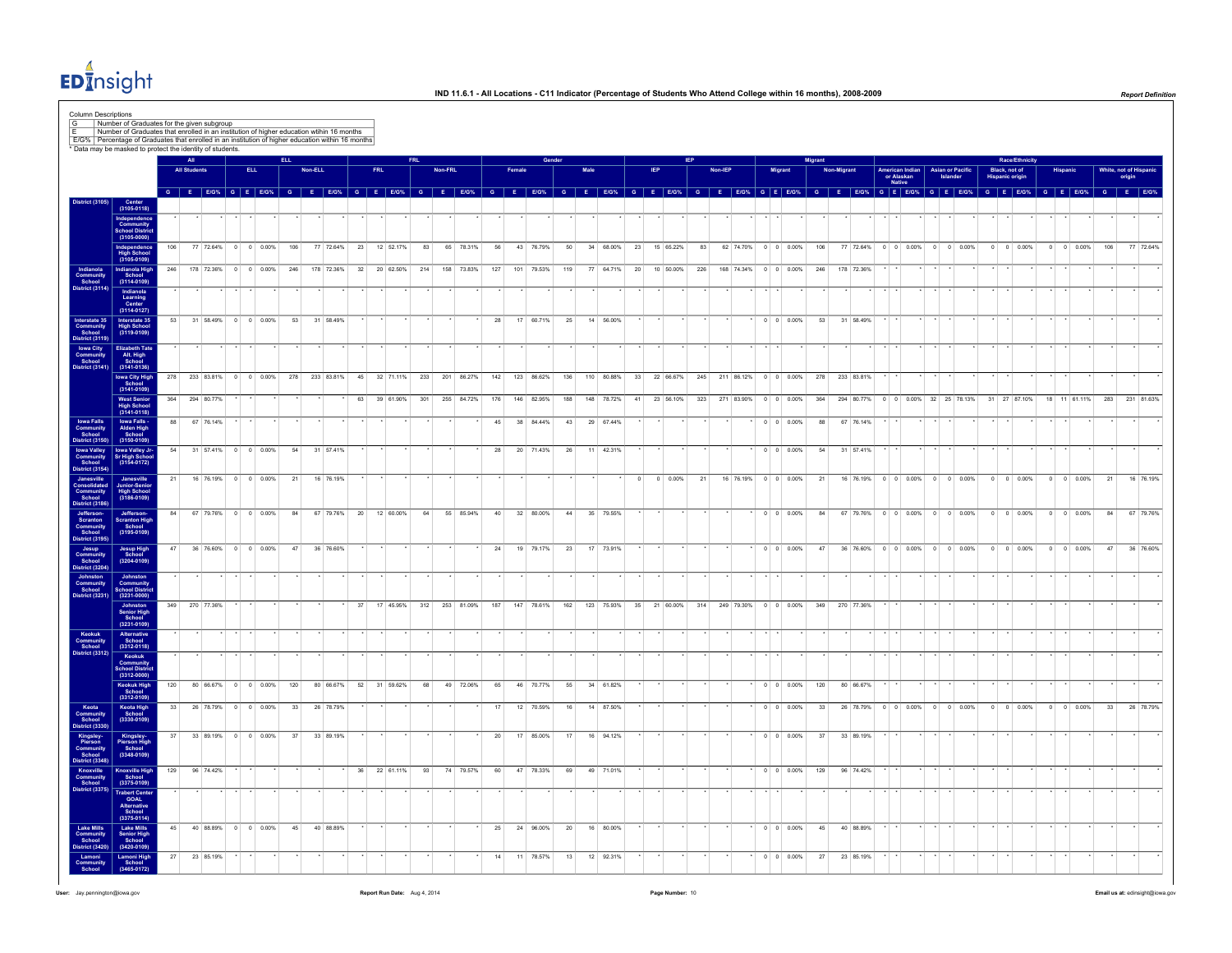

| <b>All Students</b><br><b>ELL</b><br>Non-ELL<br><b>Asian or Pacific</b><br>Black, not of<br>White, not of Hisp<br><b>American Indian</b><br>or Alaskan<br>Native<br><b>Hispanic origin</b><br>$G$   E   E/G%   G   E   E/G%   G   E   E/G%   G   E   E/G%   G   E   E/G%   G   E   E/G%   G   E   E/G%<br>G   E   E/G%   G   E   E/G%   G   E   E/G%   G   E   E/G%   G   E   E/G%   G   E   E/G%   G   E   E/G%   G   E   E/G%<br>G E E/G% G E E/G%<br>District (1990)<br>Laurens-<br>Laurens-<br>Marathon Community<br>School<br>Bronson<br>Bostocle<br>District (3555)<br>Le Mars<br>Community<br>School<br>District (3600)<br>District (3600)<br>Laurens-<br>Marathon High<br>School<br>(3537-0109)<br>29 82.86%<br>$0 \t 0 \t 0.00\%$<br>35<br>29 82.86%<br>14<br>10 71.43%<br>21<br>19 90.48%<br>12 85.71%<br>21<br>17 80.95%<br>$0 \t 0 \t 0.00\%$<br>35<br>29 82.86%<br>35<br>14<br>37<br>32 86.49% 0 0 0.00%<br>19 82.61%<br>32 86.49%<br>Lawton Junior<br>Senior High<br>School<br>(3555-0172)<br>37<br>32 86.49%<br>14<br>13 92.86%<br>23<br>$0 \quad 0 \quad 0.00\%$<br>37<br>Individualized<br>Learning<br>Center<br>(3600-0118)<br>Le Mars High<br>School<br>(3600-0109)<br>100 87.72%<br>116 101 87.07% 0 0 0.00%<br>137<br>111 81.02%<br>23<br>11 47.83%<br>114<br>70<br>57 81.43%<br>67<br>54 80.60%<br>21<br>10 47.62%<br>137<br>111 81.02%<br>Lenox<br>Community<br>School District<br>(3609-0000)<br>Lenox High<br>School<br>(3609-0109)<br>23<br>16 69.57%<br>Lewis Central<br>Community<br>School School District<br>District (3645) (3645-0000)<br>$(3645 - 0000)$<br>Lewis Central<br>Senior High<br>School<br>171 117 68.42%<br>51<br>26 50.98% 120 91 75.83%<br>100<br>68 68.00%<br>71<br>49 69.01%<br>$\cdot$ 0 0 0.00% 171 117 68.42%<br>$(3645 - 0109)$<br>Lineville-Clic<br>Jr-Sr High<br>School<br>(3705-0172)<br>Linn-Mar<br>Community<br>School Distric<br>$(3715 - 0000)$<br>Linn-Mar High<br>School<br>(3715-0109)<br>330<br>267 80.91% 0 0 0.00%<br>248 84.07%<br>162 127 78.40%<br>0 0 0.00% 330 267 80.91%<br>330<br>267 80.91%<br>35<br>19 54.29%<br>295<br>168<br>140 83.33%<br>Lisbon<br>Community Community<br>School School District<br>District (3744) (3744-0000)<br>Lisbon High<br>School<br>(3744-0109)<br>42<br>30 71.43% 0 0 0.00%<br>42<br>30 71.43%<br>19<br>14 73.68%<br>23<br>16 69.57%<br>$0 \t 0 \t 0.00\%$<br>42<br>30 71.43% 0 0 0.00% 0 0 0.00%<br>$0 \t 0 \t 0.00\%$<br>$0 \quad 0 \quad 0.00\%$<br>42<br>Logan-<br>Magnolia Jr-Sr<br>High School<br>(3798-0172)<br>59<br>45 76.27% 0 0 0.00%<br>22 73.33%<br>45 76.27%<br>59<br>45 76.27%<br>23 79.31%<br>30 <sup>°</sup><br>$0 \quad 0 \quad 0.00\%$<br>59<br>29<br>Lone Tree<br>Junior-Senior<br>High School<br>(3816-0172)<br>37<br>32 86.49% 0 0 0.00%<br>37<br>32 86.49%<br>16<br>15 93.75%<br>21<br>17 80.95%<br>$0 \t 0 \t 0.00\%$<br>37<br>32 86.49%<br>Louisa-<br>Muscatine Jr-<br>Sr High Schoo<br>71<br>54 76.06% 0 0 0.00%<br>71<br>54 76.06% 23 16 69.57%<br>48<br>38 79.17%<br>34<br>30 88.24%<br>37<br>24 64.86%<br>$0 \quad 0 \quad 0.00\%$<br>71<br>54 76.06%<br>$(3841 - 0109)$<br>Lynnville-Sully<br>Community<br>School Distric<br>(3906-0000)<br>Lynnville-Sully<br>High School<br>(3906-0109)<br>35 <sup>5</sup><br>27 77.14% 0 0 0.00%<br>27 77.14%<br>68.75%<br>16 84.21%<br>$0 \quad 0 \quad 0.00\%$<br>27 77.14% 0 0 0.00% 0 0 0.00%<br>$0 \t 0 \t 0.00\%$<br>$0 \t 0 \t 0.00\%$<br>35<br>35<br>16<br>11<br>19<br>35<br>Madrid High<br>School<br>25 80.65% 0 0 0.00%<br>25 80.65%<br>$0 \t 0 \t 0.00\%$<br>31<br>31<br>13<br>11 84.62%<br>18<br>14 77.78%<br>31<br>25 80.65% 0 0 0.00% 0 0 0.00%<br>$\circ$<br>$0 \t 0.00\%$<br>$0 \t 0 \t 0.00\%$<br>31<br>$(3942 - 0109)$<br>East Mills High<br>School<br>(3978-0172)<br>17 58.62% 0 0 0.00%<br>$0 \t 0 \t 0.00\%$<br>17 58.62% 0 0 0.00% 0 0 0.00%<br>$0$ 0 0.00%<br>29<br>29<br>29<br>17 58.62%<br>29<br>$0 \t 0 \t 0.00\%$<br>Malvern<br>Learning<br>Center<br>(3978-0118)<br>Manning High<br>School<br>(4014-0109)<br>53 82.81% 0 0 0.00%<br>64<br>64<br>53 82.81%<br>18<br>12 66.67%<br>41 89.13%<br>33<br>28 84.85%<br>25 80.65%<br>$0 \quad 0 \quad 0.00\%$<br>53 82.81% 0 0 0.00% 0 0 0.00%<br>$0 \t 0 \t 0.00\%$<br>$0 \t 0 \t 0.00\%$<br>64<br>46<br>31<br>64<br>Manson<br>Northwest<br>Webster High<br>School<br>(4023-0109)<br>67<br>55 82.09% 0 0 0.00%<br>67<br>55 82.09%<br>33<br>27 81.82%<br>34<br>28 82.35%<br>$\cdot$ 0 0 0.00%<br>67<br>55 82.09% |                                                                         |  | All |  | <b>ELL</b> |  | <b>FRL</b> | <b>FRL</b> | Non-FRL |  |  |  |  |  |  |  | Migrant |  |  |  |  | Race/Ethnicity |  |  |        |           |
|---------------------------------------------------------------------------------------------------------------------------------------------------------------------------------------------------------------------------------------------------------------------------------------------------------------------------------------------------------------------------------------------------------------------------------------------------------------------------------------------------------------------------------------------------------------------------------------------------------------------------------------------------------------------------------------------------------------------------------------------------------------------------------------------------------------------------------------------------------------------------------------------------------------------------------------------------------------------------------------------------------------------------------------------------------------------------------------------------------------------------------------------------------------------------------------------------------------------------------------------------------------------------------------------------------------------------------------------------------------------------------------------------------------------------------------------------------------------------------------------------------------------------------------------------------------------------------------------------------------------------------------------------------------------------------------------------------------------------------------------------------------------------------------------------------------------------------------------------------------------------------------------------------------------------------------------------------------------------------------------------------------------------------------------------------------------------------------------------------------------------------------------------------------------------------------------------------------------------------------------------------------------------------------------------------------------------------------------------------------------------------------------------------------------------------------------------------------------------------------------------------------------------------------------------------------------------------------------------------------------------------------------------------------------------------------------------------------------------------------------------------------------------------------------------------------------------------------------------------------------------------------------------------------------------------------------------------------------------------------------------------------------------------------------------------------------------------------------------------------------------------------------------------------------------------------------------------------------------------------------------------------------------------------------------------------------------------------------------------------------------------------------------------------------------------------------------------------------------------------------------------------------------------------------------------------------------------------------------------------------------------------------------------------------------------------------------------------------------------------------------------------------------------------------------------------------------------------------------------------------------------------------------------------------------------------------------------------------------------------------------------------------------------------------------------------------------------------------------------------------------------------------------------------------------------------------------------------------------------------------------------------------------------------------------------------------------------------------------------------------------------------------------------------------------------------------------------------|-------------------------------------------------------------------------|--|-----|--|------------|--|------------|------------|---------|--|--|--|--|--|--|--|---------|--|--|--|--|----------------|--|--|--------|-----------|
|                                                                                                                                                                                                                                                                                                                                                                                                                                                                                                                                                                                                                                                                                                                                                                                                                                                                                                                                                                                                                                                                                                                                                                                                                                                                                                                                                                                                                                                                                                                                                                                                                                                                                                                                                                                                                                                                                                                                                                                                                                                                                                                                                                                                                                                                                                                                                                                                                                                                                                                                                                                                                                                                                                                                                                                                                                                                                                                                                                                                                                                                                                                                                                                                                                                                                                                                                                                                                                                                                                                                                                                                                                                                                                                                                                                                                                                                                                                                                                                                                                                                                                                                                                                                                                                                                                                                                                                                                                                               |                                                                         |  |     |  |            |  |            |            |         |  |  |  |  |  |  |  |         |  |  |  |  |                |  |  | origin |           |
|                                                                                                                                                                                                                                                                                                                                                                                                                                                                                                                                                                                                                                                                                                                                                                                                                                                                                                                                                                                                                                                                                                                                                                                                                                                                                                                                                                                                                                                                                                                                                                                                                                                                                                                                                                                                                                                                                                                                                                                                                                                                                                                                                                                                                                                                                                                                                                                                                                                                                                                                                                                                                                                                                                                                                                                                                                                                                                                                                                                                                                                                                                                                                                                                                                                                                                                                                                                                                                                                                                                                                                                                                                                                                                                                                                                                                                                                                                                                                                                                                                                                                                                                                                                                                                                                                                                                                                                                                                                               | <b>District (3465)</b>                                                  |  |     |  |            |  |            |            |         |  |  |  |  |  |  |  |         |  |  |  |  |                |  |  |        |           |
|                                                                                                                                                                                                                                                                                                                                                                                                                                                                                                                                                                                                                                                                                                                                                                                                                                                                                                                                                                                                                                                                                                                                                                                                                                                                                                                                                                                                                                                                                                                                                                                                                                                                                                                                                                                                                                                                                                                                                                                                                                                                                                                                                                                                                                                                                                                                                                                                                                                                                                                                                                                                                                                                                                                                                                                                                                                                                                                                                                                                                                                                                                                                                                                                                                                                                                                                                                                                                                                                                                                                                                                                                                                                                                                                                                                                                                                                                                                                                                                                                                                                                                                                                                                                                                                                                                                                                                                                                                                               |                                                                         |  |     |  |            |  |            |            |         |  |  |  |  |  |  |  |         |  |  |  |  |                |  |  |        |           |
|                                                                                                                                                                                                                                                                                                                                                                                                                                                                                                                                                                                                                                                                                                                                                                                                                                                                                                                                                                                                                                                                                                                                                                                                                                                                                                                                                                                                                                                                                                                                                                                                                                                                                                                                                                                                                                                                                                                                                                                                                                                                                                                                                                                                                                                                                                                                                                                                                                                                                                                                                                                                                                                                                                                                                                                                                                                                                                                                                                                                                                                                                                                                                                                                                                                                                                                                                                                                                                                                                                                                                                                                                                                                                                                                                                                                                                                                                                                                                                                                                                                                                                                                                                                                                                                                                                                                                                                                                                                               |                                                                         |  |     |  |            |  |            |            |         |  |  |  |  |  |  |  |         |  |  |  |  |                |  |  |        |           |
|                                                                                                                                                                                                                                                                                                                                                                                                                                                                                                                                                                                                                                                                                                                                                                                                                                                                                                                                                                                                                                                                                                                                                                                                                                                                                                                                                                                                                                                                                                                                                                                                                                                                                                                                                                                                                                                                                                                                                                                                                                                                                                                                                                                                                                                                                                                                                                                                                                                                                                                                                                                                                                                                                                                                                                                                                                                                                                                                                                                                                                                                                                                                                                                                                                                                                                                                                                                                                                                                                                                                                                                                                                                                                                                                                                                                                                                                                                                                                                                                                                                                                                                                                                                                                                                                                                                                                                                                                                                               |                                                                         |  |     |  |            |  |            |            |         |  |  |  |  |  |  |  |         |  |  |  |  |                |  |  |        |           |
|                                                                                                                                                                                                                                                                                                                                                                                                                                                                                                                                                                                                                                                                                                                                                                                                                                                                                                                                                                                                                                                                                                                                                                                                                                                                                                                                                                                                                                                                                                                                                                                                                                                                                                                                                                                                                                                                                                                                                                                                                                                                                                                                                                                                                                                                                                                                                                                                                                                                                                                                                                                                                                                                                                                                                                                                                                                                                                                                                                                                                                                                                                                                                                                                                                                                                                                                                                                                                                                                                                                                                                                                                                                                                                                                                                                                                                                                                                                                                                                                                                                                                                                                                                                                                                                                                                                                                                                                                                                               |                                                                         |  |     |  |            |  |            |            |         |  |  |  |  |  |  |  |         |  |  |  |  |                |  |  |        |           |
|                                                                                                                                                                                                                                                                                                                                                                                                                                                                                                                                                                                                                                                                                                                                                                                                                                                                                                                                                                                                                                                                                                                                                                                                                                                                                                                                                                                                                                                                                                                                                                                                                                                                                                                                                                                                                                                                                                                                                                                                                                                                                                                                                                                                                                                                                                                                                                                                                                                                                                                                                                                                                                                                                                                                                                                                                                                                                                                                                                                                                                                                                                                                                                                                                                                                                                                                                                                                                                                                                                                                                                                                                                                                                                                                                                                                                                                                                                                                                                                                                                                                                                                                                                                                                                                                                                                                                                                                                                                               | Lenox<br>Community<br>School<br>District (3609)                         |  |     |  |            |  |            |            |         |  |  |  |  |  |  |  |         |  |  |  |  |                |  |  |        |           |
|                                                                                                                                                                                                                                                                                                                                                                                                                                                                                                                                                                                                                                                                                                                                                                                                                                                                                                                                                                                                                                                                                                                                                                                                                                                                                                                                                                                                                                                                                                                                                                                                                                                                                                                                                                                                                                                                                                                                                                                                                                                                                                                                                                                                                                                                                                                                                                                                                                                                                                                                                                                                                                                                                                                                                                                                                                                                                                                                                                                                                                                                                                                                                                                                                                                                                                                                                                                                                                                                                                                                                                                                                                                                                                                                                                                                                                                                                                                                                                                                                                                                                                                                                                                                                                                                                                                                                                                                                                                               |                                                                         |  |     |  |            |  |            |            |         |  |  |  |  |  |  |  |         |  |  |  |  |                |  |  |        |           |
|                                                                                                                                                                                                                                                                                                                                                                                                                                                                                                                                                                                                                                                                                                                                                                                                                                                                                                                                                                                                                                                                                                                                                                                                                                                                                                                                                                                                                                                                                                                                                                                                                                                                                                                                                                                                                                                                                                                                                                                                                                                                                                                                                                                                                                                                                                                                                                                                                                                                                                                                                                                                                                                                                                                                                                                                                                                                                                                                                                                                                                                                                                                                                                                                                                                                                                                                                                                                                                                                                                                                                                                                                                                                                                                                                                                                                                                                                                                                                                                                                                                                                                                                                                                                                                                                                                                                                                                                                                                               |                                                                         |  |     |  |            |  |            |            |         |  |  |  |  |  |  |  |         |  |  |  |  |                |  |  |        |           |
|                                                                                                                                                                                                                                                                                                                                                                                                                                                                                                                                                                                                                                                                                                                                                                                                                                                                                                                                                                                                                                                                                                                                                                                                                                                                                                                                                                                                                                                                                                                                                                                                                                                                                                                                                                                                                                                                                                                                                                                                                                                                                                                                                                                                                                                                                                                                                                                                                                                                                                                                                                                                                                                                                                                                                                                                                                                                                                                                                                                                                                                                                                                                                                                                                                                                                                                                                                                                                                                                                                                                                                                                                                                                                                                                                                                                                                                                                                                                                                                                                                                                                                                                                                                                                                                                                                                                                                                                                                                               |                                                                         |  |     |  |            |  |            |            |         |  |  |  |  |  |  |  |         |  |  |  |  |                |  |  |        |           |
|                                                                                                                                                                                                                                                                                                                                                                                                                                                                                                                                                                                                                                                                                                                                                                                                                                                                                                                                                                                                                                                                                                                                                                                                                                                                                                                                                                                                                                                                                                                                                                                                                                                                                                                                                                                                                                                                                                                                                                                                                                                                                                                                                                                                                                                                                                                                                                                                                                                                                                                                                                                                                                                                                                                                                                                                                                                                                                                                                                                                                                                                                                                                                                                                                                                                                                                                                                                                                                                                                                                                                                                                                                                                                                                                                                                                                                                                                                                                                                                                                                                                                                                                                                                                                                                                                                                                                                                                                                                               | Lineville-Clio<br>Community<br>School<br>District (3705)                |  |     |  |            |  |            |            |         |  |  |  |  |  |  |  |         |  |  |  |  |                |  |  |        |           |
|                                                                                                                                                                                                                                                                                                                                                                                                                                                                                                                                                                                                                                                                                                                                                                                                                                                                                                                                                                                                                                                                                                                                                                                                                                                                                                                                                                                                                                                                                                                                                                                                                                                                                                                                                                                                                                                                                                                                                                                                                                                                                                                                                                                                                                                                                                                                                                                                                                                                                                                                                                                                                                                                                                                                                                                                                                                                                                                                                                                                                                                                                                                                                                                                                                                                                                                                                                                                                                                                                                                                                                                                                                                                                                                                                                                                                                                                                                                                                                                                                                                                                                                                                                                                                                                                                                                                                                                                                                                               | Linn-Mar<br>Community<br>School<br>District (3715)                      |  |     |  |            |  |            |            |         |  |  |  |  |  |  |  |         |  |  |  |  |                |  |  |        |           |
|                                                                                                                                                                                                                                                                                                                                                                                                                                                                                                                                                                                                                                                                                                                                                                                                                                                                                                                                                                                                                                                                                                                                                                                                                                                                                                                                                                                                                                                                                                                                                                                                                                                                                                                                                                                                                                                                                                                                                                                                                                                                                                                                                                                                                                                                                                                                                                                                                                                                                                                                                                                                                                                                                                                                                                                                                                                                                                                                                                                                                                                                                                                                                                                                                                                                                                                                                                                                                                                                                                                                                                                                                                                                                                                                                                                                                                                                                                                                                                                                                                                                                                                                                                                                                                                                                                                                                                                                                                                               |                                                                         |  |     |  |            |  |            |            |         |  |  |  |  |  |  |  |         |  |  |  |  |                |  |  |        |           |
|                                                                                                                                                                                                                                                                                                                                                                                                                                                                                                                                                                                                                                                                                                                                                                                                                                                                                                                                                                                                                                                                                                                                                                                                                                                                                                                                                                                                                                                                                                                                                                                                                                                                                                                                                                                                                                                                                                                                                                                                                                                                                                                                                                                                                                                                                                                                                                                                                                                                                                                                                                                                                                                                                                                                                                                                                                                                                                                                                                                                                                                                                                                                                                                                                                                                                                                                                                                                                                                                                                                                                                                                                                                                                                                                                                                                                                                                                                                                                                                                                                                                                                                                                                                                                                                                                                                                                                                                                                                               |                                                                         |  |     |  |            |  |            |            |         |  |  |  |  |  |  |  |         |  |  |  |  |                |  |  |        |           |
|                                                                                                                                                                                                                                                                                                                                                                                                                                                                                                                                                                                                                                                                                                                                                                                                                                                                                                                                                                                                                                                                                                                                                                                                                                                                                                                                                                                                                                                                                                                                                                                                                                                                                                                                                                                                                                                                                                                                                                                                                                                                                                                                                                                                                                                                                                                                                                                                                                                                                                                                                                                                                                                                                                                                                                                                                                                                                                                                                                                                                                                                                                                                                                                                                                                                                                                                                                                                                                                                                                                                                                                                                                                                                                                                                                                                                                                                                                                                                                                                                                                                                                                                                                                                                                                                                                                                                                                                                                                               |                                                                         |  |     |  |            |  |            |            |         |  |  |  |  |  |  |  |         |  |  |  |  |                |  |  |        | 30 71.43% |
|                                                                                                                                                                                                                                                                                                                                                                                                                                                                                                                                                                                                                                                                                                                                                                                                                                                                                                                                                                                                                                                                                                                                                                                                                                                                                                                                                                                                                                                                                                                                                                                                                                                                                                                                                                                                                                                                                                                                                                                                                                                                                                                                                                                                                                                                                                                                                                                                                                                                                                                                                                                                                                                                                                                                                                                                                                                                                                                                                                                                                                                                                                                                                                                                                                                                                                                                                                                                                                                                                                                                                                                                                                                                                                                                                                                                                                                                                                                                                                                                                                                                                                                                                                                                                                                                                                                                                                                                                                                               | Logan-<br>Magnolia<br>Community<br>School<br>District (3798             |  |     |  |            |  |            |            |         |  |  |  |  |  |  |  |         |  |  |  |  |                |  |  |        |           |
|                                                                                                                                                                                                                                                                                                                                                                                                                                                                                                                                                                                                                                                                                                                                                                                                                                                                                                                                                                                                                                                                                                                                                                                                                                                                                                                                                                                                                                                                                                                                                                                                                                                                                                                                                                                                                                                                                                                                                                                                                                                                                                                                                                                                                                                                                                                                                                                                                                                                                                                                                                                                                                                                                                                                                                                                                                                                                                                                                                                                                                                                                                                                                                                                                                                                                                                                                                                                                                                                                                                                                                                                                                                                                                                                                                                                                                                                                                                                                                                                                                                                                                                                                                                                                                                                                                                                                                                                                                                               | Lone Tree<br>Community<br>School<br>District (3816)                     |  |     |  |            |  |            |            |         |  |  |  |  |  |  |  |         |  |  |  |  |                |  |  |        |           |
|                                                                                                                                                                                                                                                                                                                                                                                                                                                                                                                                                                                                                                                                                                                                                                                                                                                                                                                                                                                                                                                                                                                                                                                                                                                                                                                                                                                                                                                                                                                                                                                                                                                                                                                                                                                                                                                                                                                                                                                                                                                                                                                                                                                                                                                                                                                                                                                                                                                                                                                                                                                                                                                                                                                                                                                                                                                                                                                                                                                                                                                                                                                                                                                                                                                                                                                                                                                                                                                                                                                                                                                                                                                                                                                                                                                                                                                                                                                                                                                                                                                                                                                                                                                                                                                                                                                                                                                                                                                               | Louisa-<br>Muscatine<br>Community<br>School<br>District (3841)          |  |     |  |            |  |            |            |         |  |  |  |  |  |  |  |         |  |  |  |  |                |  |  |        |           |
|                                                                                                                                                                                                                                                                                                                                                                                                                                                                                                                                                                                                                                                                                                                                                                                                                                                                                                                                                                                                                                                                                                                                                                                                                                                                                                                                                                                                                                                                                                                                                                                                                                                                                                                                                                                                                                                                                                                                                                                                                                                                                                                                                                                                                                                                                                                                                                                                                                                                                                                                                                                                                                                                                                                                                                                                                                                                                                                                                                                                                                                                                                                                                                                                                                                                                                                                                                                                                                                                                                                                                                                                                                                                                                                                                                                                                                                                                                                                                                                                                                                                                                                                                                                                                                                                                                                                                                                                                                                               | Lynnville-<br>Sully<br>Community<br>School<br>District (3906)           |  |     |  |            |  |            |            |         |  |  |  |  |  |  |  |         |  |  |  |  |                |  |  |        |           |
|                                                                                                                                                                                                                                                                                                                                                                                                                                                                                                                                                                                                                                                                                                                                                                                                                                                                                                                                                                                                                                                                                                                                                                                                                                                                                                                                                                                                                                                                                                                                                                                                                                                                                                                                                                                                                                                                                                                                                                                                                                                                                                                                                                                                                                                                                                                                                                                                                                                                                                                                                                                                                                                                                                                                                                                                                                                                                                                                                                                                                                                                                                                                                                                                                                                                                                                                                                                                                                                                                                                                                                                                                                                                                                                                                                                                                                                                                                                                                                                                                                                                                                                                                                                                                                                                                                                                                                                                                                                               |                                                                         |  |     |  |            |  |            |            |         |  |  |  |  |  |  |  |         |  |  |  |  |                |  |  |        | 27 77.14% |
|                                                                                                                                                                                                                                                                                                                                                                                                                                                                                                                                                                                                                                                                                                                                                                                                                                                                                                                                                                                                                                                                                                                                                                                                                                                                                                                                                                                                                                                                                                                                                                                                                                                                                                                                                                                                                                                                                                                                                                                                                                                                                                                                                                                                                                                                                                                                                                                                                                                                                                                                                                                                                                                                                                                                                                                                                                                                                                                                                                                                                                                                                                                                                                                                                                                                                                                                                                                                                                                                                                                                                                                                                                                                                                                                                                                                                                                                                                                                                                                                                                                                                                                                                                                                                                                                                                                                                                                                                                                               | Madrid<br>Community<br>School<br>District (3942)                        |  |     |  |            |  |            |            |         |  |  |  |  |  |  |  |         |  |  |  |  |                |  |  |        | 25 80.65% |
|                                                                                                                                                                                                                                                                                                                                                                                                                                                                                                                                                                                                                                                                                                                                                                                                                                                                                                                                                                                                                                                                                                                                                                                                                                                                                                                                                                                                                                                                                                                                                                                                                                                                                                                                                                                                                                                                                                                                                                                                                                                                                                                                                                                                                                                                                                                                                                                                                                                                                                                                                                                                                                                                                                                                                                                                                                                                                                                                                                                                                                                                                                                                                                                                                                                                                                                                                                                                                                                                                                                                                                                                                                                                                                                                                                                                                                                                                                                                                                                                                                                                                                                                                                                                                                                                                                                                                                                                                                                               | Malvern<br>Community<br>School<br>District (3978)                       |  |     |  |            |  |            |            |         |  |  |  |  |  |  |  |         |  |  |  |  |                |  |  |        | 17 58.62% |
|                                                                                                                                                                                                                                                                                                                                                                                                                                                                                                                                                                                                                                                                                                                                                                                                                                                                                                                                                                                                                                                                                                                                                                                                                                                                                                                                                                                                                                                                                                                                                                                                                                                                                                                                                                                                                                                                                                                                                                                                                                                                                                                                                                                                                                                                                                                                                                                                                                                                                                                                                                                                                                                                                                                                                                                                                                                                                                                                                                                                                                                                                                                                                                                                                                                                                                                                                                                                                                                                                                                                                                                                                                                                                                                                                                                                                                                                                                                                                                                                                                                                                                                                                                                                                                                                                                                                                                                                                                                               |                                                                         |  |     |  |            |  |            |            |         |  |  |  |  |  |  |  |         |  |  |  |  |                |  |  |        |           |
|                                                                                                                                                                                                                                                                                                                                                                                                                                                                                                                                                                                                                                                                                                                                                                                                                                                                                                                                                                                                                                                                                                                                                                                                                                                                                                                                                                                                                                                                                                                                                                                                                                                                                                                                                                                                                                                                                                                                                                                                                                                                                                                                                                                                                                                                                                                                                                                                                                                                                                                                                                                                                                                                                                                                                                                                                                                                                                                                                                                                                                                                                                                                                                                                                                                                                                                                                                                                                                                                                                                                                                                                                                                                                                                                                                                                                                                                                                                                                                                                                                                                                                                                                                                                                                                                                                                                                                                                                                                               | Manning<br>Community<br>School<br>District (4014                        |  |     |  |            |  |            |            |         |  |  |  |  |  |  |  |         |  |  |  |  |                |  |  |        | 53 82.81% |
|                                                                                                                                                                                                                                                                                                                                                                                                                                                                                                                                                                                                                                                                                                                                                                                                                                                                                                                                                                                                                                                                                                                                                                                                                                                                                                                                                                                                                                                                                                                                                                                                                                                                                                                                                                                                                                                                                                                                                                                                                                                                                                                                                                                                                                                                                                                                                                                                                                                                                                                                                                                                                                                                                                                                                                                                                                                                                                                                                                                                                                                                                                                                                                                                                                                                                                                                                                                                                                                                                                                                                                                                                                                                                                                                                                                                                                                                                                                                                                                                                                                                                                                                                                                                                                                                                                                                                                                                                                                               | Manson<br>Northwest<br>Webster<br>Community<br>School<br>Istrict (4023) |  |     |  |            |  |            |            |         |  |  |  |  |  |  |  |         |  |  |  |  |                |  |  |        |           |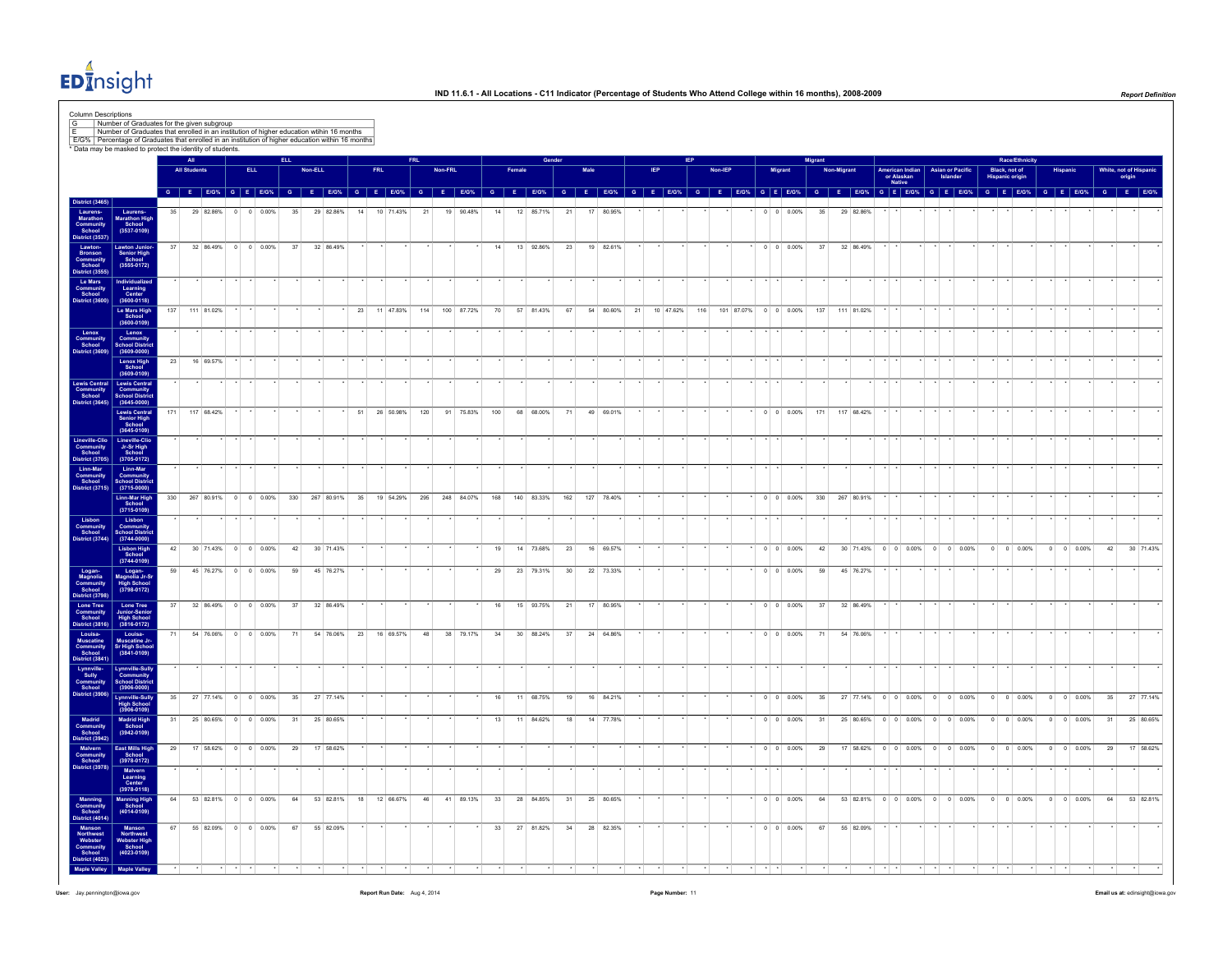

|                                                                    |                                                                            |     |                        |           |                             |                    |     |         |                                     |                 |     |              |     |         |            |     |                 |            |     |      |                   |    |           |               |            |  |                          | Migran         |             |                               |                                         |                                     |                       |                                         | Race/Ethnicity           |                |                          |    |        |                      |
|--------------------------------------------------------------------|----------------------------------------------------------------------------|-----|------------------------|-----------|-----------------------------|--------------------|-----|---------|-------------------------------------|-----------------|-----|--------------|-----|---------|------------|-----|-----------------|------------|-----|------|-------------------|----|-----------|---------------|------------|--|--------------------------|----------------|-------------|-------------------------------|-----------------------------------------|-------------------------------------|-----------------------|-----------------------------------------|--------------------------|----------------|--------------------------|----|--------|----------------------|
|                                                                    |                                                                            |     | <b>All Students</b>    |           |                             | <b>ELL</b>         |     | Non-ELL |                                     |                 | FRL |              |     | Non-FRL |            |     | Female          |            |     | Male |                   |    |           |               | Non-IEP    |  | Migran                   |                | Non-Migrant |                               | American Indian<br>or Alaskan<br>Native | <b>Asian or Pacific</b><br>Islander |                       | Black, not of<br><b>Hispanic origin</b> |                          |                | <b>Hispanio</b>          |    | origin | White, not of Hispan |
|                                                                    |                                                                            |     |                        |           |                             |                    |     |         | G E E/G% G E E/G% G E E/G% G E E/G% |                 |     |              |     |         | G E E/G%   |     |                 | G E E/G%   |     |      | G E E/G% G E E/G% |    |           | $ \mathbf{G}$ |            |  | $E$ E/G% G $E$ E/G%      | $\overline{a}$ |             | E E/G% G E E/G% G E E/G%      |                                         |                                     |                       |                                         | $G$ $F$ $F/G$ %          |                | G E E/G% G E E/G%        |    |        |                      |
| School                                                             | Community<br>School Distric<br>(4033-0000)                                 |     |                        |           |                             |                    |     |         |                                     |                 |     |              |     |         |            |     |                 |            |     |      |                   |    |           |               |            |  |                          |                |             |                               |                                         |                                     |                       |                                         |                          |                |                          |    |        |                      |
|                                                                    | Maple Valley<br>Anthon Oto<br>High School<br>(4033-0109)                   | 73  |                        | 58 79.45% |                             | $0 \t 0 \t 0.00\%$ | 73  |         | 58 79.45%                           | 30              |     | 20 66.67%    | 43  |         | 38 88.37%  | 38  |                 | 30 78.95%  | 35  |      | 28 80.00%         |    |           |               |            |  | $0 \quad 0 \quad 0.00\%$ | 73             |             | 58 79.45%                     |                                         |                                     |                       |                                         |                          |                |                          |    |        |                      |
| Maquoketa<br>Community<br>School<br>District (4041)                | Maquoketa<br>Alternative<br>Classroom<br>(4041-0118)                       |     |                        |           |                             |                    |     |         |                                     |                 |     |              |     |         |            |     |                 |            |     |      |                   |    |           |               |            |  |                          |                |             |                               |                                         |                                     |                       |                                         |                          |                |                          |    |        |                      |
|                                                                    | Maquoketa<br>Community<br>High School<br>(4041-0109)                       | 104 |                        |           | 68 65.38% 0 0 0.00% 104     |                    |     |         | 68 65.38% 44 24 54.55%              |                 |     |              | 60  |         | 44 73.33%  | 61  |                 | 41 67.21%  |     |      | 43 27 62.79%      |    |           |               |            |  | $0 \quad 0 \quad 0.00\%$ | 104            |             | 68 65.38%                     |                                         |                                     |                       |                                         |                          |                |                          |    |        |                      |
|                                                                    | Maquoketa<br>Community<br>ol Dis<br>(4041-0000)                            |     |                        |           |                             |                    |     |         |                                     |                 |     |              |     |         |            |     |                 |            |     |      |                   |    |           |               |            |  |                          |                |             |                               |                                         |                                     |                       |                                         |                          |                |                          |    |        |                      |
| Maquoketa<br>Valley<br>Community<br>School<br>District (4043       | Maquoketa<br>Valley Senior<br>High School<br>(4043-0109)                   | 63  |                        | 52 82.54% | $0 \t 0 \t 0.00\%$          |                    | 63  |         | 52 82.54%                           | 18              |     | 12 66.67%    | 45  |         | 40 88.89%  | 38  |                 | 34 89.47%  | 25  |      | 18 72.00%         |    |           |               |            |  | $0 \t 0 \t 0.00\%$       | 63             |             | 52 82.54% 0 0 0.00% 0 0 0.00% |                                         |                                     |                       |                                         | $0 \t 0 \t 0.00\%$       | $\overline{0}$ | $0 \t 0.00\%$            |    | 63     | 52 82.54%            |
|                                                                    |                                                                            | 31  |                        |           | 26 83.87% 0 0 0.00%         |                    | 31  |         | 26 83.87%                           |                 |     |              |     |         |            |     |                 |            |     |      |                   |    |           |               |            |  | $0 \quad 0 \quad 0.00\%$ | 31             |             | 26 83.87%                     |                                         |                                     | $0$ 0 0.00% 0 0 0.00% |                                         | $0 \ 0 \ 0.00\%$         | $\overline{0}$ | $0 \ 0.00\%$             | 31 |        | 26 83.87%            |
| Marcus<br>Meriden-Cleghorn<br>Community<br>School<br>Jistrict (406 | Marcus-<br>Meriden-<br>Cleghorn<br>Community<br>High School<br>(4068-0109) |     |                        |           |                             |                    |     |         |                                     |                 |     |              |     |         |            |     |                 |            |     |      |                   |    |           |               |            |  |                          |                |             |                               |                                         |                                     |                       |                                         |                          |                |                          |    |        |                      |
| Marion<br>Independent<br>Community<br>School<br>District (4086)    | Marion High<br>School<br>(4086-0109)                                       | 164 |                        |           | 128 78.05% 0 0 0.00%        |                    | 164 |         | 128 78.05%                          |                 |     | 29 20 68.97% | 135 |         | 108 80.00% | 88  |                 | 68 77.27%  | 76  |      | 60 78.95%         |    |           |               |            |  | $0 \quad 0 \quad 0.00\%$ | 164            |             | 128 78.05%                    |                                         |                                     |                       |                                         |                          |                |                          |    |        |                      |
|                                                                    | Marion<br>Independent<br>Community<br>School Distric<br>(4086-0000)        |     |                        |           |                             |                    |     |         |                                     |                 |     |              |     |         |            |     |                 |            |     |      |                   |    |           |               |            |  |                          |                |             |                               |                                         |                                     |                       |                                         |                          |                |                          |    |        |                      |
| Marshalltown<br>Community<br>School<br>District (4104)             | Marshalltown<br>Community<br>School Distric<br>(4104-0000)                 |     |                        |           |                             |                    |     |         |                                     |                 |     |              |     |         |            |     |                 |            |     |      |                   |    |           |               |            |  |                          |                |             |                               |                                         |                                     |                       |                                         |                          |                |                          |    |        |                      |
|                                                                    | Marshalltown<br>High School<br>(4104-0109)                                 | 264 |                        |           | 180 68.18% 48 20 41.67% 216 |                    |     |         | 160 74.07% 124 77 62.10%            |                 |     |              | 140 |         | 103 73.57% | 150 |                 | 107 71.33% | 114 |      | 73 64.04%         |    |           |               |            |  | 30 16 53.33% 234         |                |             | 164 70.09%                    |                                         |                                     |                       |                                         |                          |                |                          |    |        |                      |
| Martensdale-<br>St Marys<br>Community<br>School<br>District (4122) | Martensdale-St<br>Marys<br>Community<br>School District<br>(4122-0000)     |     |                        |           |                             |                    |     |         |                                     |                 |     |              |     |         |            |     |                 |            |     |      |                   |    |           |               |            |  |                          |                |             |                               |                                         |                                     |                       |                                         |                          |                |                          |    |        |                      |
|                                                                    | Martensdale-St<br>Marys Jr-Sr<br>High School<br>(4122-0172)                | 31  |                        |           | 17 54.84% 0 0 0.00%         |                    | 31  |         | 17 54.84%                           |                 |     |              |     |         |            |     |                 |            |     |      |                   |    |           |               |            |  | $0 \quad 0 \quad 0.00\%$ | 31             |             | 17 54.84% 0 0 0.00% 0 0 0.00% |                                         |                                     |                       |                                         | $0 \quad 0 \quad 0.00\%$ |                | $0 \t 0 \t 0.00\%$       | 31 |        | 17 54.84%            |
| Mason City<br>Community<br>School                                  | Alternative<br>School<br>(4131-0127)                                       | 34  |                        |           | 16 47 06% 0 0 0 0 0 0 %     |                    | 34  |         | 16 47 06%                           |                 |     |              |     |         |            |     |                 |            |     |      |                   |    |           |               |            |  | $0 \quad 0 \quad 0.00\%$ | 34             |             | 16 47 06%                     |                                         |                                     |                       |                                         |                          |                |                          |    |        |                      |
| District (4131)                                                    | Mason City<br>High School<br>(4131-0109)                                   | 217 | 158 72.81%             |           |                             |                    |     |         |                                     | 65              |     | 40 61.54%    | 152 |         | 118 77.63% | 120 |                 | 85 70.83%  | 97  |      | 73 75.26%         | 24 | 11 45.83% | 193           | 147 76.17% |  | $0 \quad 0 \quad 0.00\%$ | 217            |             | 158 72.81%                    |                                         |                                     |                       |                                         |                          |                |                          |    |        |                      |
| Mediapolis<br>Community<br>School<br>strict (4203)                 | Mediapolis<br>High School<br>(4203-0109)                                   | 72  |                        | 52 72.22% | $\overline{0}$              | $0 0.00\%$         | 72  |         | 52 72.22%                           | 25              |     | 16 64.00%    | 47  |         | 36 76.60%  | 41  | 30 <sup>1</sup> | 73.17%     | 31  |      | 22 70.97%         |    |           |               |            |  | $0 \t 0 \t 0.00\%$       | 72             |             | 52 72.22%                     |                                         |                                     |                       |                                         |                          |                |                          |    |        |                      |
| Melcher-<br>Dallas<br>Community<br>School<br>District (4212)       | Melcher-Dallas<br>Community<br>School Distric<br>(4212-0000)               |     |                        |           |                             |                    |     |         |                                     |                 |     |              |     |         |            |     |                 |            |     |      |                   |    |           |               |            |  |                          |                |             |                               |                                         |                                     |                       |                                         |                          |                |                          |    |        |                      |
|                                                                    | Melcher-Dallas<br>High School<br>(4212-0109)                               | 31  |                        |           | 21 67.74% 0 0 0.00%         |                    | 31  |         | 21 67.74%                           |                 |     |              |     |         |            | 17  |                 | 11 64.71%  | 14  |      | 10 71.43%         |    |           |               |            |  | $\cdot$ 0 0 0.00%        | 31             |             | 21 67.74% 0 0 0.00% 0 0 0.00% |                                         |                                     |                       |                                         | $0 \quad 0 \quad 0.00\%$ |                | $0 \quad 0 \quad 0.00\%$ |    | 31     | 21 67.74%            |
| MFL MarMac<br>Community<br>School<br>District (4419)               | MFL Marmac<br>High School<br>(4419-0109)                                   | 90  |                        |           | 60 66.67% 0 0 0.00%         |                    | 90  |         | 60 66.67%                           |                 |     | 31 21 67.74% | 59  |         | 39 66.10%  | 42  |                 | 33 78.57%  | 48  |      | 27 56.25%         | 18 | 11 61.11% | 72            |            |  | 49 68.06% 0 0 0.00%      | 90             |             | 60 66.67%                     | $0 \quad 0 \quad 0.00\%$                |                                     | $0 \t 0 \t 0.00\%$    |                                         | $0 \t 0 \t 0.00\%$       |                | $0 \t 0 \t 0.00\%$       | 90 |        | 60 66,67%            |
| Mid-Prairie<br>Community<br>School<br>District (4271)              | Alternative<br>Learning<br>Center<br>$(4271 - 0118)$                       |     |                        |           |                             |                    |     |         |                                     |                 |     |              |     |         |            |     |                 |            |     |      |                   |    |           |               |            |  |                          |                |             |                               |                                         |                                     |                       |                                         |                          |                |                          |    |        |                      |
|                                                                    | Mid-Prairie<br>High School<br>(4271-0109)                                  | 70  |                        |           | 52 74.29% 0 0 0.00%         |                    | 70  |         | 52 74.29%                           |                 |     |              |     |         |            | 34  |                 | 27 79.41%  | 36  |      | 25 69.44%         |    |           |               |            |  | $0 \t 0 \t 0.00\%$       | 70             |             | 52 74.29%                     |                                         |                                     |                       |                                         |                          |                |                          |    |        |                      |
| Midland<br>Community<br>School<br>District (4269                   | Midland<br>Middle/High<br>School<br>$(4269 - 0118)$                        |     | 33 21 63.64% 0 0 0.00% |           |                             |                    | 33  |         | 21 63.64%                           |                 |     |              |     |         |            |     |                 |            |     |      |                   |    |           |               |            |  | $0 \quad 0 \quad 0.00\%$ | 33             |             | 21 63.64%                     |                                         |                                     |                       |                                         |                          |                |                          |    |        |                      |
| Missouri<br>Valley<br>Community<br>School                          | Missouri Valley<br>High School<br>(4356-0109)                              | 71  |                        |           | 46 64.79% 0 0 0.00%         |                    | 71  |         | 46 64.79%                           | 30 <sup>1</sup> |     | 18 60.00%    | 41  |         | 28 68.29%  | 35  |                 | 25 71.43%  | 36  |      | 21 58.33%         |    |           |               |            |  | $0 \t 0 \t 0.00\%$       | 71             |             | 46 64.79%                     |                                         |                                     |                       |                                         |                          |                |                          |    |        |                      |
| istrict (4356                                                      |                                                                            |     |                        |           |                             |                    |     |         |                                     |                 |     |              |     |         |            |     |                 |            |     |      |                   |    |           |               |            |  |                          |                |             |                               |                                         |                                     |                       |                                         |                          |                |                          |    |        |                      |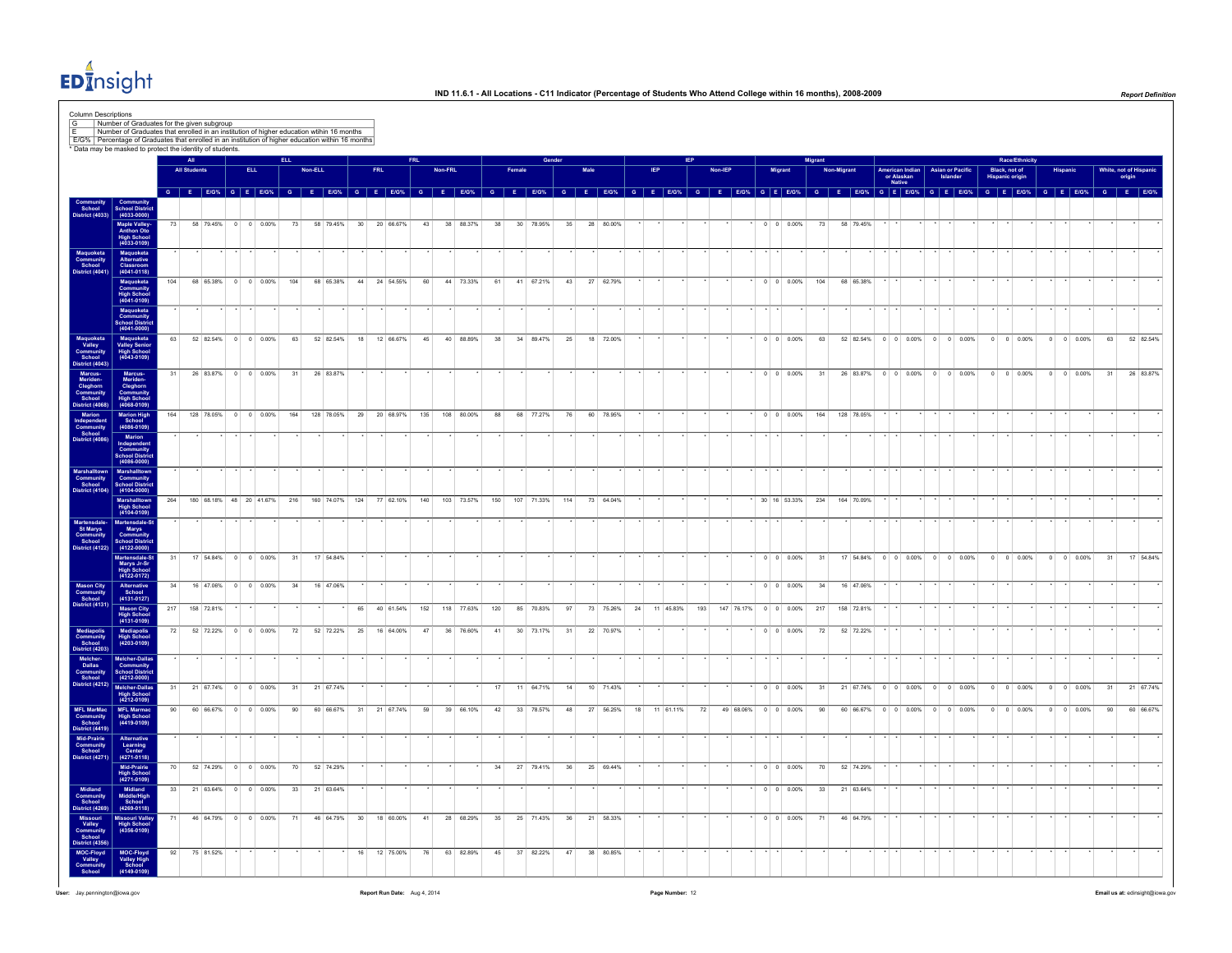

|                                                                                                                   | Number of Graduates for the given subgroup<br>Number of Graduates that enrolled in an institution of higher education wtihin 16 months<br>E/G%   Percentage of Graduates that enrolled in an institution of higher education within 16 months |     |                     |                        |                    |     |         |                                     |    |              |           |                 |         |            |     |    |                 |                 |      |                 |                 |           |     |         |            |         |                          |         |            |            |                      |                 |                                            |                                  |                       |                    |    |                               |           |
|-------------------------------------------------------------------------------------------------------------------|-----------------------------------------------------------------------------------------------------------------------------------------------------------------------------------------------------------------------------------------------|-----|---------------------|------------------------|--------------------|-----|---------|-------------------------------------|----|--------------|-----------|-----------------|---------|------------|-----|----|-----------------|-----------------|------|-----------------|-----------------|-----------|-----|---------|------------|---------|--------------------------|---------|------------|------------|----------------------|-----------------|--------------------------------------------|----------------------------------|-----------------------|--------------------|----|-------------------------------|-----------|
|                                                                                                                   | * Data may be masked to protect the identity of students.                                                                                                                                                                                     |     |                     |                        |                    |     |         |                                     |    |              |           |                 |         |            |     |    |                 |                 |      |                 |                 |           |     |         |            |         |                          |         |            |            |                      |                 |                                            |                                  | <b>Race/Ethnicity</b> |                    |    |                               |           |
|                                                                                                                   |                                                                                                                                                                                                                                               |     | <b>All Students</b> |                        | <b>ELL</b>         |     | Non-ELL |                                     |    | <b>FRL</b>   |           |                 | Non-FRL |            |     |    |                 |                 | Male |                 |                 |           |     | Non-IEP |            |         | Migrant                  | digrant | Non-Migran |            | or Alaskan<br>Native | American Indian | <b>Asian or Pacific</b><br><b>Islander</b> | Black, not of<br>Hispanic origin |                       |                    |    | White, not of Hispa<br>origin |           |
|                                                                                                                   |                                                                                                                                                                                                                                               |     |                     |                        |                    |     |         | G E E/G% G E E/G% G E E/G% G E E/G% |    |              |           | $G$ $E$ $E/G$ % |         |            |     |    | $G$ $F$ $F/G$ % |                 |      | $G$ $E$ $E/G$ % | $G$ $E$ $E/G$ % |           |     |         |            |         | G E E/G% G E E/G%        |         |            |            |                      |                 | $G$ E E/G% G E E/G% G E E/G%               | $G$ $E$ $E/G$ %                  |                       | G E E/G% G E E/G%  |    |                               |           |
| District (4149)<br>Montezuma<br>Community<br>School<br>District (4437)                                            | Montezuma<br>Community<br>School Distric<br>(4437-0000)                                                                                                                                                                                       |     |                     |                        |                    |     |         |                                     |    |              |           |                 |         |            |     |    |                 |                 |      |                 |                 |           |     |         |            |         |                          |         |            |            |                      |                 |                                            |                                  |                       |                    |    |                               |           |
|                                                                                                                   | Montezuma<br>High School<br>(4437-0109)                                                                                                                                                                                                       | 44  |                     | 36 81.82% 0 0 0.00%    |                    | 44  |         | 36 81.82%                           |    |              |           |                 |         |            | 20  |    | 17 85.00%       | 24              |      | 19 79.17%       |                 |           |     |         |            |         | $0 \t 0 \t 0.00\%$       | 44      |            |            |                      |                 | 36 81.82% 0 0 0.00% 0 0 0.00%              |                                  | $0 \t 0 \t 0.00\%$    | $0 \t 0 \t 0.00\%$ | 44 |                               | 36 81.82% |
|                                                                                                                   | Monticello<br>High School<br>(4446-0109)                                                                                                                                                                                                      | 87  |                     | 68 78.16% 0 0 0.00%    |                    | 87  |         | 68 78.16% 23 13 56.52%              |    |              |           | 64              |         | 55 85.94%  | 48  |    | 42 87.50%       | 39              |      | 26 66.67%       |                 |           |     |         |            |         | $0 \quad 0 \quad 0.00\%$ | 87      |            | 68 78.16%  |                      |                 |                                            |                                  |                       |                    |    |                               |           |
| Monticello<br>Community<br>School<br>District (4446                                                               | Moravia High<br>School                                                                                                                                                                                                                        | 21  |                     | 16 76.19% 0 0 0.00%    |                    | 21  |         | 16 76.19%                           |    |              |           |                 |         |            |     |    |                 |                 |      |                 |                 |           |     |         |            |         | $0 \t 0 \t 0.00\%$       | 21      |            |            |                      |                 | 16 76.19% 0 0 0.00% 0 0 0.00%              | $0 \t 0 \t 0.00\%$               |                       | $0 \t 0 \t 0.00\%$ | 21 |                               | 16 76.19% |
| Moravia<br>Community<br>School<br>District (4491)                                                                 | $(4491 - 0109)$                                                                                                                                                                                                                               |     |                     |                        |                    |     |         |                                     |    |              |           |                 |         |            |     |    |                 |                 |      |                 |                 |           |     |         |            |         |                          |         |            |            |                      |                 |                                            |                                  |                       |                    |    |                               |           |
| Mormon Trail<br>Community<br>School<br>District (4505                                                             | Mormon Trail<br>Jr-Sr High<br>School<br>(4505-0172)                                                                                                                                                                                           |     |                     |                        |                    |     |         |                                     |    |              |           |                 |         |            |     |    |                 |                 |      |                 |                 |           |     |         |            |         |                          |         |            |            |                      |                 |                                            |                                  |                       |                    |    |                               |           |
| Morning Sun<br>Community<br>School                                                                                | Morning Sun<br>Community<br>School District                                                                                                                                                                                                   |     |                     |                        |                    |     |         |                                     |    |              |           |                 |         |            |     |    |                 |                 |      |                 |                 |           |     |         |            |         |                          |         |            |            |                      |                 |                                            |                                  |                       |                    |    |                               |           |
| <b>District (4509)</b><br>Moulton-Udell<br>Community<br>School                                                    | $(4509 - 0000)$<br>Moulton-Udell<br>High School<br>(4518-0172)                                                                                                                                                                                | 23  |                     | 16 69.57% 0 0 0.00%    |                    | 23  |         | 16 69.57%                           |    |              |           |                 |         |            |     |    |                 |                 |      |                 |                 |           |     |         |            |         | $0 \quad 0 \quad 0.00\%$ | 23      |            |            |                      |                 | 16 69.57% 0 0 0.00% 0 0 0.00%              | $0 \t 0 \t 0.00\%$               |                       | $0 \t 0 \t 0.00\%$ | 23 |                               | 16 69.57% |
| District (4518)<br>Mount Ayr<br>Community<br>School<br>District (4527)                                            | Mount Ayr<br>High School<br>(4527-0109)                                                                                                                                                                                                       | 52  |                     | 33 63.46%              |                    |     |         |                                     | 25 |              | 15 60.00% | 27              |         | 18 66.67%  | 24  |    | 17 70.83%       | 28              |      | 16 57.14%       |                 |           |     |         |            |         |                          |         |            |            |                      |                 |                                            |                                  |                       |                    |    |                               |           |
|                                                                                                                   |                                                                                                                                                                                                                                               |     |                     |                        |                    |     |         |                                     |    |              |           |                 |         |            |     |    |                 |                 |      |                 |                 |           |     |         |            |         |                          |         |            |            |                      |                 |                                            |                                  |                       |                    |    |                               |           |
| Mount<br>Pleasant<br>Community<br>School<br>District (4536)                                                       | Mount<br>Pleasant<br>Community<br>School Distric<br>(4536-0000)                                                                                                                                                                               |     |                     |                        |                    |     |         |                                     |    |              |           |                 |         |            |     |    |                 |                 |      |                 |                 |           |     |         |            |         |                          |         |            |            |                      |                 |                                            |                                  |                       |                    |    |                               |           |
|                                                                                                                   | Mount<br>Pleasant High<br>School<br>(4536-0109)                                                                                                                                                                                               | 138 |                     | 102 73.91%             |                    |     |         |                                     | 26 |              | 15 57.69% | 112             |         | 87 77.68%  | 72  |    | 57 79.17%       | 66              |      | 45 68.18%       |                 |           |     |         |            |         | $0 \t 0 \t 0.00\%$       | 138     |            | 102 73.91% |                      |                 |                                            |                                  |                       |                    |    |                               |           |
|                                                                                                                   | <b>Wisdom Quest</b><br>Education<br>Center                                                                                                                                                                                                    |     |                     |                        |                    |     |         |                                     |    |              |           |                 |         |            |     |    |                 |                 |      |                 |                 |           |     |         |            |         |                          |         |            |            |                      |                 |                                            |                                  |                       |                    |    |                               |           |
| Mount Vernon<br>Community<br>School<br>District (4554)                                                            | $(4536 - 0118)$<br>Mount Vernon<br>High School<br>(4554-0109)                                                                                                                                                                                 | 111 |                     | 86 77.48% 0 0 0.00%    |                    | 111 |         | 86 77.48%                           |    | 16 11 68.75% |           | 95              |         | 75 78.95%  | 54  |    | 45 83.33%       | 57              |      | 41 71.93%       |                 |           |     |         |            |         | $0 \quad 0 \quad 0.00\%$ | 111     |            | 86 77.48%  |                      |                 |                                            |                                  |                       |                    |    |                               |           |
|                                                                                                                   |                                                                                                                                                                                                                                               | 18  |                     | 11 61.11%              |                    |     |         |                                     |    |              |           |                 |         |            |     |    |                 |                 |      |                 |                 |           |     |         |            |         | $\cdot$ 0 0 0.00%        |         | 18         | 11 61.11%  |                      |                 |                                            |                                  |                       |                    |    |                               |           |
|                                                                                                                   | Murray Jr/Sr<br>High School<br>(4572-0172)                                                                                                                                                                                                    |     |                     | 332 242 72.89%         |                    |     |         |                                     | 85 |              | 45 52.94% | 247             |         | 197 79.76% | 181 |    | 141 77.90%      | 151             |      | 101 66.89%      | 28              | 10 35.71% | 304 |         | 232 76.32% |         |                          |         |            |            |                      |                 |                                            |                                  |                       |                    |    |                               |           |
| Murray<br>Murray<br>Community<br>School<br>District (4572)<br>Muscatine<br>Community<br>School<br>District (4581) | Muscatine<br>High School<br>(4581-0109)                                                                                                                                                                                                       |     |                     |                        |                    |     |         |                                     |    |              |           |                 |         |            |     |    |                 |                 |      |                 |                 |           |     |         |            |         |                          |         |            |            |                      |                 |                                            |                                  |                       |                    |    |                               |           |
| Nashua-<br>Plainfield<br>Community<br>School<br>District (4599)                                                   | Nashua-<br>Plainfield<br>Community<br>School Distric<br>(4599-0000)                                                                                                                                                                           |     |                     |                        |                    |     |         |                                     |    |              |           |                 |         |            |     |    |                 |                 |      |                 |                 |           |     |         |            |         |                          |         |            |            |                      |                 |                                            |                                  |                       |                    |    |                               |           |
|                                                                                                                   | Nashua-<br>Plainfield High<br>School<br>(4599-0172)                                                                                                                                                                                           | 49  |                     | 36 73.47% 0 0 0.00%    |                    | 49  |         | 36 73.47%                           |    |              |           |                 |         |            | 19  |    | 15 78.95%       | 30 <sup>°</sup> |      | 21 70.00%       |                 |           |     |         |            |         | $0 \t 0 \t 0.00\%$       | 49      |            |            |                      |                 | 36 73.47% 0 0 0.00% 0 0 0.00%              | $0$ 0 0.00%                      |                       | $0 \t 0 \t 0.00\%$ | 49 |                               | 36 73.47% |
|                                                                                                                   |                                                                                                                                                                                                                                               | 111 |                     | 85 76.58% 0 0 0.00%    |                    | 111 |         | 85 76.58%                           | 19 |              | 11 57.89% | 92              |         | 74 80.43%  | 52  |    | 44 84.62%       | 59              |      | 41 69.49%       |                 |           |     |         |            |         | $0 \quad 0 \quad 0.00\%$ | 111     |            | 85 76.58%  |                      |                 |                                            |                                  |                       |                    |    |                               |           |
| Nevada<br>Community<br>School<br>District (4617)                                                                  | Nevada High<br>School<br>(4617-0109)                                                                                                                                                                                                          |     |                     |                        |                    |     |         |                                     |    |              |           |                 |         |            |     |    |                 |                 |      |                 |                 |           |     |         |            |         |                          |         |            |            |                      |                 |                                            |                                  |                       |                    |    |                               |           |
| New Hampton<br>Community<br>School<br>District (4662)                                                             | Education<br>Options<br>(4662-0118)                                                                                                                                                                                                           | 100 |                     | 76 76,00%              | $0 \t 0 \t 0.00\%$ | 100 |         | 76 76,00%                           |    |              |           |                 |         |            |     |    | 31 77.50%       |                 |      | 45 75.00%       |                 |           |     |         |            | $\cdot$ | $0 \quad 0 \quad 0.00\%$ | 100     |            | 76 76,00%  |                      |                 |                                            |                                  |                       |                    |    |                               |           |
| New London                                                                                                        | New Hampton<br>High School<br>(4662-0109)                                                                                                                                                                                                     |     |                     |                        |                    |     |         |                                     |    |              |           |                 |         |            | 40  |    |                 | 60              |      |                 |                 |           |     |         |            |         |                          |         |            |            |                      |                 |                                            |                                  |                       |                    |    |                               |           |
| Community<br>School<br>District (4689)                                                                            | New London<br>Community<br>School Distric<br>(4689-0000)                                                                                                                                                                                      |     |                     |                        |                    |     |         |                                     |    |              |           |                 |         |            |     |    |                 |                 |      |                 |                 |           |     |         |            |         |                          |         |            |            |                      |                 |                                            |                                  |                       |                    |    |                               |           |
|                                                                                                                   | New London<br>Jr-Sr High<br>School<br>(4689-0172)                                                                                                                                                                                             | 36  |                     | 31 86.11% 0 0 0.00%    |                    | 36  |         | 31 86.11%                           | 13 |              | 10 76.92% | 23              |         | 21 91.30%  | 23  |    | 21 91.30%       | 13              |      | 10 76.92%       |                 |           |     |         |            |         | $0 \quad 0 \quad 0.00\%$ | 36      |            | 31 86.11%  |                      |                 |                                            |                                  |                       |                    |    |                               |           |
| Newell-Fonda<br>Community<br>School<br>District (4644)                                                            | Newell-Fonda<br>High School<br>(4644-0172)                                                                                                                                                                                                    |     |                     | 32 26 81.25% 0 0 0.00% |                    | 32  |         | 26 81.25%                           |    |              |           |                 |         |            | 15  |    | 12 80.00%       | 17              |      | 14 82.35%       |                 |           |     |         |            |         | $0 \quad 0 \quad 0.00\%$ | 32      |            | 26 81.25%  |                      |                 |                                            |                                  |                       |                    |    |                               |           |
| Newton<br>Community<br>School<br>istrict (4725)                                                                   |                                                                                                                                                                                                                                               |     |                     |                        |                    |     |         |                                     |    |              |           |                 |         |            |     |    |                 |                 |      |                 |                 |           |     |         |            |         |                          |         |            |            |                      |                 |                                            |                                  |                       |                    |    |                               |           |
|                                                                                                                   | Basics and<br>Beyond<br>Alternative<br>School<br>(4725-0127)<br><b>Newton Senio</b>                                                                                                                                                           |     |                     | 130 65.99%             |                    |     |         |                                     |    |              | 31 48.44% | 133             | 99      | 74 44%     | 96  | 71 |                 | 101             |      | 59 58.42%       |                 |           |     |         |            |         | $0 \quad 0 \quad 0.00\%$ |         |            | 130 65.99% |                      |                 |                                            |                                  |                       |                    |    |                               |           |
|                                                                                                                   |                                                                                                                                                                                                                                               | 197 |                     |                        |                    |     |         |                                     | 64 |              |           |                 |         |            |     |    | 73.96%          |                 |      |                 |                 |           |     |         |            |         |                          | 197     |            |            |                      |                 |                                            |                                  |                       |                    |    |                               |           |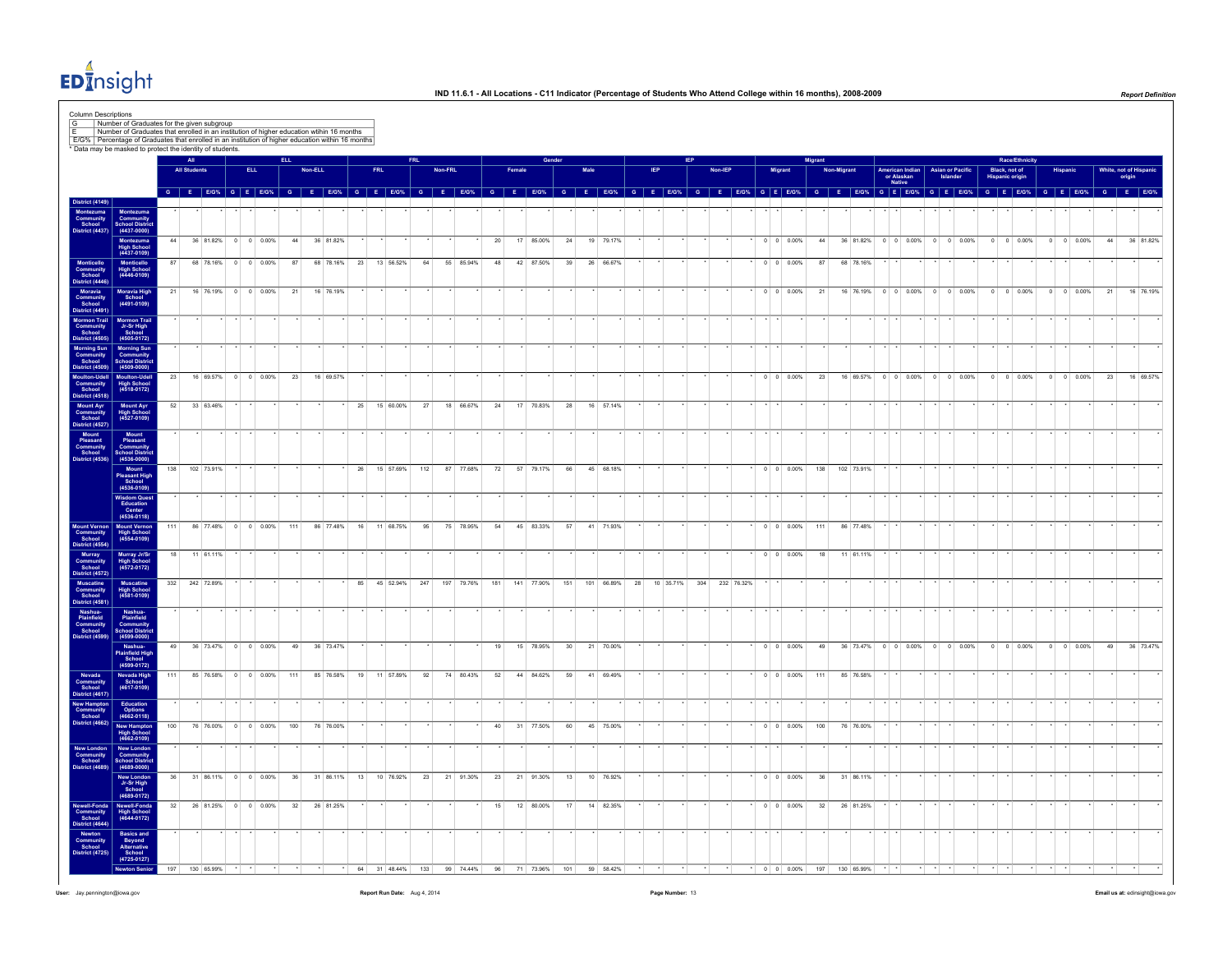

|                                                                                                                                                                                                                                         |                                                                                         |                 |                     |           |                      |                     |                 |         |            |                                     |            |              |                |         |               |                 |                 |           |          |              |                   |           |          |         |            |                          | Migrant         |            |                     |                                         |         |                                     |                                         | Race/Ethnicity     |         |                    |    |        |                     |
|-----------------------------------------------------------------------------------------------------------------------------------------------------------------------------------------------------------------------------------------|-----------------------------------------------------------------------------------------|-----------------|---------------------|-----------|----------------------|---------------------|-----------------|---------|------------|-------------------------------------|------------|--------------|----------------|---------|---------------|-----------------|-----------------|-----------|----------|--------------|-------------------|-----------|----------|---------|------------|--------------------------|-----------------|------------|---------------------|-----------------------------------------|---------|-------------------------------------|-----------------------------------------|--------------------|---------|--------------------|----|--------|---------------------|
|                                                                                                                                                                                                                                         |                                                                                         |                 | <b>All Students</b> |           |                      | <b>ELL</b>          |                 | Non-ELL |            |                                     | <b>FRL</b> |              |                | Non-FRL |               |                 |                 |           |          |              |                   |           |          | Non-IEP |            | Migran                   |                 | Non-Migrar |                     | American Indian<br>or Alaskan<br>Native |         | <b>Asian or Pacific</b><br>Islander | Black, not of<br><b>Hispanic origin</b> |                    |         |                    |    | origin | White, not of Hispa |
|                                                                                                                                                                                                                                         |                                                                                         |                 |                     |           |                      |                     |                 |         |            | G E E/G% G E E/G% G E E/G% G E E/G% |            |              | $\overline{a}$ |         | <b>E</b> E/G% |                 | $G$ $E$ $E/G$ % |           | <b>G</b> |              | $E$ E/G% G E E/G% |           | <b>G</b> |         |            | $E$ E/G% G E E/G%        | <b>G</b>        | E.         | $E/G\%$             | G E E/G% G E E/G%                       |         |                                     | G.<br>- E - I                           | <b>E/G%</b>        |         | G E E/G% G E E/G%  |    |        |                     |
|                                                                                                                                                                                                                                         | <b>High School</b><br>(4725-0109)                                                       |                 |                     |           |                      |                     |                 |         |            |                                     |            |              |                |         |               |                 |                 |           |          |              |                   |           |          |         |            |                          |                 |            |                     |                                         |         |                                     |                                         |                    |         |                    |    |        |                     |
| Newton<br>Community<br>School<br>District (4725)<br>Nodaway<br>Valley<br>Community<br>School<br>District (2673)                                                                                                                         | Nodaway<br>Valley High<br>School<br>(2673-0209)                                         | 68              |                     |           | 49 72.06% 0 0 0.00%  |                     | 68              |         | 49 72.06%  |                                     |            | 22 12 54.55% | 46             |         | 37 80.43%     | 36              |                 | 25 69.44% | 32       | 24 75.00%    |                   |           |          |         |            | $0 \t 0 \t 0.00\%$       | 68              |            | 49 72.06%           |                                         |         |                                     |                                         |                    |         |                    |    |        |                     |
| North Cedar<br>Community<br>School<br>District (3691)                                                                                                                                                                                   | North Cedar<br>High School<br>(3691-0172)                                               |                 | 74                  |           | 57 77.03% 0 0 0.00%  |                     | 74              |         | 57 77.03%  |                                     |            | 15 10 66.67% | 59             |         | 47 79.66%     | 41              |                 | 33 80.49% | 33       | 24 72.73%    |                   |           |          |         |            | $0 \quad 0 \quad 0.00\%$ | 74              |            | 57 77.03%           |                                         |         |                                     |                                         |                    |         |                    |    |        |                     |
|                                                                                                                                                                                                                                         | North Central<br>Community Springs High<br>School School<br>District (4772) (4772-0172) |                 |                     | 66 85.71% |                      | $0 \t 0 \t 0.00\%$  | 77              |         | 66 85.71%  | 22                                  |            | 17 77.27%    | 55             |         | 49 89.09%     | 40              |                 | 38 95.00% | 37       | 28<br>75.68% |                   |           |          |         |            | $0 \t 0 \t 0.00\%$       | 77              |            | 66 85.71%           | $0 \quad 0 \quad 0.00\%$                | $\circ$ | $0 0.00\%$                          | $\circ$                                 | 0 0.00%            | $\circ$ | 0 0.00%            | 77 |        | 66 85.71%           |
| North Fayette<br>Community<br>School<br>District (4774)                                                                                                                                                                                 | North Fayette<br>Community<br>Community<br>School District<br>(4774-0000)               |                 |                     |           |                      |                     |                 |         |            |                                     |            |              |                |         |               |                 |                 |           |          |              |                   |           |          |         |            |                          |                 |            |                     |                                         |         |                                     |                                         |                    |         |                    |    |        |                     |
|                                                                                                                                                                                                                                         | North Fayette<br>High School<br>(4774-0109)                                             | 69              |                     |           | 60 86.96% 0 0 0.00%  |                     | 69              |         | 60 86.96%  | 30                                  |            | 24 80.00%    | 39             |         | 36 92.31%     | 33              |                 | 30 90.91% | 36       | 30 83.33%    |                   |           |          |         |            | $0 \quad 0 \quad 0.00\%$ | 69              |            | 60 86.96%           | $0 \quad 0 \quad 0.00\%$                |         | $0 \quad 0 \quad 0.00\%$            |                                         | $0 \t 0 \t 0.00\%$ |         | $0 \t 0 \t 0.00\%$ | 69 |        | 60 86.96%           |
| North Iowa<br>Community<br>School<br>District (0873)                                                                                                                                                                                    | <b>North Iowa<br/>High School</b><br>(0873-0109)                                        | 35              |                     |           | 26 74.29% 0 0 0.00%  |                     | 35              |         | 26 74.29%  |                                     |            |              |                |         |               |                 |                 |           |          |              |                   |           |          |         |            | $0 \t 0 \t 0.00\%$       | 35              |            | 26 74.29%           |                                         |         |                                     |                                         |                    |         |                    |    |        |                     |
| Most<br>Kossuth<br>Kossuth<br>Community<br>School<br>District (4778)<br>North Linn<br>School<br>Nistrict (4777)                                                                                                                         | North Kossuth<br>Senior High<br>School<br>$(4778 - 0109)$                               | 30 <sup>1</sup> |                     |           | 26 86.67% 0 0 0.00%  |                     | 30 <sup>1</sup> |         | 26 86 67%  |                                     |            |              |                |         |               | 12              |                 | 10 83.33% | 18       | 16 88.89%    |                   |           |          |         |            | $0 \quad 0 \quad 0.00\%$ | 30 <sup>1</sup> |            | 26 86 67%           |                                         |         |                                     |                                         |                    |         |                    |    |        |                     |
| District (4777)                                                                                                                                                                                                                         | North-Linn<br>Senior High<br>School<br>(4777-0109)                                      | 62              |                     |           | 40 64.52% 0 0 0.00%  |                     | 62              |         | 40 64.52%  |                                     |            |              |                |         |               | 30 <sup>°</sup> |                 | 20 66.67% | 32       | 20 62.50%    |                   |           |          |         |            | $0 \quad 0 \quad 0.00\%$ | 62              |            | 40 64.52% 0 0 0.00% |                                         |         | $0 \quad 0 \quad 0.00\%$            | $\Omega$                                | $0 \quad 0.00\%$   | $\circ$ | $0 \quad 0.00\%$   | 62 |        | 40 64.52%           |
|                                                                                                                                                                                                                                         | <b>North Mahask</b><br>Jr-Sr High<br>School<br>(4776-0172)                              | 37              |                     |           | 23 62.16% 0 0 0.00%  |                     | 37              |         | 23 62.16%  | 17                                  |            | 10 58 82%    | 20             |         | 13 65.00%     | 19              |                 | 11 57.89% | 18       | 12 66.67%    |                   |           |          |         |            | $0 \quad 0 \quad 0.00\%$ | 37              |            | 23 62.16%           |                                         |         |                                     |                                         |                    |         |                    |    |        |                     |
| District (4777)<br>North<br>Mahaska<br>Community<br>School<br>District (4776)<br>North Polk<br>Community<br>School<br>District (4779)                                                                                                   | North Polk<br>High School<br>(4779-0172)                                                | 52              |                     |           | 39 75.00% 0 0 0.00%  |                     | 52              |         | 39 75.00%  |                                     |            |              |                |         |               | 28              |                 | 23 82.14% | 24       | 16 66.67%    |                   |           |          |         |            | $0 \quad 0 \quad 0.00\%$ | 52              |            | 39 75.00%           | $0 \quad 0 \quad 0.00\%$                |         | $0 \t 0 \t 0.00\%$                  | $\overline{0}$                          | $0 - 0.00\%$       | $\circ$ | $0$ 0.00%          | 52 |        | 39 75.00%           |
| <b>North Scott</b><br>Community<br>School                                                                                                                                                                                               | North Scott<br>Senior High<br>School                                                    | 195             |                     |           | 144 73.85% 0 0 0.00% |                     | 195             |         | 144 73.85% | 34                                  |            | 11 32.35%    | 161            |         | 133 82.61%    | 98              |                 | 75 76.53% | 97       | 69 71.13%    |                   |           |          |         |            | $0 \quad 0 \quad 0.00\%$ | 195             |            | 144 73.85%          |                                         |         |                                     |                                         |                    |         |                    |    |        |                     |
| District (4784)<br>District (4784)<br>North Tama<br>County<br>Community<br>School<br>District (4785)<br>Morth<br>Winneshiek<br>Community<br>School<br>District (4787)                                                                   | $(4784 - 0109)$<br>North Tama<br>High School<br>(4785-0109)                             | 30 <sup>1</sup> |                     |           | 23 76.67% 0 0 0.00%  |                     | 30              |         | 23 76.67%  |                                     |            |              |                |         |               | 13              |                 | 11 84.62% | 17       | 12 70.59%    |                   |           |          |         |            | $0 \quad 0 \quad 0.00\%$ | 30 <sup>°</sup> |            | 23 76.67%           |                                         |         |                                     |                                         |                    |         |                    |    |        |                     |
|                                                                                                                                                                                                                                         | North<br>Winneshiek<br>Community<br>School Distri<br>(4787-0000)                        |                 |                     |           |                      |                     |                 |         |            |                                     |            |              |                |         |               |                 |                 |           |          |              |                   |           |          |         |            |                          |                 |            |                     |                                         |         |                                     |                                         |                    |         |                    |    |        |                     |
|                                                                                                                                                                                                                                         |                                                                                         | 52              |                     |           | 40 76.92% 0 0 0.00%  |                     | 52              |         | 40 76.92%  |                                     |            |              |                |         |               | 28              |                 | 18 64.29% | 24       | 22 91.67%    |                   |           |          |         |            | $0 \t 0 \t 0.00\%$       | 52              |            | 40 76.92%           | $0$ 0 0.00% 0 0 0.00%                   |         |                                     |                                         | $0$ 0 0.00%        |         | $0 \t 0 \t 0.00\%$ | 52 |        | 40 76.92%           |
| Northeast<br>Community<br>School<br>District (4773)                                                                                                                                                                                     | Northeast<br>Middle-High<br>School<br>(4773-0172)                                       | 19              |                     |           | 16 84.21% 0 0 0.00%  |                     | 19              |         | 16 84.21%  |                                     |            |              |                |         |               |                 |                 |           |          |              |                   |           |          |         |            | $0 \quad 0 \quad 0.00\%$ | 19              |            | 16 84.21%           |                                         |         |                                     |                                         |                    |         |                    |    |        |                     |
| Northeast<br>Hamilton<br>Community<br>School<br>District (4775)                                                                                                                                                                         | Northeast<br>Hamilton High<br>School<br>(4775-0109)                                     | 40              |                     |           | 34 85.00% 0 0 0.00%  |                     | 40              |         | 34 85.00%  |                                     |            |              |                |         |               |                 |                 | 15 93.75% | 24       | 19 79.17%    |                   |           |          |         |            | $0 \t 0 \t 0.00\%$       | 40              |            | 34 85.00%           |                                         |         |                                     |                                         |                    |         |                    |    |        |                     |
|                                                                                                                                                                                                                                         | Northwood-<br>Kensett Jr-Sr<br>High School<br>(4788-0109)                               |                 |                     |           |                      |                     |                 |         |            |                                     |            |              |                |         |               |                 |                 |           |          |              |                   |           |          |         |            |                          |                 |            |                     |                                         |         |                                     |                                         |                    |         |                    |    |        |                     |
|                                                                                                                                                                                                                                         | Norwalk Senio<br>High School<br>(4797-0109)                                             | 190             |                     |           | 141 74.21% 0 0 0.00% |                     | 190             |         | 141 74.21% | 26                                  |            | 11 42.31%    | 164            |         | 130 79.27%    | 86              |                 | 64 74.42% | 104      | 77 74.04%    | 31                | 15 48.39% | 159      |         | 126 79.25% | $0 \quad 0 \quad 0.00\%$ | 190             |            | 141 74.21%          |                                         |         |                                     |                                         |                    |         |                    |    |        |                     |
| Northwood<br>Community<br>Community<br>District (4788)<br>District (4787)<br>Morwalk<br>Community<br>School<br>Arthur<br>Community<br>School<br>Community<br>Community<br>Community<br>Community<br>Community<br>Community<br>Community | Odebolt-Arthu<br>High School<br>(4860-0109)                                             | 34              |                     |           | 27 79.41% 0 0 0.00%  |                     | 34              |         | 27 79.41%  | 15                                  |            | 12 80.00%    | 19             |         | 15 78.95%     | 16              |                 | 12 75.00% | 18       | 15 83.33%    |                   |           |          |         |            | $0 \t 0 \t 0.00\%$       | 34              |            | 27 79.41% 0 0 0.00% |                                         |         | $0 \ 0 \ 0.00\%$                    |                                         | $0 \t 0 \t 0.00\%$ |         | $0 \t 0 \t 0.00\%$ |    | 34     | 27 79.41%           |
|                                                                                                                                                                                                                                         | Oelwein<br>Community<br>School Distric<br>(4869-0000)                                   |                 |                     |           |                      |                     |                 |         |            |                                     |            |              |                |         |               |                 |                 |           |          |              |                   |           |          |         |            |                          |                 |            |                     |                                         |         |                                     |                                         |                    |         |                    |    |        |                     |
|                                                                                                                                                                                                                                         | Oelwein High<br>School<br>(4869-0109)                                                   | 101             |                     | 69 68.32% |                      | $0 \t 0 \t 0.00\%$  | 101             |         | 69 68.32%  | 38                                  |            | 21 55.26%    | 63             |         | 48 76.19%     | 53              | 41              | 77.36%    |          | 28<br>58.33% |                   |           |          |         |            | 0.00%                    | 101             |            | 69 68.32%           |                                         |         |                                     |                                         |                    |         |                    |    |        |                     |
| Ogden<br>Community<br>School<br>istrict (4878)                                                                                                                                                                                          | Ogden High<br>School<br>$(4878 - 0109)$                                                 | 60              |                     |           | 47 78.33% 0 0 0.00%  |                     | 60              |         | 47 78.33%  |                                     |            |              |                |         |               | 32              |                 | 26 81.25% | 28       | 21 75.00%    |                   |           |          |         |            | $0 \t 0 \t 0.00\%$       | 60              |            | 47 78.33%           |                                         |         |                                     |                                         |                    |         |                    |    |        |                     |
| Okoboji                                                                                                                                                                                                                                 | Okoboji High                                                                            | 72              |                     |           |                      | 61 84.72% 0 0 0.00% | 72              |         | 61 84.72%  |                                     |            |              |                |         |               |                 |                 |           |          |              |                   |           |          |         |            |                          |                 |            |                     |                                         |         |                                     |                                         |                    |         |                    |    |        |                     |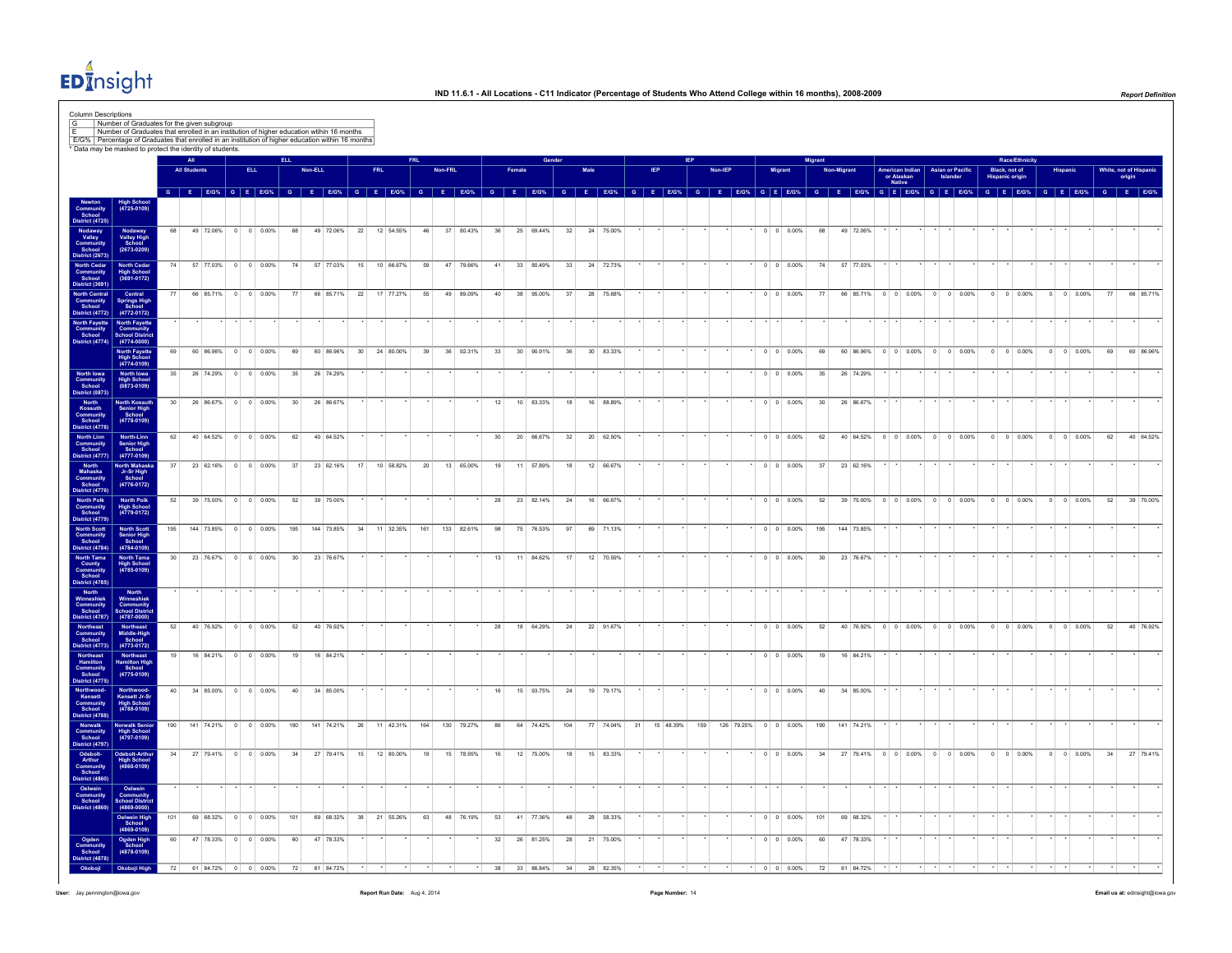

|                                                                                                                                                                                                                                                                                    |                                                                  |     |                     |                      |            |                    |                        |         |              |    |     |                                  |     |         |            |     |            |     |      |            |         |            |    |         |                                       |                                                                                                                                                       | digrant |             |                            |                                         |         |                                     |                               | <b>Race/Ethnicity</b>                   |  |                    |                   |                                |           |
|------------------------------------------------------------------------------------------------------------------------------------------------------------------------------------------------------------------------------------------------------------------------------------|------------------------------------------------------------------|-----|---------------------|----------------------|------------|--------------------|------------------------|---------|--------------|----|-----|----------------------------------|-----|---------|------------|-----|------------|-----|------|------------|---------|------------|----|---------|---------------------------------------|-------------------------------------------------------------------------------------------------------------------------------------------------------|---------|-------------|----------------------------|-----------------------------------------|---------|-------------------------------------|-------------------------------|-----------------------------------------|--|--------------------|-------------------|--------------------------------|-----------|
|                                                                                                                                                                                                                                                                                    |                                                                  |     | <b>All Students</b> |                      | <b>ELL</b> |                    |                        | Non-ELL |              |    | FRL |                                  |     | Non-FRL |            |     |            |     | Male |            |         |            |    | Non-IEP |                                       | Migrant                                                                                                                                               |         | Non-Migrant |                            | American Indian<br>or Alaskan<br>Native |         | <b>Asian or Pacific</b><br>Islander |                               | Black, not of<br><b>Hispanic origin</b> |  |                    |                   | White, not of Hispar<br>origin |           |
|                                                                                                                                                                                                                                                                                    | School<br>(4890-0109)                                            |     |                     |                      |            |                    |                        |         |              |    |     |                                  |     |         |            |     |            |     |      |            |         |            |    |         |                                       | G E EKON, G E EKON, G E EKON, G E EKON, G E EKON, G E EKON, G E EKON, G E EKON, G E EKON, G E EKON, G E EKON, G E EKON, G E EKON, G E EKON, G E EKON, |         |             |                            |                                         |         |                                     |                               | G E E/G <sup>%</sup>                    |  |                    | G E E/G% G E E/G% |                                |           |
| School<br>School<br>Istrict (48)                                                                                                                                                                                                                                                   |                                                                  | 14  |                     | 11 78.57%            |            | $0 \t 0 \t 0.00\%$ | 14                     |         | 11 78.57%    |    |     |                                  |     |         |            |     |            |     |      |            | $\circ$ | $0 0.00\%$ | 14 |         |                                       | 11 78.57% 0 0 0.00%                                                                                                                                   |         | 14          | 11 78.57%                  |                                         |         |                                     |                               |                                         |  |                    |                   |                                |           |
| Olin<br>Community<br>School<br>District (4905)                                                                                                                                                                                                                                     | Olin Junior-<br>Senior High<br>School<br>(4905-0172)             |     |                     |                      |            |                    |                        |         |              |    |     |                                  |     |         |            |     |            |     |      |            |         |            |    |         |                                       |                                                                                                                                                       |         |             |                            |                                         |         |                                     |                               |                                         |  |                    |                   |                                |           |
| Orient-<br>Macksburg<br>Community<br>School<br>Vistrict (4978)                                                                                                                                                                                                                     | Orient-<br>Macksburg<br>Senior High<br>School<br>(4978-0172)     | 29  |                     |                      |            |                    | 18 62.07% 0 0 0.00% 29 |         | 18 62.07%    |    |     |                                  |     |         |            |     |            |     |      |            |         |            |    |         |                                       | $0 \quad 0 \quad 0.00\%$ 29                                                                                                                           |         |             | 18 62.07%                  |                                         |         |                                     |                               |                                         |  |                    |                   |                                |           |
| Osage<br>Community<br>School<br>District (4995)                                                                                                                                                                                                                                    | Osage<br>Community<br>School Distric<br>(4995-0000)              |     |                     |                      |            |                    |                        |         |              |    |     |                                  |     |         |            |     |            |     |      |            |         |            |    |         |                                       |                                                                                                                                                       |         |             |                            |                                         |         |                                     |                               |                                         |  |                    |                   |                                |           |
|                                                                                                                                                                                                                                                                                    | Osage High<br>School<br>(4995-0109)                              | 92  |                     | 82 89.13% 0 0 0.00%  |            |                    | 92                     |         | 82 89.13%    | 13 |     | 10 76.92%                        | 79  |         | 72 91.14%  | 48  | 44 91.67%  | 44  |      | 38 86.36%  |         |            |    |         |                                       | $0 \quad 0 \quad 0.00\%$                                                                                                                              |         | 92          | 82 89.13%                  |                                         |         |                                     |                               |                                         |  |                    |                   |                                |           |
| Oskaloosa<br>Community<br>School<br>District (5013)                                                                                                                                                                                                                                | Oskaloosa<br>Community<br>School Distric<br>(5013-0000)          |     |                     |                      |            |                    |                        |         |              |    |     |                                  |     |         |            |     |            |     |      |            |         |            |    |         |                                       |                                                                                                                                                       |         |             |                            |                                         |         |                                     |                               |                                         |  |                    |                   |                                |           |
|                                                                                                                                                                                                                                                                                    | Oskaloosa<br>High School<br>(5013-0109)                          | 170 |                     | 134 78.82%           |            | $0 \t 0 \t 0.00\%$ | 170                    |         | 134 78.82%   | 49 |     | 30 61.22%                        | 121 |         | 104 85.95% | 87  | 68 78.16%  | 83  |      | 66 79.52%  |         |            |    |         |                                       | $0 \quad 0 \quad 0.00\%$                                                                                                                              |         | 170         | 134 78.82%                 |                                         |         |                                     |                               |                                         |  |                    |                   |                                |           |
|                                                                                                                                                                                                                                                                                    | Ottumwa High<br>School<br>$(5049 - 0109)$                        |     | 257 176 68.48%      |                      |            |                    |                        |         |              |    |     | 126 68 53.97% 131 108 82.44% 124 |     |         |            |     | 86 69.35%  | 133 |      |            |         |            |    |         | 90 67.67% 39 15 38.46% 218 161 73.85% |                                                                                                                                                       |         |             |                            |                                         |         |                                     |                               |                                         |  |                    |                   |                                |           |
| Ottumwa<br>Community<br>Community<br>District (6049)<br>Panorama<br>Community<br>Community<br>School<br>Churdan<br>School<br>Panoramanity<br>PCM<br>Community<br>Community<br>Community<br>Community<br>Community<br>Community<br>Community<br>Community<br>Community<br>Community | Panorama<br>High School<br>(5121-0109)                           | 69  |                     | 48 69.57% 0 0 0.00%  |            |                    | 69                     |         | 48 69.57%    |    |     |                                  |     |         |            | 28  | 24 85.71%  | 41  |      | 24 58.54%  |         |            |    |         |                                       | $0 \t 0 \t 0.00\%$                                                                                                                                    |         | 69          | 48 69.57%                  |                                         |         |                                     |                               |                                         |  |                    |                   |                                |           |
|                                                                                                                                                                                                                                                                                    | Paton-Churda<br>Jr-Sr High<br>School<br>(5139-0172)              |     |                     |                      |            |                    |                        |         |              |    |     |                                  |     |         |            |     |            |     |      |            |         |            |    |         |                                       |                                                                                                                                                       |         |             |                            |                                         |         |                                     |                               |                                         |  |                    |                   |                                |           |
|                                                                                                                                                                                                                                                                                    | PCM High<br>School<br>(5160-0172)                                | 70  |                     | 57 81.43% 0 0 0.00%  |            |                    |                        |         | 70 57 81.43% |    |     |                                  |     |         |            | 36  | 31 86.11%  | 34  |      | 26 76.47%  |         |            |    |         |                                       | $\cdot$ 0 0 0.00%                                                                                                                                     |         | 70          | $57$ 8143% $\cdot$ $\cdot$ |                                         | $\cdot$ | $\sim$                              |                               |                                         |  |                    |                   |                                |           |
|                                                                                                                                                                                                                                                                                    | Pekin<br>Alternative<br>High School<br>(5163-0118)               |     |                     |                      |            |                    |                        |         |              |    |     |                                  |     |         |            |     |            |     |      |            |         |            |    |         |                                       |                                                                                                                                                       |         |             |                            |                                         |         |                                     |                               |                                         |  |                    |                   |                                |           |
|                                                                                                                                                                                                                                                                                    | Pekin<br>Community<br>High School<br>(5163-0109)                 | 47  |                     | 38 80.85% 0 0 0.00%  |            |                    | 47                     |         |              |    |     | 38 80.85% 14 11 78.57%           | 33  |         | 27 81.82%  | 26  | 23 88.46%  | 21  |      | 15 71.43%  |         |            |    |         |                                       | $0 \t 0 \t 0.00\%$                                                                                                                                    |         | 47          |                            |                                         |         |                                     | 38 80.85% 0 0 0.00% 0 0 0.00% | $0 \t 0 \t 0.00\%$                      |  | $0 \t 0 \t 0.00\%$ | 47                |                                | 38 80.85% |
| Pella<br>Community<br>School<br>District (5166)                                                                                                                                                                                                                                    | Pella High<br>School<br>(5166-0109)                              | 140 |                     | 113 80.71% 0 0 0.00% |            |                    | 140                    |         | 113 80.71%   |    |     |                                  |     |         |            | 68  | 58 85.29%  | 72  |      | 55 76.39%  |         |            |    |         |                                       | $0 \t 0 \t 0.00\%$                                                                                                                                    | 140     |             | 113 80.71%                 |                                         |         |                                     |                               |                                         |  |                    |                   |                                |           |
| Perry<br>Community<br>School<br>District (5184)                                                                                                                                                                                                                                    | Perry<br>Community                                               |     |                     |                      |            |                    |                        |         |              |    |     |                                  |     |         |            |     |            |     |      |            |         |            |    |         |                                       |                                                                                                                                                       |         |             |                            |                                         |         |                                     |                               |                                         |  |                    |                   |                                |           |
|                                                                                                                                                                                                                                                                                    | School Distri<br>Perry High<br>School<br>(5184-0109)             | 126 |                     | 75 59.52%            |            |                    |                        |         |              | 68 |     | 33 48.53%                        | 58  |         | 42 72.41%  | 54  | 32 59.26%  | 72  |      | 43 59.72%  |         |            |    |         |                                       |                                                                                                                                                       |         |             |                            |                                         |         |                                     |                               |                                         |  |                    |                   |                                |           |
|                                                                                                                                                                                                                                                                                    |                                                                  |     | 262 210 80.15%      |                      |            |                    |                        |         |              |    |     | 25 12 48.00%                     | 237 |         | 198 83.54% | 129 | 108 83.72% | 133 |      | 102 76.69% |         |            |    |         |                                       | $0 \t 0 \t 0.00\%$                                                                                                                                    |         | 262         | 210 80.15%                 |                                         |         |                                     |                               |                                         |  |                    |                   |                                |           |
| Pleasant<br>Valley<br>Communit<br>School<br>District (525                                                                                                                                                                                                                          | Pleasant<br>Valley High<br>School<br>(5250-0109)                 |     |                     |                      |            |                    |                        |         |              |    |     |                                  |     |         |            |     |            |     |      |            |         |            |    |         |                                       |                                                                                                                                                       |         |             |                            |                                         |         |                                     |                               |                                         |  |                    |                   |                                |           |
| Pleasantville<br>Community<br>School<br>istrict (5256)                                                                                                                                                                                                                             | Pleasantville<br>Community<br>School Distric<br>(5256-0000)      |     |                     |                      |            |                    |                        |         |              |    |     |                                  |     |         |            |     |            |     |      |            |         |            |    |         |                                       |                                                                                                                                                       |         |             |                            |                                         |         |                                     |                               |                                         |  |                    |                   |                                |           |
|                                                                                                                                                                                                                                                                                    | Pleasantville<br>High School<br>(5256-0109)                      | 52  |                     | 38 73.08% 0 0 0.00%  |            |                    | 52                     |         | 38 73.08%    |    |     | 19 15 78.95%                     | 33  |         | 23 69.70%  | 23  | 17 73.91%  | 29  |      | 21 72.41%  |         |            |    |         |                                       | $0 \quad 0 \quad 0.00\%$                                                                                                                              |         | 52          | 38 73.08%                  |                                         |         |                                     |                               |                                         |  |                    |                   |                                |           |
| Pocahontas<br>Area<br>Community<br>School<br>Jistrict (5283)                                                                                                                                                                                                                       | Pocahontas<br>Area<br>Community<br>School Distric<br>(5283-0000) |     |                     |                      |            |                    |                        |         |              |    |     |                                  |     |         |            |     |            |     |      |            |         |            |    |         |                                       |                                                                                                                                                       |         |             |                            |                                         |         |                                     |                               |                                         |  |                    |                   |                                |           |
|                                                                                                                                                                                                                                                                                    | Pocahontas<br>Area High<br>School<br>(5283-0109)                 | 65  |                     | 53 81.54% 0 0 0.00%  |            |                    | 65                     |         | 53 81.54%    |    |     | 15 10 66.67%                     | 50  |         | 43 86.00%  | 36  | 31 86.11%  | 29  |      | 22 75.86%  |         |            |    |         |                                       | $0 \quad 0 \quad 0.00\%$                                                                                                                              |         | 65          | 53 81.54%                  |                                         |         |                                     |                               |                                         |  |                    |                   |                                |           |
|                                                                                                                                                                                                                                                                                    | Pocahontas<br>Area Regional<br>Learning<br>Center<br>(5283-0118) |     |                     |                      |            |                    |                        |         |              |    |     |                                  |     |         |            |     |            |     |      |            |         |            |    |         |                                       |                                                                                                                                                       |         |             |                            |                                         |         |                                     |                               |                                         |  |                    |                   |                                |           |
| Pomeroy<br>Palmer<br>Communi<br>School                                                                                                                                                                                                                                             | Pomeroy High<br>School<br>(5301-0109)                            | 15  |                     | 14 93.33% 0 0 0.00%  |            |                    | 15                     |         | 14 93.33%    |    |     |                                  |     |         |            |     |            |     |      |            |         |            |    |         |                                       | $0 \quad 0 \quad 0.00\%$                                                                                                                              |         | 15          |                            |                                         |         |                                     | 14 93.33% 0 0 0.00% 0 0 0.00% | $0 \quad 0 \quad 0.00\%$                |  | $0 \t 0 \t 0.00\%$ | 15                |                                | 14 93.33% |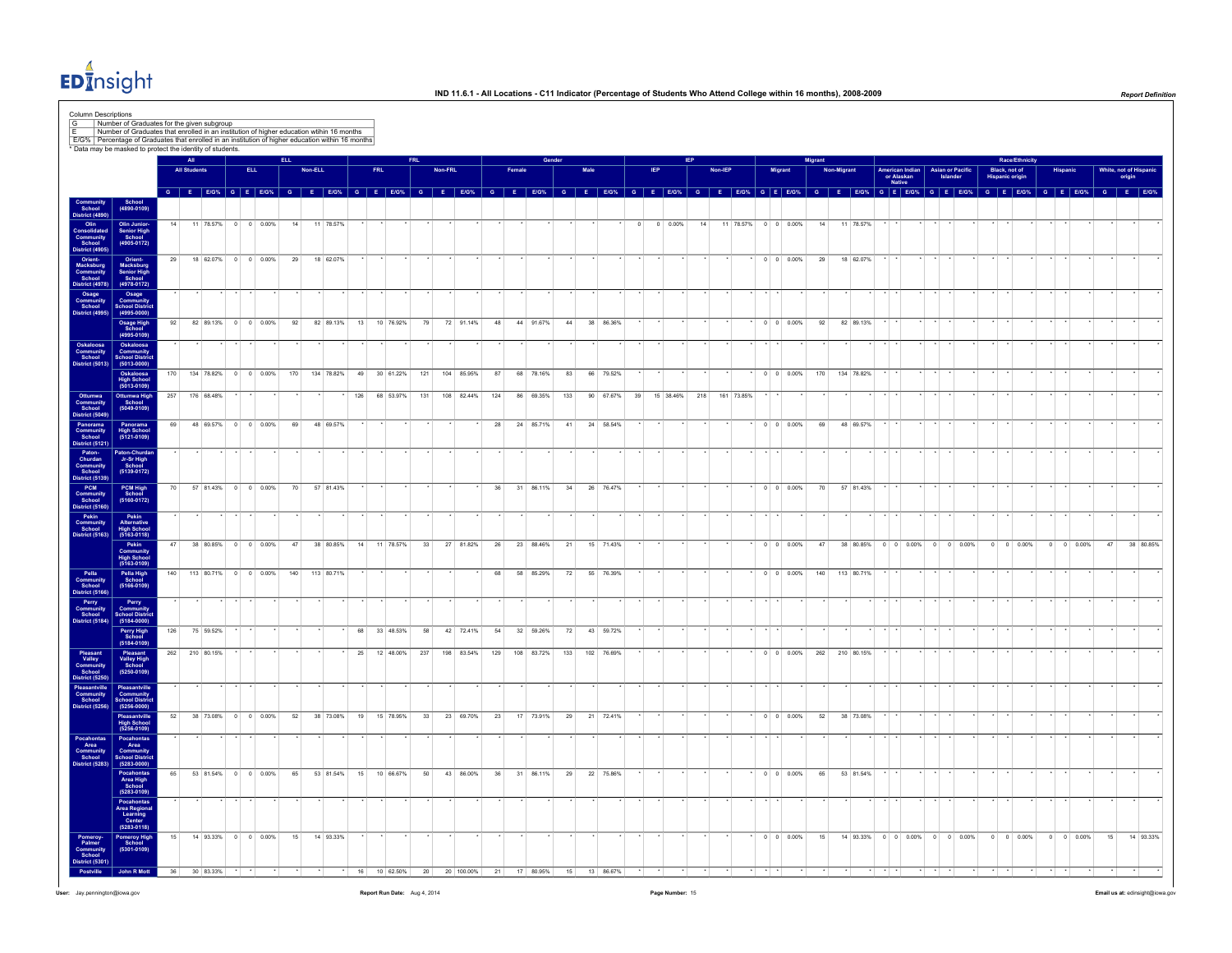

|                                                                                                                    |                                                                               |     | All                 |             |                           |                    |                 |           |    |            |    |         |           |    |        |           |    |      |           |  |  |         |         |                          | Migran |                                                                                                                                                                                                                                |                          |                               |         |                         |                                  | <b>Race/Ethnicity</b>    |         |                    |                 |        |                       |
|--------------------------------------------------------------------------------------------------------------------|-------------------------------------------------------------------------------|-----|---------------------|-------------|---------------------------|--------------------|-----------------|-----------|----|------------|----|---------|-----------|----|--------|-----------|----|------|-----------|--|--|---------|---------|--------------------------|--------|--------------------------------------------------------------------------------------------------------------------------------------------------------------------------------------------------------------------------------|--------------------------|-------------------------------|---------|-------------------------|----------------------------------|--------------------------|---------|--------------------|-----------------|--------|-----------------------|
|                                                                                                                    |                                                                               |     | <b>All Students</b> |             |                           | ELL.               |                 | Non-ELL   |    | <b>FRL</b> |    | Non-FRL |           |    | Famale |           |    | Male |           |  |  | Non-IEP | Migrant |                          |        | Non-Migrant                                                                                                                                                                                                                    | Native                   | American Indian<br>or Alaskan |         | <b>Asian or Pacific</b> | Black, not of<br>Hispanic origin |                          |         | Hispanio           |                 | origin | White, not of Hispani |
|                                                                                                                    |                                                                               |     |                     |             |                           |                    |                 |           |    |            |    |         |           |    |        |           |    |      |           |  |  |         |         |                          |        | G E EIOW G E EIOW G E EIOW G E EIOW G E EIOW G E EIOW G E EIOW G E EIOWG E EIOWG E EIOWG E EIOWG E EIOWG E EIOWG E EIOWG E EIOWG E EIOWG E EIOWG E EIOWG E EIOWG E EIOWG E EIOWG E EIOWG E EIOWG E EIOWG E EIOWG E EIOWG E EIO |                          |                               |         |                         |                                  |                          |         |                    |                 |        |                       |
| Community<br>School<br>District (5310)                                                                             | High School<br>(5310-0172)                                                    |     |                     |             |                           |                    |                 |           |    |            |    |         |           |    |        |           |    |      |           |  |  |         |         |                          |        |                                                                                                                                                                                                                                |                          |                               |         |                         |                                  |                          |         |                    |                 |        |                       |
|                                                                                                                    | Postville<br>Community<br>School Distric<br>(5310-0000)                       |     |                     |             |                           |                    |                 |           |    |            |    |         |           |    |        |           |    |      |           |  |  |         |         |                          |        |                                                                                                                                                                                                                                |                          |                               |         |                         |                                  |                          |         |                    |                 |        |                       |
|                                                                                                                    |                                                                               | 66  |                     | 53 80.30% 0 |                           | $0 \ 0.00\%$       | 66              | 53 80.30% | 25 | 19 76.00%  | 41 |         | 34 82.93% | 29 |        | 22 75.86% | 37 | 31   | 83.78%    |  |  |         |         | $0 \t 0 \t 0.00\%$       | 66     | 53 80.30%                                                                                                                                                                                                                      |                          |                               |         |                         |                                  |                          |         |                    |                 |        |                       |
| Prairie Valley<br>Community<br>School<br>District (5325)                                                           | Prairie Valley<br>High School<br>(5325-0109)                                  |     |                     |             |                           |                    |                 |           |    |            |    |         |           |    |        |           |    |      |           |  |  |         |         |                          |        |                                                                                                                                                                                                                                |                          |                               |         |                         |                                  |                          |         |                    |                 |        |                       |
| Prescott<br>Community<br>School<br>District (5328)                                                                 | Prescott<br>Community<br>School Distric                                       |     |                     |             |                           |                    |                 |           |    |            |    |         |           |    |        |           |    |      |           |  |  |         |         |                          |        |                                                                                                                                                                                                                                |                          |                               |         |                         |                                  |                          |         |                    |                 |        |                       |
|                                                                                                                    | $(5328 - 0000)$                                                               |     |                     |             |                           |                    |                 |           |    |            |    |         |           |    |        |           |    |      |           |  |  |         |         |                          |        |                                                                                                                                                                                                                                |                          |                               |         |                         |                                  |                          |         |                    |                 |        |                       |
| Preston<br>Community<br>School<br>Vistrict (5337)                                                                  | Preston<br>Community<br>School Distric<br>(5337-0000)                         |     |                     |             |                           |                    |                 |           |    |            |    |         |           |    |        |           |    |      |           |  |  |         |         |                          |        |                                                                                                                                                                                                                                |                          |                               |         |                         |                                  |                          |         |                    |                 |        |                       |
|                                                                                                                    | Preston High<br>School<br>(5337-0109)                                         | 21  |                     |             | 19 90 48% 0 0 0 0 0 0 %   |                    | 21              | 19 90 48% |    |            |    |         |           |    |        |           |    |      |           |  |  |         |         | $0 \quad 0 \quad 0.00\%$ | 21     | 19 90.48%                                                                                                                                                                                                                      |                          |                               |         |                         |                                  |                          |         |                    |                 |        |                       |
|                                                                                                                    |                                                                               | 66  |                     | 50 75.76%   | $^{\circ}$                | $0 \quad 0.00\%$   | 66              | 50 75.76% | 19 | 10 52.63%  | 47 |         | 40 85.11% | 35 |        | 30 85.71% | 31 |      | 20 64.52% |  |  |         |         | $0 \quad 0 \quad 0.00\%$ | 66     | 50 75,76%                                                                                                                                                                                                                      |                          |                               |         |                         |                                  |                          |         |                    |                 |        |                       |
| Red Oak<br>Community<br>School<br>District (5463)                                                                  | Red Oak High<br>School<br>(5463-0109)                                         |     |                     |             |                           |                    |                 |           |    |            |    |         |           |    |        |           |    |      |           |  |  |         |         |                          |        |                                                                                                                                                                                                                                |                          |                               |         |                         |                                  |                          |         |                    |                 |        |                       |
|                                                                                                                    | Webster<br>Alternative<br>School<br>(5463-0454)                               |     |                     |             |                           |                    |                 |           |    |            |    |         |           |    |        |           |    |      |           |  |  |         |         |                          |        |                                                                                                                                                                                                                                |                          |                               |         |                         |                                  |                          |         |                    |                 |        |                       |
|                                                                                                                    | Remsen-Unio                                                                   |     |                     |             |                           |                    |                 |           |    |            |    |         |           |    |        |           |    |      |           |  |  |         |         |                          |        |                                                                                                                                                                                                                                |                          |                               |         |                         |                                  |                          |         |                    |                 |        |                       |
| Remsen-<br>Union<br>Community<br>School<br>istrict (5486)                                                          | Community<br>School Distric<br>(5486-0000)                                    |     |                     |             |                           |                    |                 |           |    |            |    |         |           |    |        |           |    |      |           |  |  |         |         |                          |        |                                                                                                                                                                                                                                |                          |                               |         |                         |                                  |                          |         |                    |                 |        |                       |
|                                                                                                                    | Remsen-Unior<br>High School<br>(5486-0109)                                    | 25  |                     | 20 80,00%   |                           | $0 \t 0 \t 0.00\%$ | 25              | 20 80.00% |    |            |    |         |           | 12 |        | 10 83.33% | 13 | 10   | 76.92%    |  |  |         |         | $0 \quad 0 \quad 0.00\%$ | 25     | 20 80,00%                                                                                                                                                                                                                      | $0 \quad 0 \quad 0.00\%$ |                               | $\circ$ | $0 \quad 0.00\%$        | $\circ$                          | $0 \quad 0.00\%$         |         | $0 \t 0 \t 0.00\%$ | 25              |        | 20 80,00%             |
| Riceville<br>Community<br>School<br>District (5508)                                                                | Riceville High<br>School<br>(5508-0109)                                       | 33  |                     |             | 24 72.73% 0 0 0.00%       |                    | 33              | 24 72.73% |    |            |    |         |           |    |        |           |    |      |           |  |  |         |         | $0 \t 0 \t 0.00\%$       | 33     | 24 72.73%                                                                                                                                                                                                                      |                          | $0 \t 0 \t 0.00\%$            |         | $0 \t 0 \t 0.00\%$      | $\overline{0}$                   | $0 \t 0.00\%$            |         | $0 \t 0 \t 0.00\%$ | 33              |        | 24 72.73%             |
|                                                                                                                    |                                                                               |     |                     |             |                           |                    |                 |           |    |            |    |         |           |    |        |           |    |      |           |  |  |         |         |                          |        |                                                                                                                                                                                                                                |                          |                               |         |                         |                                  |                          |         |                    |                 |        |                       |
| River Valley<br>Community<br>School                                                                                | <b>River Valley</b><br>Junior-Senio<br>High School<br>(1975-0109)             | 35  |                     | 29 82.86%   |                           | $0 \t 0 \t 0.00\%$ | 35              | 29 82.86% |    |            |    |         |           | 16 |        | 15 93.75% | 19 |      | 14 73.68% |  |  |         |         | $0 \quad 0 \quad 0.00\%$ | 35     | 29 82.86%                                                                                                                                                                                                                      |                          | $0 \t 0 \t 0.00\%$            |         | $0 \t 0 \t 0.00\%$      |                                  | $0 \quad 0 \quad 0.00\%$ |         | $0 \t 0 \t 0.00\%$ | 35              |        | 29 82.86%             |
| <b>District (1975)</b>                                                                                             |                                                                               | 59  |                     |             | 52 88.14% 0 0 0.00%       |                    | 59              | 52 88.14% |    |            |    |         |           | 24 |        | 31 91.18% | 25 |      | 21 84.00% |  |  |         |         | $0 \quad 0 \quad 0.00\%$ | 59     | 52 88.14%                                                                                                                                                                                                                      |                          |                               |         |                         |                                  |                          |         |                    |                 |        |                       |
| Riverside<br>Community<br>School<br>District (5510)                                                                | Riverside<br>Community<br>High School<br>(5510-0209)                          |     |                     |             |                           |                    |                 |           |    |            |    |         |           |    |        |           |    |      |           |  |  |         |         |                          |        |                                                                                                                                                                                                                                |                          |                               |         |                         |                                  |                          |         |                    |                 |        |                       |
| Rock Valley<br>Community<br>School                                                                                 | Rock Valley Jr-<br>Sr High School<br>(5607-0172)                              | 43  |                     | 32 74.42%   |                           |                    |                 |           | 15 | 11 73.33%  | 28 |         | 21 75.00% | 17 |        | 12 70.59% | 26 |      | 20 76.92% |  |  |         |         | $0 \quad 0 \quad 0.00\%$ | 43     | 32 74.42%                                                                                                                                                                                                                      |                          |                               |         |                         |                                  |                          |         |                    |                 |        |                       |
| istrict (5607)                                                                                                     |                                                                               | 30  |                     | 23 76.67%   | $\circ$                   | $0 \ 0.00\%$       | 30 <sup>°</sup> | 23 76.67% |    |            |    |         |           |    |        |           |    |      |           |  |  |         |         | $0 \t 0 \t 0.00\%$       | 30     | 23 76.67%                                                                                                                                                                                                                      | $0 \t 0 \t 0.00\%$       |                               | $\circ$ | $0 \t 0.00\%$           | $^{\circ}$                       | $0 \t 0.00\%$            | $\circ$ | 0 0.00%            | 30 <sup>°</sup> |        | 23 76.67%             |
| Rockwell<br>City-Lytton<br>Community<br>School                                                                     | Rockwell City<br>Lytton High<br>School<br>(5625-0172)                         |     |                     |             |                           |                    |                 |           |    |            |    |         |           |    |        |           |    |      |           |  |  |         |         |                          |        |                                                                                                                                                                                                                                |                          |                               |         |                         |                                  |                          |         |                    |                 |        |                       |
|                                                                                                                    |                                                                               | 80  |                     |             | 63 78 75% 0 0 0 0 0 0 0 % |                    | 80              | 63 78.75% |    |            |    |         |           | 44 |        | 33 75.00% | 36 |      | 30 83.33% |  |  |         |         | $0 \quad 0 \quad 0.00\%$ | 80     | 63 78.75%                                                                                                                                                                                                                      |                          |                               |         |                         |                                  |                          |         |                    |                 |        |                       |
| Scribol<br>District (5625)<br>Roland-Story<br>Community<br>School<br>District (5643)                               | Roland-Story<br>High School<br>(5643-0109)                                    |     |                     |             |                           |                    |                 |           |    |            |    |         |           |    |        |           |    |      |           |  |  |         |         |                          |        |                                                                                                                                                                                                                                |                          |                               |         |                         |                                  |                          |         |                    |                 |        |                       |
|                                                                                                                    | Rockford<br>Junior-Senio                                                      | 46  |                     |             | 38 82.61% 0 0 0.00%       |                    | 46              | 38 82.61% | 13 | 10 76.92%  | 33 |         | 28 84.85% | 24 |        | 20 83.33% | 22 |      | 18 81.82% |  |  |         |         | $0 \quad 0 \quad 0.00\%$ | 46     | 38 82.61%                                                                                                                                                                                                                      |                          |                               |         |                         |                                  |                          |         |                    |                 |        |                       |
| Rudd-<br>Rockford-<br>Marble Rock<br>Community<br>School<br>District (5697)                                        | High School<br>(5697-0109)                                                    |     |                     |             |                           |                    |                 |           |    |            |    |         |           |    |        |           |    |      |           |  |  |         |         |                          |        |                                                                                                                                                                                                                                |                          |                               |         |                         |                                  |                          |         |                    |                 |        |                       |
|                                                                                                                    | Rudd-<br>Rockford-<br>Marble Rk<br>Community<br>School Distric<br>(5697-0000) |     |                     |             |                           |                    |                 |           |    |            |    |         |           |    |        |           |    |      |           |  |  |         |         |                          |        |                                                                                                                                                                                                                                |                          |                               |         |                         |                                  |                          |         |                    |                 |        |                       |
|                                                                                                                    |                                                                               |     |                     |             |                           |                    |                 |           |    |            |    |         |           |    |        |           |    |      |           |  |  |         |         |                          |        |                                                                                                                                                                                                                                |                          |                               |         |                         |                                  |                          |         |                    |                 |        |                       |
|                                                                                                                    | Ruthven-<br>Ayrshire High<br>School<br>(5724-0109)                            |     |                     | 13 76.47%   | $^{\circ}$                | $0 - 0.00%$        | 17              | 13 76.47% |    |            |    |         |           |    |        |           |    |      |           |  |  |         |         | $0 \t 0 \t 0.00\%$       | 17     | 13 76.47%                                                                                                                                                                                                                      | $0 \t 0 \t 0.00\%$       |                               | $\circ$ | $0 \t 0.00\%$           | $^{\circ}$                       | $0 \t 0.00\%$            | $\circ$ | $0 \ 0.00\%$       | 17              |        | 13 76.47%             |
|                                                                                                                    |                                                                               |     |                     |             |                           |                    |                 |           |    |            |    |         |           |    |        |           |    |      |           |  |  |         |         |                          |        |                                                                                                                                                                                                                                |                          |                               |         |                         |                                  |                          |         |                    |                 |        |                       |
| Ruthven-<br>Ayrshire<br>Community<br>School<br>District (5724)<br>Saydel<br>Community<br>School<br>District (5805) | Saydel High<br>School<br>(5805-0109)                                          | 106 |                     | 53 50.00%   |                           |                    |                 |           | 52 | 16 30.77%  | 54 |         | 37 68.52% | 53 |        | 31 58.49% | 53 |      | 22 41.51% |  |  |         |         | $0 \quad 0 \quad 0.00\%$ | 106    | 53 50.00%                                                                                                                                                                                                                      |                          |                               |         |                         |                                  |                          |         |                    |                 |        |                       |
|                                                                                                                    |                                                                               |     |                     |             |                           |                    |                 |           |    |            |    |         |           |    |        |           |    |      |           |  |  |         |         |                          |        |                                                                                                                                                                                                                                |                          |                               |         |                         |                                  |                          |         |                    |                 |        |                       |
| Schaller-<br>Crestland<br>Community<br>School<br>District (5823)                                                   | Schaller-<br>Crestland High<br>School<br>(5823-0109)                          | 26  |                     | 19 73.08%   |                           |                    |                 |           |    |            |    |         |           |    |        |           |    |      |           |  |  |         |         | $0 \t 0 \t 0.00\%$       | 26     | 19 73.08%                                                                                                                                                                                                                      |                          |                               |         |                         |                                  |                          |         |                    |                 |        |                       |
|                                                                                                                    |                                                                               | 107 |                     |             | 88 82.24% 0 0 0.00%       |                    | 107             | 88 82.24% |    |            |    |         |           | 47 |        | 36 76.60% | 60 |      | 52 86.67% |  |  |         |         | $0 \quad 0 \quad 0.00\%$ | 107    | 88 82.24%                                                                                                                                                                                                                      |                          |                               |         |                         |                                  |                          |         |                    |                 |        |                       |
| Sergeant<br>Bluff-Luton<br>Community<br>School<br>District (5877)                                                  | Sergeant Bluff-<br>Luton Senior<br>High School<br>(5877-0172)                 |     |                     |             |                           |                    |                 |           |    |            |    |         |           |    |        |           |    |      |           |  |  |         |         |                          |        |                                                                                                                                                                                                                                |                          |                               |         |                         |                                  |                          |         |                    |                 |        |                       |
| Seymour<br>Community<br>School                                                                                     |                                                                               | 15  |                     | 13 86.67%   | $\overline{0}$            | $0 \ 0.00\%$       | 15              | 13 86.67% |    |            |    |         |           |    |        |           |    |      |           |  |  |         |         | $0 \t 0 \t 0.00\%$       | 15     | 13 86.67%                                                                                                                                                                                                                      |                          | $0 \t 0 \t 0.00\%$            | $\circ$ | $0 \t 0.00\%$           | $\circ$                          | $0 - 0.00%$              | $\circ$ | $0 \t 0.00\%$      | 15              |        | 13 86.67%             |
|                                                                                                                    | Seymour High<br>School<br>(5895-0109)                                         |     |                     |             |                           |                    |                 |           |    |            |    |         |           |    |        |           |    |      |           |  |  |         |         |                          |        |                                                                                                                                                                                                                                |                          |                               |         |                         |                                  |                          |         |                    |                 |        |                       |
| istrict (5895)<br>Sheffield-<br>Chapin-                                                                            | West Fork<br>High School                                                      | 73  |                     | 49 67.12%   |                           | $0 \t 0 \t 0.00\%$ | 73              | 49 67.12% |    | 15 60.00%  |    |         |           |    |        |           |    |      |           |  |  |         |         |                          |        |                                                                                                                                                                                                                                |                          |                               |         |                         |                                  |                          |         |                    |                 | 73     | 49 67.12%             |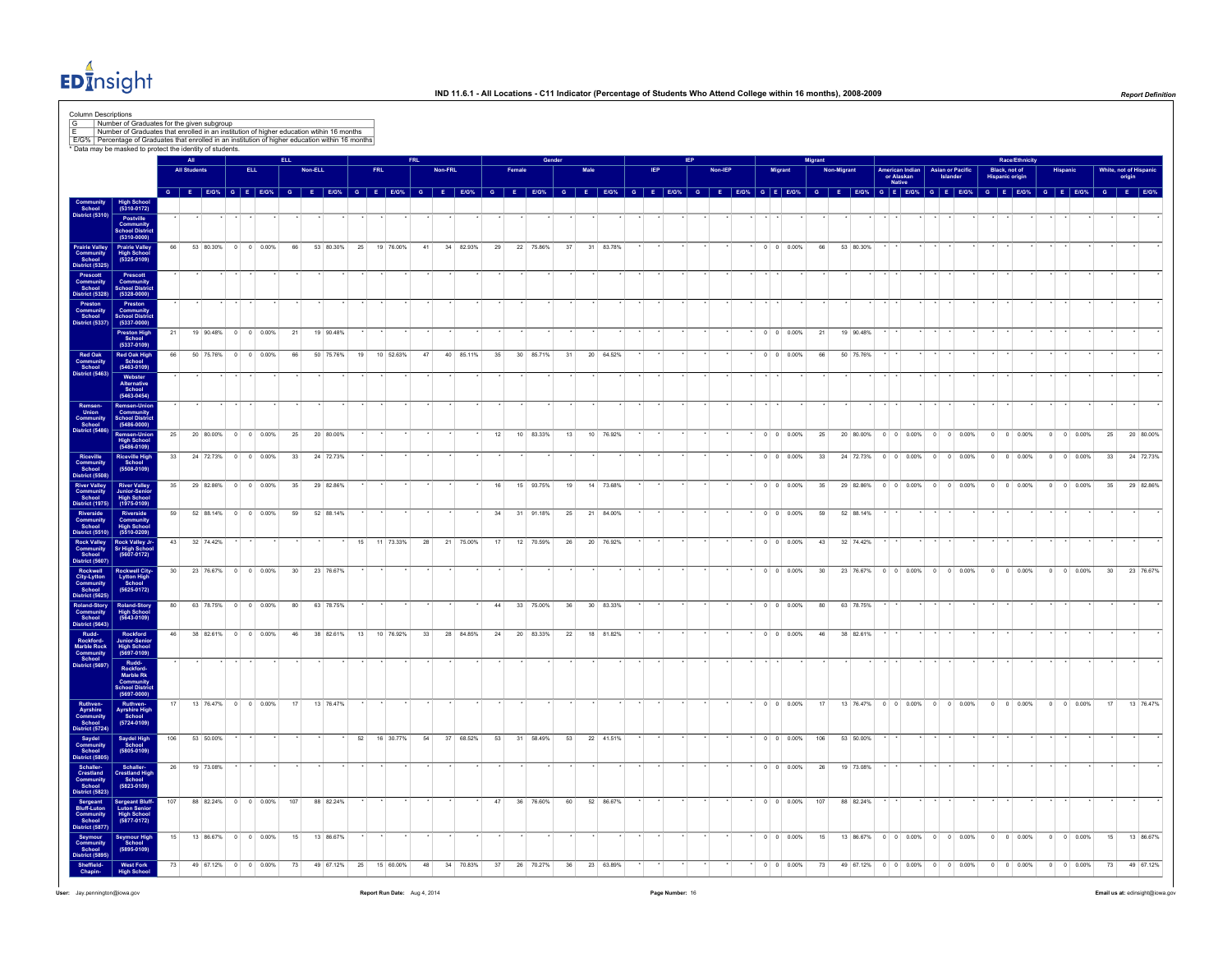

|                                                                                                                                                                                                                                                              |                                                                     |     |                                                                                                                                                                                                                                 |            | <b>ELL</b> |         |            |     |            |              |     |         |            |     |        |            |     |           |                   |          |                  |         |            |                |                            | <b>Migrant</b> |             |           |                      |                 |                               |         | <b>Race/Ethnicity</b>                   |                |                    |                     |           |
|--------------------------------------------------------------------------------------------------------------------------------------------------------------------------------------------------------------------------------------------------------------|---------------------------------------------------------------------|-----|---------------------------------------------------------------------------------------------------------------------------------------------------------------------------------------------------------------------------------|------------|------------|---------|------------|-----|------------|--------------|-----|---------|------------|-----|--------|------------|-----|-----------|-------------------|----------|------------------|---------|------------|----------------|----------------------------|----------------|-------------|-----------|----------------------|-----------------|-------------------------------|---------|-----------------------------------------|----------------|--------------------|---------------------|-----------|
|                                                                                                                                                                                                                                                              |                                                                     |     | <b>All Students</b>                                                                                                                                                                                                             | <b>ELL</b> |            | Non-ELL |            |     | <b>FRL</b> |              |     | Non-FRL |            |     | Female |            |     |           |                   |          |                  | Non-IEF |            | <b>Migrant</b> |                            |                | Non-Migrant |           | or Alaskan<br>Native | American Indian | <b>Asian or Pacific</b>       |         | Black, not of<br><b>Hispanic origin</b> |                |                    | White, not of Hispa | origin    |
|                                                                                                                                                                                                                                                              | $(5922 - 0109)$                                                     |     | $G$ $E$ $E$ $G$ % $G$ $E$ $E$ $G$ % $G$ $E$ $E$ $G$ $G$ $E$ $E$ $G$ $G$ $E$ $E$ $G$ $G$ $G$ $E$ $E$ $G$ $G$ $G$ $E$ $E$ $G$ $G$ $G$ $E$ $E$ $G$ $G$ $G$ $E$ $E$ $G$ $G$ $G$ $E$ $E$ $G$ $G$ $G$ $E$ $E$ $G$ $G$ $G$ $E$ $E$ $G$ |            |            |         |            |     |            |              |     |         |            |     |        |            |     |           | G E E/G% G E E/G% |          |                  |         |            |                | G E E/G% G E E/G% G E E/G% |                |             |           |                      |                 | G E E/G% G E E/G%             |         | $G$ $E$ $E/G$ %                         |                | G E E/G%           | G E E/G%            |           |
|                                                                                                                                                                                                                                                              |                                                                     |     |                                                                                                                                                                                                                                 |            |            |         |            |     |            |              |     |         |            |     |        |            |     |           |                   |          |                  |         |            |                |                            |                |             |           |                      |                 |                               |         |                                         |                |                    |                     |           |
|                                                                                                                                                                                                                                                              | Sheldon High<br>School<br>(5949-0109)                               | 72  | 63 87.50% 0 0 0.00%                                                                                                                                                                                                             |            | 72         |         | 63 87.50%  |     |            |              |     |         |            | 39  |        | 33 84.62%  | 33  | 30 90.91% |                   |          |                  |         |            |                | $0 \quad 0 \quad 0.00\%$   | 72             |             | 63 87.50% |                      |                 |                               |         |                                         |                |                    |                     |           |
|                                                                                                                                                                                                                                                              | Shenandoah<br>High School<br>(5976-0109)                            | 67  | 44 65.67% 0 0 0.00%                                                                                                                                                                                                             |            | 67         |         | 44 65.67%  | 29  |            | 19 65.52%    | 38  |         | 25 65.79%  | 33  |        | 27 81.82%  | 34  | 17 50,00% |                   |          |                  |         |            |                |                            |                |             |           |                      |                 |                               |         |                                         |                |                    |                     |           |
| Meserver<br>Thornton Community<br>Thornton School State (Separator)<br>Similar Community<br>Community<br>Community<br>District (S934)<br>Community<br>District (S934)<br>Community<br>Community<br>Community<br>Community<br>Community<br>Community<br>Commu | Sibley-<br>Ocheyedan<br>High School<br>(5994-0109)                  | 82  | 69 84.15% 0 0 0.00%                                                                                                                                                                                                             |            | 82         |         | 69 84.15%  |     |            |              |     |         |            | 33  |        | 28 84.85%  | 49  | 41 83.67% |                   |          |                  |         |            |                | $0 \t 0 \t 0.00\%$         | 82             |             | 69 84.15% |                      |                 |                               |         |                                         |                |                    |                     |           |
|                                                                                                                                                                                                                                                              | Sidney High<br>School<br>$(6003 - 0109)$                            | 25  | 21 84.00% 0 0 0.00%                                                                                                                                                                                                             |            | 25         |         | 21 84.00%  |     |            |              |     |         |            |     |        |            |     |           |                   |          |                  |         |            |                | $0 \quad 0 \quad 0.00\%$   | $25\,$         |             | 21 84.00% |                      |                 |                               |         |                                         |                |                    |                     |           |
|                                                                                                                                                                                                                                                              | New Direction<br>Learning<br>Center<br>(6012-0118)                  |     |                                                                                                                                                                                                                                 |            |            |         |            |     |            |              |     |         |            |     |        |            |     |           |                   |          |                  |         |            |                |                            |                |             |           |                      |                 |                               |         |                                         |                |                    |                     |           |
|                                                                                                                                                                                                                                                              | Sigourney Jr-<br>Sr High School<br>(6012-0109)                      | 28  | 20 71.43% 0 0 0.00%                                                                                                                                                                                                             |            | 28         |         | 20 71.43%  |     |            |              |     |         |            |     |        |            |     |           |                   |          |                  |         |            |                | $0 \quad 0 \quad 0.00\%$   | 28             |             | 20 71.43% |                      |                 | $0 \t0 \t0.00\%$ 0 0 0.00%    | $\circ$ | $0 \ 0.00\%$                            | $\overline{0}$ | $0$ 0.00%          | 28                  | 20 71.43% |
| Sioux Center<br>Community<br>District (6030)<br>District (6030)<br>Sioux Central<br>Community<br>School<br>Sioux City<br>Community<br>Community<br>School                                                                                                    | Sioux Center<br>High School<br>(6030-0109)                          | 74  | 59 79.73%                                                                                                                                                                                                                       |            |            |         |            |     | 19         | 12 63.16%    | 55  |         | 47 85.45%  | 38  |        | 30 78.95%  | 36  | 29 80.56% |                   |          |                  |         |            |                |                            |                |             |           |                      |                 |                               |         |                                         |                |                    |                     |           |
|                                                                                                                                                                                                                                                              | Sioux Central<br>High School<br>(6035-0109)                         | 44  | 35 79.55% 0 0 0.00%                                                                                                                                                                                                             |            | 44         |         | 35 79.55%  |     |            |              |     |         |            | 22  |        | 19 86.36%  | 22  | 16 72.73% |                   |          |                  |         |            |                | $0 \t 0 \t 0.00\%$         | 44             |             | 35 79.55% |                      |                 |                               |         |                                         |                |                    |                     |           |
|                                                                                                                                                                                                                                                              | Central<br>Campus Indiv<br>Learning<br>Center<br>(6039-0111)        |     |                                                                                                                                                                                                                                 |            |            |         |            |     |            |              |     |         |            |     |        |            |     |           |                   |          |                  |         |            |                |                            |                |             |           |                      |                 |                               |         |                                         |                |                    |                     |           |
|                                                                                                                                                                                                                                                              | East High<br>School<br>(6039-0118)                                  | 280 | 193 68.93%                                                                                                                                                                                                                      |            |            |         |            |     |            | 93 51 54.84% | 187 |         | 142 75.94% | 152 |        | 119 78.29% | 128 | 74 57.81% |                   |          |                  |         |            |                |                            |                |             |           |                      |                 |                               |         |                                         |                |                    |                     |           |
|                                                                                                                                                                                                                                                              | North High<br>School<br>(6039-0136)                                 | 260 | 176 67.69% 32 15 46.88%                                                                                                                                                                                                         |            | 228        |         | 161 70.61% | 115 |            | 64 55.65%    | 145 |         | 112 77.24% | 142 |        | 99 69.72%  | 118 | 77 65.25% |                   | 30       | 11 36.67%        | 230     | 165 71.74% |                |                            |                |             |           |                      |                 |                               |         |                                         |                |                    |                     |           |
|                                                                                                                                                                                                                                                              | Sioux City<br>Community<br>School Distric<br>(6039-0000)            |     |                                                                                                                                                                                                                                 |            |            |         |            |     |            |              |     |         |            |     |        |            |     |           |                   |          |                  |         |            |                |                            |                |             |           |                      |                 |                               |         |                                         |                |                    |                     |           |
|                                                                                                                                                                                                                                                              | West High<br>School<br>(6039-0145)                                  | 233 | 128 54.94%                                                                                                                                                                                                                      |            |            |         |            | 116 |            | 56 48.28%    | 117 |         | 72 61.54%  | 111 |        | 60 54.05%  | 122 | 68 55.74% |                   |          |                  |         |            |                |                            |                |             |           |                      |                 |                               |         |                                         |                |                    |                     |           |
|                                                                                                                                                                                                                                                              | Solon High<br>School<br>(6093-0172)                                 | 87  | 71 81.61% 0 0 0.00%                                                                                                                                                                                                             |            | 87         |         | 71 81.61%  |     |            |              |     |         |            | 51  |        | 41 80.39%  | 36  | 30 83.33% |                   |          |                  |         |            |                | $0 \quad 0 \quad 0.00\%$   | 87             |             | 71 81.61% |                      |                 |                               |         |                                         |                |                    |                     |           |
| Solon<br>Solon<br>Community<br>School<br>District (6095)<br>Hamilton<br>Community<br>School<br>District (6095)                                                                                                                                               | South<br>Hamilton<br>Community<br>School Districtors                |     |                                                                                                                                                                                                                                 |            |            |         |            |     |            |              |     |         |            |     |        |            |     |           |                   |          |                  |         |            |                |                            |                |             |           |                      |                 |                               |         |                                         |                |                    |                     |           |
|                                                                                                                                                                                                                                                              | South<br>Hamilton<br>Middle And<br>High School<br>(6095-0109)       | 63  | 48 76.19% 0 0 0.00%                                                                                                                                                                                                             |            | 63         |         | 48 76.19%  | 16  |            | 11 68.75%    | 47  |         | 37 78.72%  | 34  |        | 26 76.47%  | 29  | 22 75.86% |                   |          |                  |         |            |                | $0 \quad 0 \quad 0.00\%$   | 63             |             | 48 76.19% |                      |                 |                               |         |                                         |                |                    |                     |           |
|                                                                                                                                                                                                                                                              | South O'Brien<br>Community<br>School<br>District (6099) (6099-0109) |     | 50 34 68.00% 0 0 0.00%                                                                                                                                                                                                          |            | 50         |         | 34 68,00%  |     |            |              |     |         |            |     |        |            |     |           |                   |          |                  |         |            |                | $0 \quad 0 \quad 0.00\%$   | 50             |             | 34 68,00% |                      |                 |                               |         |                                         |                |                    |                     |           |
| South Page<br>Community<br>School<br>Jistrict (6097)                                                                                                                                                                                                         |                                                                     | 21  | 18 85.71% 0 0 0.00%                                                                                                                                                                                                             |            | 21         |         | 18 85.71%  |     |            |              |     |         |            |     |        |            |     |           |                   | $\Omega$ | $0 \quad 0.00\%$ | 21      |            |                | 18 85.71% 0 0 0.00%        | 21             |             |           |                      |                 | 18 85.71% 0 0 0.00% 0 0 0.00% |         | $0 \t 0 \t 0.00\%$                      |                | $0 \t 0 \t 0.00\%$ | 21                  | 18 85.71% |
|                                                                                                                                                                                                                                                              | South Page<br>Senior High<br>School<br>(6097-0172)                  |     |                                                                                                                                                                                                                                 |            |            |         |            |     |            |              |     |         |            |     |        |            |     |           |                   |          |                  |         |            |                |                            |                |             |           |                      |                 |                               |         |                                         |                |                    |                     |           |
| South Tama<br>County<br>Community<br>School                                                                                                                                                                                                                  | South Tama<br>County<br>Community<br>School Distric<br>(6098-0000)  | 95  | 70 73.68%                                                                                                                                                                                                                       |            |            |         |            | 37  |            | 20 54.05%    | 58  |         | 50 86.21%  | 48  |        | 33 68.75%  | 47  | 37 78.72% |                   |          |                  |         |            |                | $0 \t 0 \t 0.00\%$         |                |             | 70 73.68% |                      |                 |                               |         |                                         |                |                    |                     |           |
|                                                                                                                                                                                                                                                              | South Tama<br>County High<br>School<br>(6098-0109)                  |     |                                                                                                                                                                                                                                 |            |            |         |            |     |            |              |     |         |            |     |        |            |     |           |                   |          |                  |         |            |                |                            | 95             |             |           |                      |                 |                               |         |                                         |                |                    |                     |           |
| South<br>Winneshiek<br>Community<br>School<br>District (6100                                                                                                                                                                                                 | South<br>Winneshiek<br>Community<br>School Distric<br>(6100-0000)   |     |                                                                                                                                                                                                                                 |            |            |         |            |     |            |              |     |         |            |     |        |            |     |           |                   |          |                  |         |            |                |                            |                |             |           |                      |                 |                               |         |                                         |                |                    |                     |           |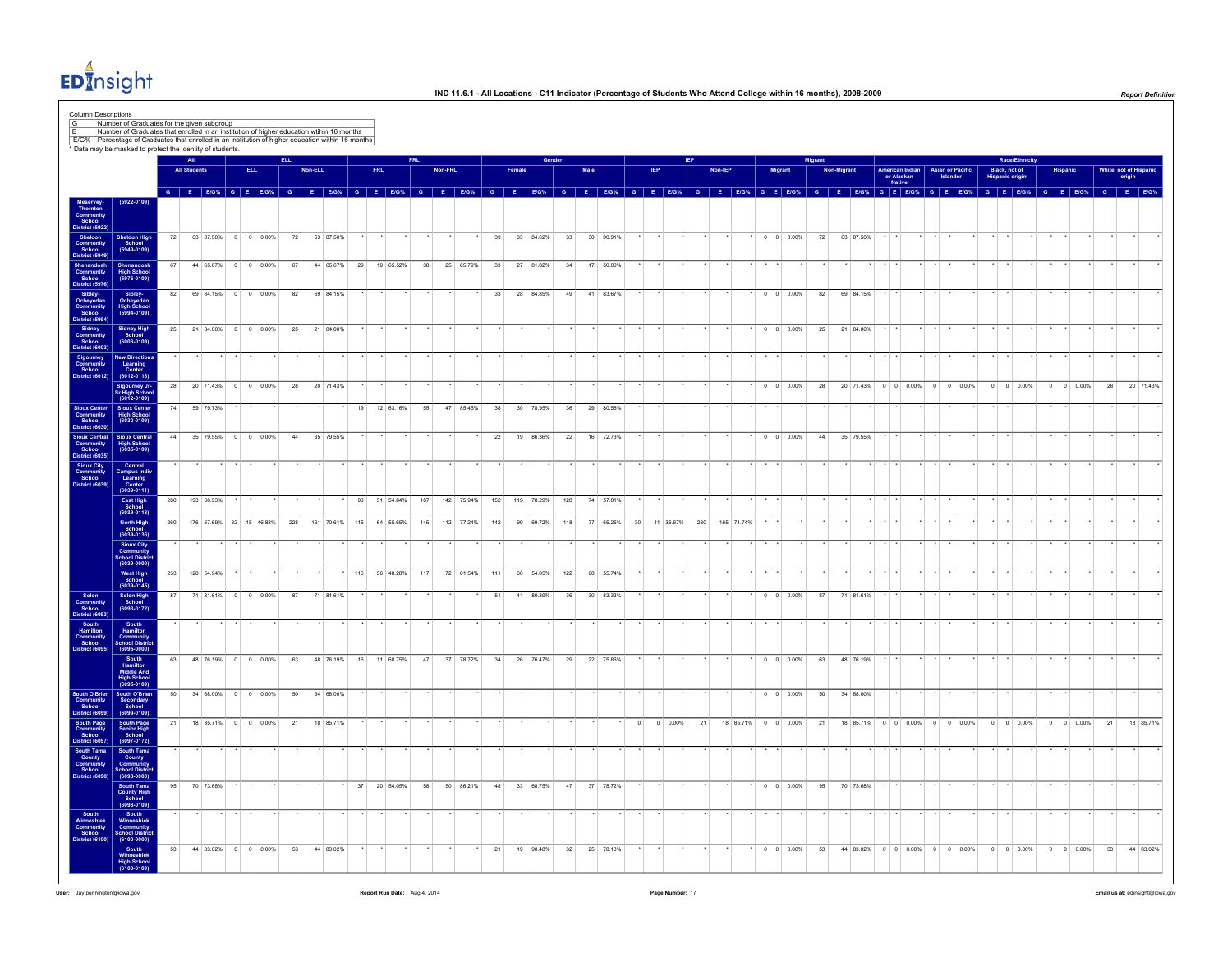

|                                                                                                                                                                                                                                                              |                                                                                             |            | All<br><b>All Students</b>                                                                                                                                                                                                     | <b>ELL</b> | ELL.       | <b>Non-ELL</b> |                         |          | <b>FRL</b> |                        | <b>FRL</b> | Non-FRL |                         |              |     |                        | Gender   |     |                     |    |           | <b>IEP</b> | Non-IEP |            | <b>Migrant</b>                                 | <b>Migrant</b> | Non-Migrant |                                                                | American Indian<br>or Alaskan<br><b>Native</b> | <b>Asian or Pacific</b> | <b>Race/Ethnicity</b><br>Black, not of         |  |                                          |          | White, not of Hispani<br>origin |
|--------------------------------------------------------------------------------------------------------------------------------------------------------------------------------------------------------------------------------------------------------------|---------------------------------------------------------------------------------------------|------------|--------------------------------------------------------------------------------------------------------------------------------------------------------------------------------------------------------------------------------|------------|------------|----------------|-------------------------|----------|------------|------------------------|------------|---------|-------------------------|--------------|-----|------------------------|----------|-----|---------------------|----|-----------|------------|---------|------------|------------------------------------------------|----------------|-------------|----------------------------------------------------------------|------------------------------------------------|-------------------------|------------------------------------------------|--|------------------------------------------|----------|---------------------------------|
| <b>Polk</b>                                                                                                                                                                                                                                                  | Southeast Polk<br>High School<br>(6101-0109)                                                |            | G E BOX, G E BOX, G E BOX, G E BOX, G E BOX, G E BOX, G E BOX, G E BOX, G E BOX, G E BOX, G E BOX, G E BOX, G E BOX, G E BOX, G E BOX, G E BOX, G E BOX, G E BOX, G E BOX, G E BOX, G E BOX, G E BOX, G E BOX, G E BOX, G E BO |            |            |                |                         |          |            |                        |            |         |                         | 183          | 130 | 71.04%                 | 183      | 135 | 73.77%              | 29 | 12 41.38% |            | 337     | 253 75.07% | 0.00%                                          |                | 265         |                                                                |                                                |                         |                                                |  |                                          |          |                                 |
| Community<br>School<br>District (6101)                                                                                                                                                                                                                       | The Harbor-<br>Southeast Poll-<br>Alternative<br>School (6101-0114)                         |            |                                                                                                                                                                                                                                |            |            |                |                         |          |            |                        |            |         |                         |              |     |                        |          |     |                     |    |           |            |         |            |                                                |                |             |                                                                |                                                |                         |                                                |  |                                          |          |                                 |
| Southeast<br>Warren<br>Community<br>School<br>District (609                                                                                                                                                                                                  | Southeast<br>Warren Jr-Sr<br>High School<br>(6094-0109)                                     | 43         | 28 65.12% 0 0 0.00%                                                                                                                                                                                                            |            |            | 43             | 28 65.12%               |          |            |                        |            |         |                         |              |     |                        |          |     |                     |    |           |            |         |            | $0 \t 0 \t 0.00\%$                             | 43             |             | 28 65.12% 0 0 0.00% 0 0 0.00%                                  |                                                |                         | $0 \t 0 \t 0.00\%$                             |  | $0 \t 0 \t 0.00\%$                       |          | 43 28 65.12%                    |
| District (6094)<br>Southeast<br>Webster<br>Grand<br>Community<br>School<br>District (6096)<br>Southern Cal<br>Community<br>School<br>District (6091)                                                                                                         | Southeast<br>Webster High<br>School<br>(6096-0172)                                          | 42         | 27 64.29% 0 0 0.00%                                                                                                                                                                                                            |            |            | 42             | 27 64.29%               |          |            |                        |            |         |                         | 24           |     | 16 66.67%              | 18       |     | 11 61.11%           |    |           |            |         |            | $0 \quad 0 \quad 0.00\%$                       | 42             |             | 27 64.29%                                                      |                                                |                         |                                                |  |                                          |          |                                 |
|                                                                                                                                                                                                                                                              | Southern Cal<br>Jr-Sr High<br>School<br>(6091-0109)                                         | 51         | 38 74.51% 0 0 0.00%                                                                                                                                                                                                            |            | 51         |                | 38 74.51%               |          |            | 18 10 55.56%           | 33         |         | 28 84.85%               | 23           |     | 19 82.61%              | 28       |     | 19 67.86%           |    |           |            |         |            | $0 \t 0 \t 0.00\%$                             | 51             |             | 38 74.51%                                                      |                                                |                         |                                                |  |                                          |          |                                 |
| Spencer<br>Community<br>School<br>District (6102)                                                                                                                                                                                                            | Spencer High<br>School<br>(6102-0109)                                                       | 152<br>105 | 133 87.50% 0 0 0.00%<br>90 85.71% 0 0 0.00%                                                                                                                                                                                    |            | 152<br>105 |                | 133 87.50%<br>90 85.71% | 35<br>17 |            | 28 80.00%<br>13 76.47% | 117<br>88  |         | 105 89.74%<br>77 87.50% | $72\,$<br>55 |     | 64 88.89%<br>47 85.45% | 80<br>50 | 69  | 86.25%<br>43 86.00% |    |           |            |         |            | $0 \quad 0 \quad 0.00\%$<br>$0 \t 0 \t 0.00\%$ | 152<br>105     |             | 133 87.50%<br>90 85.71%                                        |                                                |                         |                                                |  |                                          |          |                                 |
| Spirit Lake<br>Community<br>School<br>District (6120)<br>Springville<br>Community<br>School                                                                                                                                                                  | Spirit Lake<br>High School<br>(6120-0109)<br>Springville<br>Community<br>School Distric     |            |                                                                                                                                                                                                                                |            |            |                |                         |          |            |                        |            |         |                         |              |     |                        |          |     |                     |    |           |            |         |            |                                                |                |             |                                                                |                                                |                         |                                                |  |                                          |          |                                 |
| District (6138)                                                                                                                                                                                                                                              | $(6138 - 0000)$<br>Springville<br>Secondary<br>School                                       | 40         | 31 77.50% 0 0 0.00%                                                                                                                                                                                                            |            |            | 40             | 31 77.50%               |          |            |                        |            |         |                         | 22           |     | 18 81.82%              | 18       |     | 13 72.22%           |    |           |            |         |            | $0 \quad 0 \quad 0.00\%$                       | 40             |             | 31 77.50% 0 0 0.00% 0 0 0.00%                                  |                                                |                         | $0 \quad 0 \quad 0.00\%$                       |  | $0 \quad 0 \quad 0.00\%$                 | $40-1$   | 31 77.50%                       |
|                                                                                                                                                                                                                                                              | $(6138 - 0172)$<br>St Ansgar High<br>School<br>(5751-0109)                                  | 62         | 48 77.42% 0 0 0.00%                                                                                                                                                                                                            |            |            | 62             | 48 77.42%               |          |            |                        |            |         |                         | 26           |     | 17 65.38%              | 36       |     | 31 86.11%           |    |           |            |         |            | $0 \t 0 \t 0.00\%$                             | 62             |             | 48 77.42%                                                      |                                                |                         |                                                |  |                                          |          |                                 |
|                                                                                                                                                                                                                                                              | Stanton High<br>School<br>(6165-0109)                                                       | 24<br>59   | 23 95.83% 0 0 0.00%<br>42 71.19% 0 0 0.00%                                                                                                                                                                                     |            | 24<br>59   |                | 23 95.83%<br>42 71.19%  |          |            |                        |            |         |                         | 31           |     | 25 80.65%              | 28       |     | 17 60.71%           |    |           |            |         |            | $0 \t 0 \t 0.00\%$<br>$0 \t 0 \t 0.00\%$       | 24<br>59       |             | 23 95.83% 0 0 0.00% 0 0 0.00%<br>42 71.19%                     |                                                |                         | $0 \t 0 \t 0.00\%$                             |  | $0 \t 0 \t 0.00\%$                       | 24       | 23 95.83%                       |
| St Ansgar<br>Community<br>School<br>Startic (5751)<br>Startic (1751)<br>Startic (6165)<br>Startic (6165)<br>Startic (6175)<br>District (6175)<br>District (6175)<br>District (6219)<br>District (6219)<br>Community<br>Community<br>Community<br>District (6 | Starmont High<br>$(6175 - 0109)$<br>Storm Lake<br>High School<br>(6219-0109)                | 87         | 48 55.17%                                                                                                                                                                                                                      |            |            |                |                         | 41       |            | 13 31.71%              | 46         |         | 35 76.09%               | 40           |     | 25 62.50%              | 47       |     | 23 48.94%           |    |           |            |         |            |                                                |                |             |                                                                |                                                |                         |                                                |  |                                          |          |                                 |
|                                                                                                                                                                                                                                                              | Sumner<br>Community<br>School Distric                                                       |            |                                                                                                                                                                                                                                |            |            |                |                         |          |            |                        |            |         |                         |              |     |                        |          |     |                     |    |           |            |         |            |                                                |                |             |                                                                |                                                |                         |                                                |  |                                          |          |                                 |
|                                                                                                                                                                                                                                                              | $(6273 - 0000)$<br>Sumner-<br>Fredericksburg<br>High School<br>(6273-0109)                  | 59         | 46 77.97%                                                                                                                                                                                                                      |            |            |                |                         |          |            |                        |            |         |                         | 28           |     | 24 85.71%              | 31       |     | 22 70.97%           |    |           |            |         |            | $0 \quad 0 \quad 0.00\%$                       | 59             |             | 46 77.97%                                                      |                                                |                         |                                                |  |                                          |          |                                 |
| Tipton<br>Community<br>School<br>District (6408)                                                                                                                                                                                                             | Tipton<br>Community<br>School Distric<br>(6408-0000)<br>Tipton High<br>School               | 73         | 58 79.45% 0 0 0.00%                                                                                                                                                                                                            |            | 73         |                | 58 79.45%               | 15       |            | 10 66.67%              | 58         |         | 48 82.76%               | 38           |     | 34 89.47%              | 35       |     | 24 68.57%           |    |           |            |         |            | $0 \t 0 \t 0.00\%$                             | 73             |             | 58 79.45%                                                      |                                                |                         |                                                |  |                                          |          |                                 |
| Treynor<br>Community<br>School<br>District (6453)                                                                                                                                                                                                            | $(6408 - 0109)$<br>Treynor<br>Junior-Senior<br>High School<br>(6453-0172)                   | 51         | 43 84.31% 0 0 0.00%                                                                                                                                                                                                            |            |            | 51             | 43 84.31%               |          |            |                        |            |         |                         | 18           |     | 15 83.33%              | 33       |     | 28 84.85%           |    |           |            |         |            | $0 \quad 0 \quad 0.00\%$                       | 51             |             | 43 84.31% 0 0 0.00% 0 0 0.00%                                  |                                                |                         | $0 \t 0 \t 0.00\%$                             |  | $0 \t 0 \t 0.00\%$                       | 51       | 43 84.31%                       |
|                                                                                                                                                                                                                                                              | Tri-Center High<br>School<br>$(6460 - 0109)$                                                | 58         | 44 75.86% 0 0 0.00%                                                                                                                                                                                                            |            | 58         |                | 44 75.86%               |          |            |                        |            |         |                         | 31           |     | 25 80.65%              | 27       |     | 19 70.37%           |    |           |            |         |            | $0 \t 0 \t 0.00\%$                             | 58             |             | 44 75.86%                                                      |                                                |                         |                                                |  |                                          |          |                                 |
| Tri-Center<br>Community<br>School<br>District (6460)<br>Tri-County<br>Community<br>School<br>District (6462)                                                                                                                                                 | Tri-County<br>High School<br>(6462-0109)                                                    | 28         | 23 82.14% 0 0 0.00%                                                                                                                                                                                                            |            | 28         |                | 23 82.14%               |          |            |                        |            |         |                         |              |     |                        |          |     |                     |    |           |            |         |            | $0 \t 0 \t 0.00\%$                             | 28             |             | 23 82.14%                                                      |                                                |                         |                                                |  |                                          |          |                                 |
| Tripoli<br>Community<br>School<br><b>District (6471)</b><br>Turkey Valley<br>Community<br>School                                                                                                                                                             | Tripoli<br>Middle/Sr High<br>School<br>(6471-0172)<br>Turkey Valley<br>Jr-Sr High<br>School | 31<br>63   | 21 67.74% 0 0 0.00%<br>54 85.71% 0 0 0.00%                                                                                                                                                                                     |            | 31         | 63             | 21 67.74%<br>54 85.71%  |          |            | 14 11 78.57%           | 49         |         | 43 87.76%               | 36           |     | 32 88.89%              | 27       |     | 22 81.48%           |    |           |            |         |            | $0 \t 0 \t 0.00\%$<br>$0 \quad 0 \quad 0.00\%$ | 31<br>63       |             | 21 67.74% 0 0 0.00% 0 0 0.00%<br>54 85.71% 0 0 0.00% 0 0 0.00% |                                                |                         | $0 \t 0 \t 0.00\%$<br>$0 \quad 0 \quad 0.00\%$ |  | $0 \t 0 \t 0.00\%$<br>$0 \t 0 \t 0.00\%$ | 31<br>63 | 21 67.74%<br>54 85.71%          |
| District (6509)<br>Twin Cedars<br>Community<br>School                                                                                                                                                                                                        | $(6509 - 0172)$<br>Twin Cedars<br>Community<br>School Distric                               |            |                                                                                                                                                                                                                                |            |            |                |                         |          |            |                        |            |         |                         |              |     |                        |          |     |                     |    |           |            |         |            |                                                |                |             |                                                                |                                                |                         |                                                |  |                                          |          |                                 |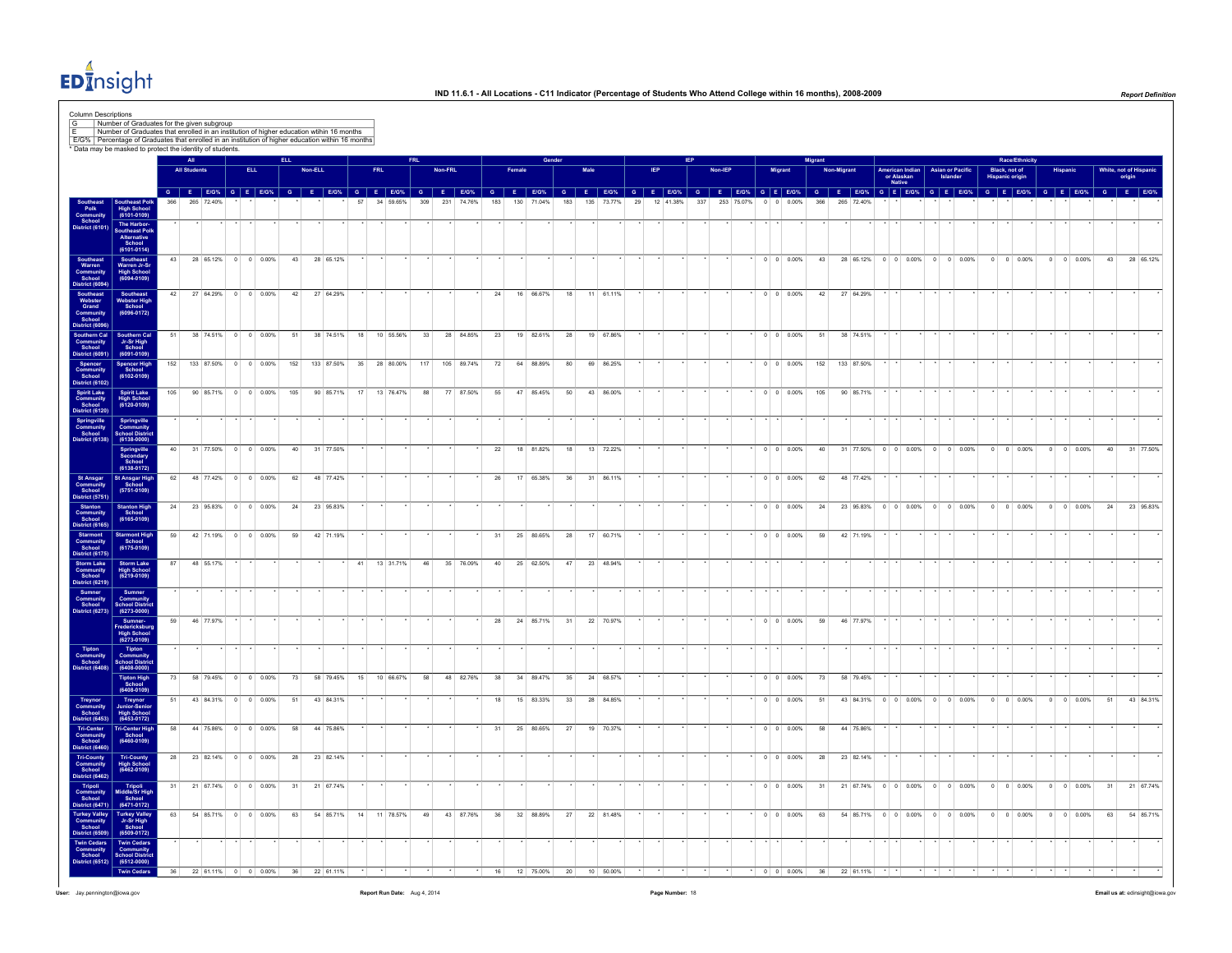

|                                                                                                                                                                                                                                                                                                                                                                                                                                                                                                                          |                                                                     |     | All                    |           |                         |            |     |                        |    |               |    |         |            |     |        |           |     |                 |                        |    |               |         |                      |                          | Migrant |                                                                                                                                        |                                         |                               |                                     |                |                                         | Race/Ethnicity             |                 |                          |    |                                |
|--------------------------------------------------------------------------------------------------------------------------------------------------------------------------------------------------------------------------------------------------------------------------------------------------------------------------------------------------------------------------------------------------------------------------------------------------------------------------------------------------------------------------|---------------------------------------------------------------------|-----|------------------------|-----------|-------------------------|------------|-----|------------------------|----|---------------|----|---------|------------|-----|--------|-----------|-----|-----------------|------------------------|----|---------------|---------|----------------------|--------------------------|---------|----------------------------------------------------------------------------------------------------------------------------------------|-----------------------------------------|-------------------------------|-------------------------------------|----------------|-----------------------------------------|----------------------------|-----------------|--------------------------|----|--------------------------------|
|                                                                                                                                                                                                                                                                                                                                                                                                                                                                                                                          |                                                                     |     | <b>All Students</b>    |           |                         | ELL.       |     | Non-ELL                |    | FRL           |    | Non-FRL |            |     | Famale |           |     | Male            |                        |    |               | Non-IEP |                      | Migrant                  |         | <b>Non-Migrant</b>                                                                                                                     | American Indian<br>or Alaskan<br>Native |                               | <b>Asian or Pacific</b><br>Islander |                | Black, not of<br><b>Hispanic origin</b> |                            | <b>Hispanio</b> |                          |    | White, not of Hispan<br>origin |
|                                                                                                                                                                                                                                                                                                                                                                                                                                                                                                                          |                                                                     |     |                        |           |                         |            |     |                        |    |               |    |         |            |     |        |           |     |                 |                        |    |               |         |                      |                          |         | G E EIG% G E EIG% G E EIG% G E EIG% G E EIG% G E EIG% G E EIG% G E EIG% G E EIG% G E EIG% G E EIG% G E EIG% G E EIG% G E EIG% G E EIG% |                                         |                               |                                     |                |                                         | G E E/G% G E E/G% G E E/G% |                 |                          |    |                                |
| Community<br>School<br>District (6512                                                                                                                                                                                                                                                                                                                                                                                                                                                                                    | Jr-Sr High<br>School<br>(6512-0109)                                 |     |                        |           |                         |            |     |                        |    |               |    |         |            |     |        |           |     |                 |                        |    |               |         |                      |                          |         |                                                                                                                                        |                                         |                               |                                     |                |                                         |                            |                 |                          |    |                                |
| Twin Rivers<br>Community<br>School<br>District (6516)                                                                                                                                                                                                                                                                                                                                                                                                                                                                    | Twin River<br>Valley High<br>School<br>(6516-0172)                  | 22  |                        |           | 18 81.82% 0 0 0.00%     |            | 22  | 18 81.82%              |    |               |    |         |            |     |        |           |     |                 |                        |    |               |         |                      | $0 \quad 0 \quad 0.00\%$ | 22      |                                                                                                                                        |                                         | 18 81.82% 0 0 0.00% 0 0 0.00% |                                     |                | $0 \t 0 \t 0.00\%$                      |                            |                 | $0 \t 0 \t 0.00\%$       | 22 | 18 81.82%                      |
|                                                                                                                                                                                                                                                                                                                                                                                                                                                                                                                          | Twin Rivers<br>Community<br>School Distric<br>(6516-0000)           |     |                        |           |                         |            |     |                        |    |               |    |         |            |     |        |           |     |                 |                        |    |               |         |                      |                          |         |                                                                                                                                        |                                         |                               |                                     |                |                                         |                            |                 |                          |    |                                |
| Underwood<br>Community<br>School<br>District (6534)                                                                                                                                                                                                                                                                                                                                                                                                                                                                      | Underwood<br>High School<br>(6534-0109)                             | 69  |                        |           | 42 60.87% 0 0 0.00%     |            | 69  | 42 60.87%              |    |               |    |         |            |     |        | 19 63.33% | 39  |                 | 23 58.97%              |    |               |         |                      | $0 \t 0 \t 0.00\%$       | 69      | 42 60.87%                                                                                                                              |                                         |                               |                                     |                |                                         |                            |                 |                          |    |                                |
| Union<br>Union<br>Community<br>School<br>United<br>Community<br>School<br>United<br>Community<br>School<br>United<br>Community<br>School                                                                                                                                                                                                                                                                                                                                                                                 | Union High<br>School<br>(6536-0109)                                 |     |                        | 71 78.89% | $\circ$                 | $0 0.00\%$ | 90  | 71 78.89%              | 33 | 21 63.64%     | 57 |         | 50 87.72%  | 50  |        | 41 82.00% | 40  | 30 <sup>°</sup> | 75.00%                 |    |               |         |                      | $0 \t 0 \t 0.00\%$       | 90      | 71 78.89%                                                                                                                              |                                         |                               |                                     |                |                                         |                            |                 |                          |    |                                |
|                                                                                                                                                                                                                                                                                                                                                                                                                                                                                                                          | United<br>Community<br>School Distri                                |     |                        |           |                         |            |     |                        |    |               |    |         |            |     |        |           |     |                 |                        |    |               |         |                      |                          |         |                                                                                                                                        |                                         |                               |                                     |                |                                         |                            |                 |                          |    |                                |
| Urbandale<br>Community<br>School<br>District (6579)                                                                                                                                                                                                                                                                                                                                                                                                                                                                      | $(6561 - 0000)$<br>Urbandale<br>Community<br><b>School Distr</b>    |     |                        |           |                         |            |     |                        |    |               |    |         |            |     |        |           |     |                 |                        |    |               |         |                      |                          |         |                                                                                                                                        |                                         |                               |                                     |                |                                         |                            |                 |                          |    |                                |
|                                                                                                                                                                                                                                                                                                                                                                                                                                                                                                                          | $(6579 - 0000)$<br>Urbandale<br>High School<br>(6579-0109)          | 287 |                        |           | 198 68.99% 31 15 48.39% |            | 256 | 183 71.48%             | 49 | 19 38.78% 238 |    |         | 179 75.21% | 128 |        | 93 72.66% | 159 |                 | 105 66.04%             | 29 | 15 51.72% 258 |         | 183 70.93% 0 0 0.00% |                          | 287     | 198 68.99%                                                                                                                             |                                         |                               |                                     |                |                                         |                            |                 |                          |    |                                |
| Valley<br>Community<br>School<br>District (6591)                                                                                                                                                                                                                                                                                                                                                                                                                                                                         | Valley High<br>School<br>(6591-0109)                                | 40  |                        |           | 28 70.00% 0 0 0.00%     |            | 40  | 28 70.00%              |    |               |    |         |            | 20  |        | 15 75.00% | 20  |                 | 13 65.00%              |    |               |         |                      | $0 \quad 0 \quad 0.00\%$ | 40      |                                                                                                                                        |                                         | 28 70.00% 0 0 0.00% 0 0 0.00% |                                     |                | $0 \quad 0 \quad 0.00\%$                |                            |                 | $0 \quad 0 \quad 0.00\%$ | 40 | 28 70.00%                      |
| Van Buren<br>Community<br>School<br>District (6592)                                                                                                                                                                                                                                                                                                                                                                                                                                                                      | Van Buren<br>Community Jr<br>Sr High Schoo<br>(6592-0109)           |     | 44 37 84.09% 0 0 0.00% |           |                         |            | 44  | 37 84.09%              | 24 | 19 79.17%     | 20 |         | 18 90.00%  | 21  |        | 16 76.19% | 23  |                 | 21 91.30%              |    |               |         |                      | $0 \quad 0 \quad 0.00\%$ | 44      | 37 84.09%                                                                                                                              |                                         |                               |                                     |                |                                         |                            |                 |                          |    |                                |
|                                                                                                                                                                                                                                                                                                                                                                                                                                                                                                                          | Van Meter Jr-<br>Sr High Schoo<br>(6615-0172)                       | 33  |                        | 23 69.70% |                         |            |     |                        |    |               |    |         |            | 12  |        | 10 83.33% | 21  |                 | 13 61.90%              |    |               |         |                      | $0 \t 0 \t 0.00\%$       | 33      | 23 69.70%                                                                                                                              |                                         |                               |                                     |                |                                         |                            |                 |                          |    |                                |
| Nation (1992)<br>Van Meter<br>Community<br>School<br>District (6615)<br>Ventura<br>Community<br>School<br>District (6633)                                                                                                                                                                                                                                                                                                                                                                                                | Ventura Jr-Sr<br>High School<br>(6633-0172)                         | 27  |                        | 23 85.19% | $0 \t 0 \t 0.00\%$      |            | 27  | 23 85.19%              |    |               |    |         |            |     |        |           |     |                 |                        |    |               |         |                      | $0 \t 0 \t 0.00\%$       | 27      | 23 85.19%                                                                                                                              | $0 \t 0 \t 0.00\%$                      |                               | $0 \t 0 \t 0.00\%$                  | $\overline{0}$ |                                         | $0 \quad 0.00\%$           | $\overline{0}$  | $0 \ 0.00\%$             | 27 | 23 85.19%                      |
|                                                                                                                                                                                                                                                                                                                                                                                                                                                                                                                          | Villisca                                                            | 31  |                        |           | 25 80.65% 0 0 0.00%     |            | 31  | 25 80.65%              |    |               |    |         |            | 18  |        | 14 77.78% | 13  |                 | 11 84.62%              |    |               |         |                      | $0 \quad 0 \quad 0.00\%$ | 31      | 25 80.65%                                                                                                                              |                                         |                               |                                     |                |                                         |                            |                 |                          |    |                                |
| Villisca<br>Community<br>School<br>District (6651)                                                                                                                                                                                                                                                                                                                                                                                                                                                                       | Community<br>High School<br>(6651-0109)                             |     |                        |           |                         |            |     |                        |    |               |    |         |            |     |        |           |     |                 |                        |    |               |         |                      |                          |         |                                                                                                                                        |                                         |                               |                                     |                |                                         |                            |                 |                          |    |                                |
| Vinton-<br>Shellsburg<br>Community<br>School<br>District (6660)                                                                                                                                                                                                                                                                                                                                                                                                                                                          | Vinton-<br>Shellsburg<br>Community<br>School Distric<br>(6660-0000) |     |                        |           |                         |            |     |                        |    |               |    |         |            |     |        |           |     |                 |                        |    |               |         |                      |                          |         |                                                                                                                                        |                                         |                               |                                     |                |                                         |                            |                 |                          |    |                                |
|                                                                                                                                                                                                                                                                                                                                                                                                                                                                                                                          | Vinton-<br>Shellsburg<br>High School<br>(6660-0109)                 | 109 |                        |           | 79 72.48% 0 0 0.00%     |            | 109 | 79 72.48%              | 29 | 16 55.17%     | 80 |         | 63 78.75%  | 56  |        | 41 73.21% | 53  | 38              | 71.70%                 |    |               |         |                      | $0 \quad 0 \quad 0.00\%$ | 109     | 79 72.48%                                                                                                                              |                                         |                               |                                     |                |                                         |                            |                 |                          |    |                                |
|                                                                                                                                                                                                                                                                                                                                                                                                                                                                                                                          | <b>WACO High</b><br>School<br>(6700-0109)                           | 36  |                        | 27 75.00% |                         |            |     |                        |    |               |    |         |            | 17  |        | 12 70.59% | 19  |                 | 15 78.95%              |    |               |         |                      | $0 \quad 0 \quad 0.00\%$ | 36      | 27 75.00%                                                                                                                              |                                         |                               |                                     |                |                                         |                            |                 |                          |    |                                |
|                                                                                                                                                                                                                                                                                                                                                                                                                                                                                                                          | East Sac<br>County High<br>School<br>(6741-0109)                    | 71  |                        |           | 59 83.10% 0 0 0.00%     |            | 71  | 59 83.10% 29 21 72.41% |    |               | 42 |         | 38 90.48%  | 35  |        | 29 82.86% | 36  |                 | 30 83.33%              |    |               |         |                      | $0 \quad 0 \quad 0.00\%$ | 71      | 59 83.10%                                                                                                                              |                                         |                               |                                     |                |                                         |                            |                 |                          |    |                                |
|                                                                                                                                                                                                                                                                                                                                                                                                                                                                                                                          | Walnut High<br>School<br>(6750-0109)                                |     |                        |           |                         |            |     |                        |    |               |    |         |            |     |        |           |     |                 |                        |    |               |         |                      |                          |         |                                                                                                                                        |                                         |                               |                                     |                |                                         |                            |                 |                          |    |                                |
| $\begin{array}{c} \textbf{Waco} \\ \textbf{Comunity} \\ \textbf{Stool} \\ \textbf{Wall Lake} \\ \textbf{Wall Lake} \\ \textbf{Wew Auburn} \\ \textbf{School} \\ \textbf{District} \ (6741) \\ \textbf{Commutity} \\ \textbf{School} \\ \textbf{Wapello} \\ \textbf{Wapello} \\ \textbf{Commutity} \\ \textbf{School} \\ \textbf{Wapello} \\ \textbf{Commutity} \\ \textbf{Stool} \\ \textbf{Wapello} \\ \textbf{Commutity} \\ \textbf{Stool} \\ \textbf{Wapello} \\ \textbf{Commutity} \\ \textbf{Stool} \\ \textbf{Wap$ | <b>Wapello Senior</b><br>High School<br>(6759-0109)                 | 44  |                        | 33 75.00% |                         |            |     |                        | 20 | 11 55,00%     | 24 |         | 22 91.67%  | 26  |        | 20 76.92% | 18  |                 | 13 72.22%              |    |               |         |                      | $0 \quad 0 \quad 0.00\%$ | 44      | 33 75.00%                                                                                                                              |                                         |                               |                                     |                |                                         |                            |                 |                          |    |                                |
| Wapsie Valley<br>Community<br>School<br>District (6762)                                                                                                                                                                                                                                                                                                                                                                                                                                                                  | Wapsie Valley<br>High School<br>(6762-0109)                         | 38  |                        |           | 28 73.68% 0 0 0.00%     |            | 38  | 28 73.68%              |    |               |    |         |            | 16  |        | 12 75.00% | 22  |                 | 16 72.73%              |    |               |         |                      | $0 \quad 0 \quad 0.00\%$ | 38      |                                                                                                                                        |                                         | 28 73.68% 0 0 0.00% 0 0 0.00% |                                     |                | $0 \quad 0 \quad 0.00\%$                |                            |                 | $0 \quad 0 \quad 0.00\%$ | 38 | 28 73.68%                      |
| Ward of the<br>State (9098)                                                                                                                                                                                                                                                                                                                                                                                                                                                                                              | Ward of the<br>State<br>(9098-0000)                                 |     |                        |           |                         |            |     |                        |    |               |    |         |            |     |        |           |     |                 |                        |    |               |         |                      |                          |         |                                                                                                                                        |                                         |                               |                                     |                |                                         |                            |                 |                          |    |                                |
| Washington<br>Community<br>School                                                                                                                                                                                                                                                                                                                                                                                                                                                                                        | Assure Center<br>Alternative<br>School                              |     |                        |           |                         |            |     |                        |    |               |    |         |            |     |        |           |     |                 |                        |    |               |         |                      |                          |         |                                                                                                                                        |                                         |                               |                                     |                |                                         |                            |                 |                          |    |                                |
| District (6768)                                                                                                                                                                                                                                                                                                                                                                                                                                                                                                          | $(6768 - 0218)$<br>Washington<br>High School<br>(6768-0109)         | 133 |                        | 87 65.41% |                         |            |     |                        |    | 48 32 66.67%  | 85 |         | 55 64.71%  | 61  |        | 42 68.85% | 72  |                 | 45 62.50% 31 17 54.84% |    | 102           |         | 70 68.63% 0 0 0.00%  |                          | 133     | 87 65.41%                                                                                                                              |                                         |                               |                                     |                |                                         |                            |                 |                          |    |                                |
|                                                                                                                                                                                                                                                                                                                                                                                                                                                                                                                          |                                                                     |     |                        |           |                         |            |     |                        |    |               |    |         |            |     |        |           |     |                 |                        |    |               |         |                      |                          |         |                                                                                                                                        |                                         |                               |                                     |                |                                         |                            |                 |                          |    |                                |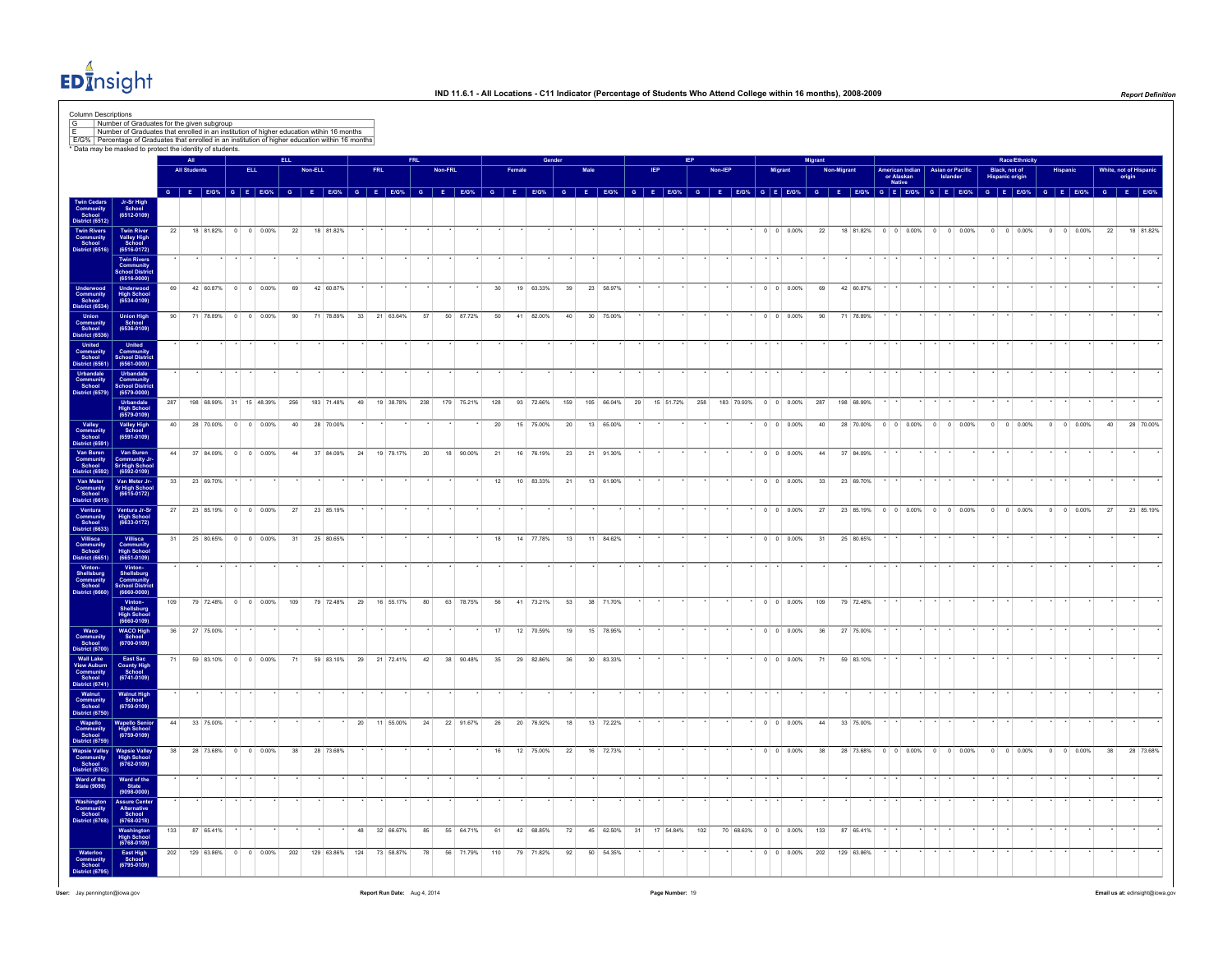

| * Data may be masked to protect the identity of students.                                                                                      |                                                                      |     |                     |                                            |                          |     |         |               |    |            |               |     |         |                                             |     |            |     |      |                                                                                                                                                                 |    |              |                |                      |                    |                          | Aigran                             |            |            |                      |                               |         |                                     |                        | Race/Ethnicity     |                |                    |         |                     |            |  |
|------------------------------------------------------------------------------------------------------------------------------------------------|----------------------------------------------------------------------|-----|---------------------|--------------------------------------------|--------------------------|-----|---------|---------------|----|------------|---------------|-----|---------|---------------------------------------------|-----|------------|-----|------|-----------------------------------------------------------------------------------------------------------------------------------------------------------------|----|--------------|----------------|----------------------|--------------------|--------------------------|------------------------------------|------------|------------|----------------------|-------------------------------|---------|-------------------------------------|------------------------|--------------------|----------------|--------------------|---------|---------------------|------------|--|
|                                                                                                                                                |                                                                      |     | <b>All Students</b> |                                            | <b>ELL</b>               |     | Non-ELL |               |    | <b>FRI</b> |               |     | Non-FRI |                                             |     |            |     | Male |                                                                                                                                                                 |    |              | Non-IEP        |                      | Migrant            |                          |                                    | Non-Migran |            | or Alaskan<br>Native | American Indian               |         | <b>Asian or Pacific</b><br>Islander | <b>Hispanic origin</b> | Black, not of      |                |                    |         | White, not of Hispa | origin     |  |
|                                                                                                                                                |                                                                      |     |                     | 10 40 00%                                  | 0.00%                    |     |         |               |    |            |               |     |         |                                             |     |            |     |      | G E BOX G E BOX G E BOX G E BOX G E BOX G E BOX G E BOX G E BOX G E BOX G E BOX G E BOX G E BOX G E BOX G E BOX G E BOX G E BOX G E BOX G E BOX G E BOX G E BOX |    |              |                |                      |                    | 0.00%                    |                                    |            | 10 40 009  |                      |                               |         |                                     |                        |                    |                |                    |         |                     |            |  |
| Community<br>School                                                                                                                            | Expo High<br>School<br>(6795-0111)                                   |     |                     |                                            |                          |     |         |               |    |            |               |     |         |                                             |     |            |     |      |                                                                                                                                                                 |    |              |                |                      | $\cdot$ .          |                          |                                    |            |            | $\cdot$ $\cdot$      |                               |         |                                     |                        |                    |                |                    |         |                     |            |  |
|                                                                                                                                                | Vaterloo<br>Community<br>School Distric<br>(6795-0000)               |     |                     |                                            |                          |     |         |               |    |            |               |     |         |                                             |     |            |     |      |                                                                                                                                                                 |    |              |                |                      |                    |                          |                                    |            |            |                      |                               |         |                                     |                        |                    |                |                    |         |                     |            |  |
|                                                                                                                                                | West High<br>School                                                  | 341 |                     | 250 73.31% 27 16 59.26% 314 234 74.52% 121 |                          |     |         |               |    |            | 79 65.29% 220 |     |         | 171 77.73%                                  | 156 | 118 75.64% | 185 |      | 132 71.35%                                                                                                                                                      | 29 | 10 34.48%    | 312 240 76.92% |                      |                    |                          |                                    |            |            |                      |                               |         |                                     |                        |                    |                |                    |         |                     |            |  |
| Waukee<br>Community<br>School<br>listrict (682)                                                                                                | $(6795 - 0118)$<br>Waukee Senior<br>High School<br>(6822-0109)       |     | 299 221 73.91%      |                                            |                          |     |         |               | 36 |            |               |     |         | 13 36.11% 263 208 79.09% 161 121 75.16% 138 |     |            |     |      | 100 72.46%                                                                                                                                                      |    |              |                |                      |                    |                          | $\bullet$ 0 0 0.00% 299 221 73.91% |            |            |                      |                               |         |                                     |                        |                    |                |                    |         |                     |            |  |
|                                                                                                                                                |                                                                      |     |                     |                                            |                          |     |         |               |    |            |               |     |         |                                             |     |            |     |      |                                                                                                                                                                 |    |              |                |                      |                    |                          |                                    |            |            |                      |                               |         |                                     |                        |                    |                |                    |         |                     |            |  |
| Vaverly-Sh<br>Rock<br>Communi<br>School                                                                                                        | Greenview<br>Alternative<br>School<br>(6840-0118)                    |     |                     |                                            |                          |     |         |               |    |            |               |     |         |                                             |     |            |     |      |                                                                                                                                                                 |    |              |                |                      |                    |                          |                                    |            |            |                      |                               |         |                                     |                        |                    |                |                    |         |                     |            |  |
|                                                                                                                                                | Waverly-Shell<br>Rock<br>Community<br>School District<br>(6840-0000) |     |                     |                                            |                          |     |         |               |    |            |               |     |         |                                             |     |            |     |      |                                                                                                                                                                 |    |              |                |                      |                    |                          |                                    |            |            |                      |                               |         |                                     |                        |                    |                |                    |         |                     |            |  |
|                                                                                                                                                | Waverly-Shell<br>Rock Senior                                         | 151 |                     | 103 68.21% 0 0 0.00%                       |                          | 151 |         | 103 68.21% 33 |    |            | 15 45.45%     | 118 |         | 88 74.58%                                   | 62  | 36 58.06%  | 89  |      | 67 75.28%                                                                                                                                                       | 16 | 10 62.50%    | 135            | 93 68.89% 0 0 0.00%  |                    |                          | 151                                |            | 103 68.21% |                      |                               |         |                                     |                        |                    |                |                    |         |                     |            |  |
|                                                                                                                                                | High Schoo<br>(6840-0109)                                            |     |                     |                                            |                          |     |         |               |    |            |               |     |         |                                             |     |            |     |      |                                                                                                                                                                 |    |              |                |                      |                    |                          |                                    |            |            |                      |                               |         |                                     |                        |                    |                |                    |         |                     |            |  |
| Wayne<br>Community<br>School<br>District (685-                                                                                                 | Wayne<br>Community<br>High School<br>(6854-0109)                     | 60  |                     | 44 73.33%                                  | $0 \t 0 \t 0.00\%$       | 60  |         | 44 73.33%     | 36 |            | 23 63.89%     | 24  |         | 21 87.50%                                   | 34  | 24 70.59%  | 26  | 20   | 76.92%                                                                                                                                                          |    |              |                |                      |                    | $0 \t 0 \t 0.00\%$       | 60                                 |            | 44 73.33%  |                      | $0 \quad 0 \quad 0.00\%$      | $\circ$ | $0 \ 0.00\%$                        | $^{\circ}$             | $0 \t 0.00\%$      | $\overline{0}$ |                    | 0 0.00% | 60                  | 44 73.33%  |  |
| Webster City<br>Community<br>School<br>District (6867)                                                                                         | Webster City<br>High School<br>(6867-0109)                           | 103 |                     | 83 80 58%                                  |                          |     |         |               |    |            | 15 12 80.00%  | 88  |         | 71 80.68%                                   | 52  | 38 73.08%  | 51  |      | 45 88.24%                                                                                                                                                       |    |              |                |                      |                    | $0 \quad 0 \quad 0.00\%$ | 103                                |            | 83 80.58%  |                      |                               |         |                                     |                        |                    |                |                    |         |                     |            |  |
|                                                                                                                                                |                                                                      | 33  |                     | 31 93.94% 0 0 0.00%                        |                          | 33  |         | 31 93.94%     |    |            |               |     |         |                                             | 14  | 12 85.71%  | 19  |      | 19 100.00%                                                                                                                                                      |    |              |                |                      |                    | $0 \t 0 \t 0.00\%$       | 33                                 |            |            |                      | 31 93.94% 0 0 0.00% 0 0 0.00% |         |                                     |                        | $0 \t 0 \t 0.00\%$ |                | $0 \t 0 \t 0.00\%$ |         | 33                  | 31 93.94%  |  |
| West Bend-<br>Mallard<br>Community<br>School<br>District (692                                                                                  | West Bend-<br>Mallard High<br>School<br>(6921-0109)                  |     |                     |                                            |                          |     |         |               |    |            |               |     |         |                                             |     |            |     |      |                                                                                                                                                                 |    |              |                |                      |                    |                          |                                    |            |            |                      |                               |         |                                     |                        |                    |                |                    |         |                     |            |  |
| West Branch<br>Community<br>School                                                                                                             | West Branch<br>Community<br>School Distric                           |     |                     |                                            |                          |     |         |               |    |            |               |     |         |                                             |     |            |     |      |                                                                                                                                                                 |    |              |                |                      |                    |                          |                                    |            |            |                      |                               |         |                                     |                        |                    |                |                    |         |                     |            |  |
| strict (6930                                                                                                                                   | $(6930 - 0000)$                                                      | 54  |                     | 39 72.22%                                  | $0 \t 0 \t 0.00\%$       | 54  |         | 39 72.22%     |    |            |               |     |         |                                             | 23  | 17 73.91%  | 31  |      | 22 70.97%                                                                                                                                                       |    |              |                |                      | $0 \t 0 \t 0.00\%$ |                          | 54                                 |            | 39 72.22%  |                      |                               |         |                                     |                        |                    |                |                    |         |                     |            |  |
|                                                                                                                                                | West Branch<br>High School<br>(6930-0109)                            | 43  |                     | 33 76.74% 0 0 0.00%                        |                          | 43  |         | 33 76.74%     |    |            |               |     |         |                                             | 23  | 17 73.91%  | 20  |      | 16 80.00%                                                                                                                                                       |    |              |                |                      |                    | $0 \t 0 \t 0.00\%$       | 43                                 |            | 33 76.74%  |                      |                               |         |                                     |                        |                    |                |                    |         |                     |            |  |
| West<br>Burlington<br>Independen<br>Community<br>School<br>Istrict (6937)                                                                      | West<br>Burlington<br>High School<br>(6937-0109)                     |     |                     |                                            |                          |     |         |               |    |            |               |     |         |                                             |     |            |     |      |                                                                                                                                                                 |    |              |                |                      |                    |                          |                                    |            |            |                      |                               |         |                                     |                        |                    |                |                    |         |                     |            |  |
|                                                                                                                                                |                                                                      | 22  |                     | 19 86.36% 0 0 0.00%                        |                          | 22  |         | 19 86.36%     |    |            |               |     |         |                                             |     |            |     |      |                                                                                                                                                                 |    |              |                |                      |                    | $0 \t 0 \t 0.00\%$       | 22                                 |            |            |                      | 19 86.36% 0 0 0.00% 0 0 0.00% |         |                                     |                        | $0$ 0 0.00%        |                | $0 \t 0 \t 0.00\%$ |         | 22                  | 19 86.36%  |  |
| West Central<br>Community<br>School<br>District (6943)                                                                                         | West Central<br>Jr-Sr High<br>School<br>(6943-0172)                  |     |                     |                                            |                          |     |         |               |    |            |               |     |         |                                             |     |            |     |      |                                                                                                                                                                 |    |              |                |                      |                    |                          |                                    |            |            |                      |                               |         |                                     |                        |                    |                |                    |         |                     |            |  |
| West Central<br>Valley<br>Community<br>School<br>District (6264)                                                                               | West Central<br>Valley High<br>School<br>(6264-0109)                 | 52  |                     | 33 63.46%                                  | $0 \t 0 \t 0.00\%$       | 52  |         | 33 63.46%     |    |            |               |     |         |                                             | 23  | 17 73.91%  | 29  | 16   | 55.17%                                                                                                                                                          |    |              |                |                      | $0 \t 0 \t 0.00\%$ |                          | 52                                 |            | 33 63.46%  |                      | $0 \t 0 \t 0.00\%$            | $\circ$ | $0 0.00\%$                          | $\circ$                | $0 - 0.00\%$       | $^{\circ}$     | 0 0.00%            |         | 52                  | 33 63.46%  |  |
|                                                                                                                                                |                                                                      | 150 |                     | 109 72.67% 0 0 0.00%                       |                          | 150 |         | 109 72.67%    | 29 |            | 16 55.17%     | 121 |         | 93 76.86%                                   | 63  | 49 77.78%  | 87  |      | 60 68.97%                                                                                                                                                       |    |              |                |                      |                    | $0 \t 0 \t 0.00\%$       | 150                                |            | 109 72.67% |                      |                               |         |                                     |                        |                    |                |                    |         |                     |            |  |
|                                                                                                                                                | West Delaware<br>High School<br>(6950-0109)                          |     |                     |                                            |                          |     |         |               |    |            |               |     |         |                                             |     |            |     |      |                                                                                                                                                                 |    |              |                |                      |                    |                          |                                    |            |            |                      |                               |         |                                     |                        |                    |                |                    |         |                     |            |  |
|                                                                                                                                                | Valley High<br>School<br>(6957-0109)                                 | 537 | 447 83.24%          |                                            |                          |     |         |               | 58 |            | 37 63.79%     | 479 |         | 410 85.59%                                  | 267 |            |     |      | 228 85.39% 270 219 81.11%                                                                                                                                       |    | 42 26 61.90% | 495            | 421 85.05% 0 0 0.00% |                    |                          | 537                                |            | 447 83.24% |                      | 0 0 0.00% 33 28 84.85%        |         |                                     |                        | 21 14 66.67%       |                | 18 10 55.56%       |         | 465                 | 395 84.95% |  |
| District (6264)<br>West<br>Delaware<br>County<br>Community<br>School<br>West Des<br>Moines<br>Moines<br>Community<br>School<br>District (6957) |                                                                      | 45  |                     | 17 37,78%                                  | $0 \t 0 \t 0.00\%$       | 45  |         | 17 37.78%     |    |            |               |     |         |                                             |     |            |     |      |                                                                                                                                                                 |    |              |                |                      | $0 \t 0 \t 0.00\%$ |                          | 45                                 |            | 17 37.78%  |                      |                               |         |                                     |                        |                    |                |                    |         |                     |            |  |
|                                                                                                                                                | Walnut Creek<br>Campus<br>(6957-0118)<br>West Des<br>Moines          |     |                     |                                            |                          |     |         |               |    |            |               |     |         |                                             |     |            |     |      |                                                                                                                                                                 |    |              |                |                      |                    |                          |                                    |            |            |                      |                               |         |                                     |                        |                    |                |                    |         |                     |            |  |
|                                                                                                                                                | Community<br>School Distri<br>(6957-0000)                            |     |                     |                                            |                          |     |         |               |    |            |               |     |         |                                             |     |            |     |      |                                                                                                                                                                 |    |              |                |                      |                    |                          |                                    |            |            |                      |                               |         |                                     |                        |                    |                |                    |         |                     |            |  |
|                                                                                                                                                | West Hancock<br>High School<br>(0819-0109)                           | 51  |                     | 34 66 67% 0 0 0 0 0 0 0 %                  |                          |     |         |               |    |            |               |     |         |                                             |     |            |     |      | 51 34 66.67% 18 10 55.56% 33 24 72.73% 29 20 68.97% 22 14 63.64%                                                                                                |    |              |                |                      |                    | $0 \quad 0 \quad 0.00\%$ | 51                                 |            | 34 66.67%  |                      |                               |         |                                     |                        |                    |                |                    |         |                     |            |  |
|                                                                                                                                                |                                                                      |     |                     |                                            |                          |     |         |               |    |            |               |     |         |                                             |     |            |     |      |                                                                                                                                                                 |    |              |                |                      |                    |                          |                                    |            |            |                      |                               |         |                                     |                        |                    |                |                    |         |                     |            |  |
| West<br>Hancock<br>Community<br>School<br>District (0819)<br>West<br>Community<br>School<br>Istrict (6969)                                     | <b>West Harrison</b><br>High Schoo<br>(6969-0109)                    | 35  |                     | 27 77.14% 0 0 0.00%                        |                          | 35  |         | 27 77.14%     | 15 |            | 10 66.67%     | 20  |         | 17 85.00%                                   | 22  | 17 77.27%  | 13  |      | 10 76.92%                                                                                                                                                       |    |              |                |                      | $0 \t 0 \t 0.00\%$ |                          | 35                                 |            | 27 77.14%  |                      |                               |         |                                     |                        |                    |                |                    |         |                     |            |  |
| West Liberty<br>Community<br>School                                                                                                            |                                                                      | 97  |                     | 70 72.16%                                  |                          |     |         |               | 35 |            | 20 57.14%     | 62  |         | 50 80.65%                                   | 55  | 39 70.91%  | 42  |      | 31 73.81%                                                                                                                                                       |    |              |                |                      |                    | $0 \t 0 \t 0.00\%$       | 97                                 |            | 70 72.16%  |                      |                               |         |                                     |                        |                    |                |                    |         |                     |            |  |
| istrict (6975)                                                                                                                                 | West Liberty<br>High School<br>(6975-0109)                           |     |                     |                                            |                          |     |         |               |    |            |               |     |         |                                             |     |            |     |      |                                                                                                                                                                 |    |              |                |                      |                    |                          |                                    |            |            |                      |                               |         |                                     |                        |                    |                |                    |         |                     |            |  |
| West Lyon                                                                                                                                      | <b>West Lyon</b>                                                     | 48  |                     | 43 89.58%                                  | $0 \quad 0 \quad 0.00\%$ | 48  |         | 43 89.58%     |    |            |               |     |         |                                             | 27  | 25 92.59%  | 21  |      | 18 85.71%                                                                                                                                                       |    |              |                |                      |                    | $0 \t 0 \t 0.00\%$       | 48                                 |            | 43 89.58%  |                      |                               |         |                                     |                        |                    |                |                    |         |                     |            |  |